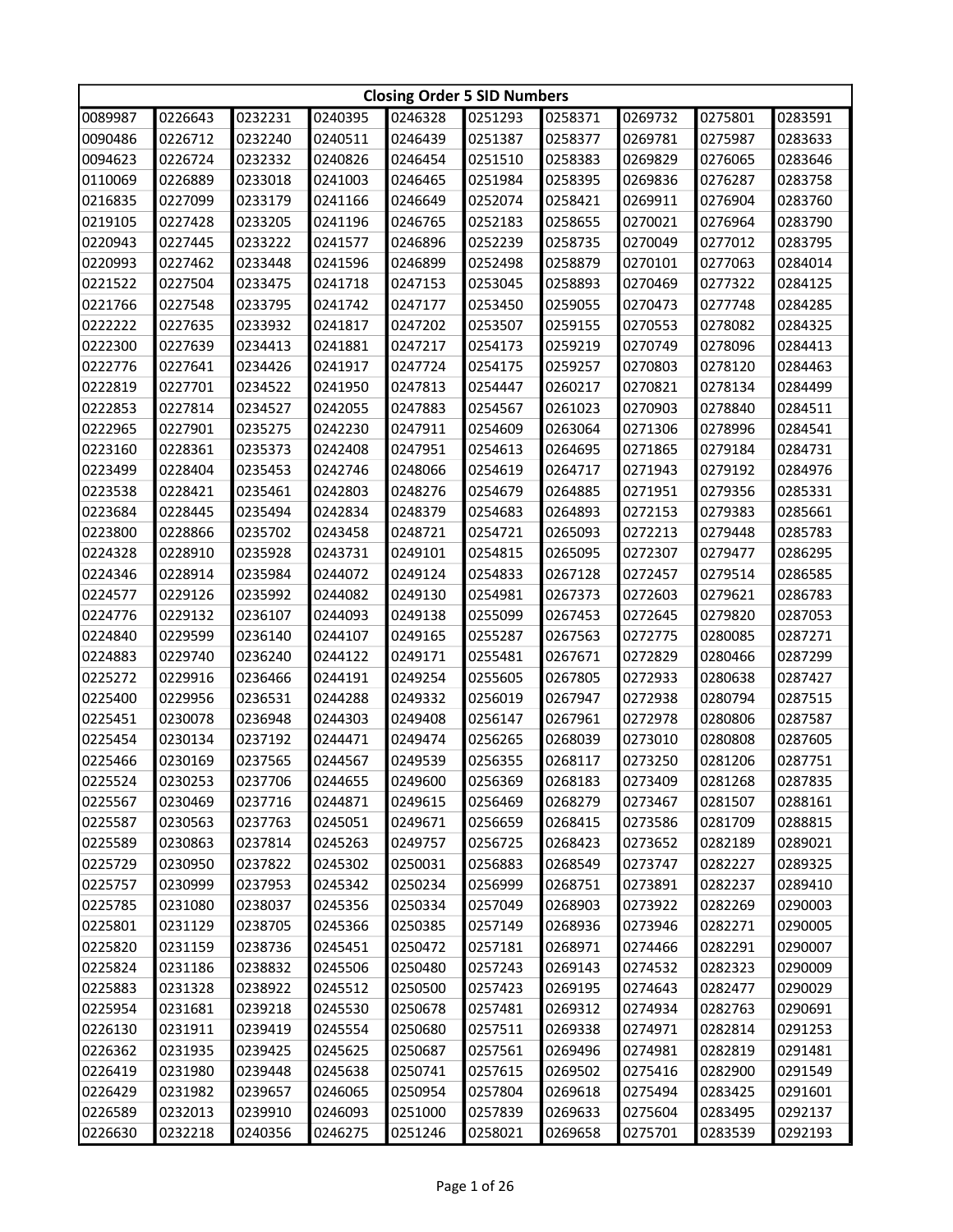|         | <b>Closing Order 5 SID Numbers</b> |         |         |         |         |         |         |         |         |  |
|---------|------------------------------------|---------|---------|---------|---------|---------|---------|---------|---------|--|
| 0292215 | 0298972                            | 0308648 | 0329027 | 0349527 | 0357445 | 0370644 | 0605649 | 0608434 | 0610883 |  |
| 0292895 | 0298975                            | 0309749 | 0329069 | 0349773 | 0357552 | 0372627 | 0605707 | 0608441 | 0611146 |  |
| 0293027 | 0299278                            | 0309757 | 0329089 | 0349839 | 0357999 | 0379845 | 0605723 | 0608517 | 0611222 |  |
| 0293073 | 0299360                            | 0310074 | 0329139 | 0350076 | 0358014 | 0399922 | 0605734 | 0608534 | 0611420 |  |
| 0293203 | 0299476                            | 0310731 | 0331354 | 0350274 | 0358065 | 0402311 | 0605760 | 0608587 | 0611441 |  |
| 0293445 | 0299542                            | 0312694 | 0332012 | 0350452 | 0358285 | 0403067 | 0605833 | 0608595 | 0611530 |  |
| 0293717 | 0299629                            | 0314841 | 0332368 | 0350561 | 0358353 | 0403337 | 0605922 | 0608621 | 0611538 |  |
| 0293899 | 0299910                            | 0314845 | 0333127 | 0350583 | 0358390 | 0403580 | 0605930 | 0608628 | 0611551 |  |
| 0294147 | 0299930                            | 0314903 | 0334227 | 0350713 | 0358653 | 0404419 | 0605965 | 0608636 | 0611641 |  |
| 0294153 | 0300099                            | 0315804 | 0334583 | 0350910 | 0358669 | 0406378 | 0605976 | 0608671 | 0611655 |  |
| 0294163 | 0300198                            | 0316458 | 0337226 | 0350990 | 0358791 | 0407324 | 0606160 | 0608795 | 0611672 |  |
| 0294217 | 0300385                            | 0316859 | 0337260 | 0351241 | 0358819 | 0407528 | 0606194 | 0608848 | 0611703 |  |
| 0294371 | 0300897                            | 0320349 | 0337436 | 0351255 | 0358848 | 0496473 | 0606195 | 0608877 | 0611740 |  |
| 0294381 | 0301084                            | 0320391 | 0337604 | 0351297 | 0359094 | 0496478 | 0606204 | 0608921 | 0611888 |  |
| 0294657 | 0301270                            | 0320423 | 0337763 | 0351374 | 0359224 | 0496589 | 0606216 | 0609085 | 0611897 |  |
| 0294661 | 0301320                            | 0320463 | 0337765 | 0351720 | 0359284 | 0496649 | 0606308 | 0609101 | 0611904 |  |
| 0294799 | 0301657                            | 0320549 | 0337799 | 0351972 | 0359325 | 0496697 | 0606309 | 0609109 | 0611914 |  |
| 0294889 | 0301901                            | 0320554 | 0339375 | 0352073 | 0360080 | 0496764 | 0606343 | 0609136 | 0611959 |  |
| 0295061 | 0301923                            | 0320574 | 0340244 | 0352152 | 0360154 | 0497085 | 0606347 | 0609156 | 0612008 |  |
| 0295095 | 0301943                            | 0320630 | 0341436 | 0352291 | 0360255 | 0497094 | 0606372 | 0609228 | 0612099 |  |
| 0295143 | 0301955                            | 0320926 | 0341439 | 0352815 | 0360369 | 0497147 | 0606396 | 0609231 | 0612120 |  |
| 0295193 | 0301960                            | 0320958 | 0341654 | 0353131 | 0360484 | 0497217 | 0606452 | 0609360 | 0612137 |  |
| 0295213 | 0301982                            | 0320999 | 0341656 | 0353223 | 0360552 | 0497255 | 0606562 | 0609439 | 0612174 |  |
| 0295215 | 0301996                            | 0321012 | 0341889 | 0353227 | 0360814 | 0497362 | 0606599 | 0609471 | 0612187 |  |
| 0295225 | 0302093                            | 0321051 | 0342001 | 0353533 | 0360821 | 0554209 | 0606641 | 0609479 | 0612252 |  |
| 0295239 | 0302118                            | 0321216 | 0342405 | 0353822 | 0361038 | 0557824 | 0606647 | 0609526 | 0612286 |  |
| 0295351 | 0302330                            | 0322383 | 0343219 | 0353909 | 0361052 | 0558698 | 0606676 | 0609598 | 0612295 |  |
| 0295491 | 0302447                            | 0323025 | 0343561 | 0354055 | 0361200 | 0562437 | 0606684 | 0609614 | 0612316 |  |
| 0295583 | 0303444                            | 0323155 | 0343730 | 0354100 | 0361268 | 0562512 | 0606686 | 0609643 | 0612472 |  |
| 0295613 | 0303796                            | 0323265 | 0343734 | 0354166 | 0361416 | 0562515 | 0606871 | 0609650 | 0612542 |  |
| 0295699 | 0304033                            | 0323273 | 0343752 | 0354221 | 0361496 | 0576865 | 0607026 | 0609663 | 0612548 |  |
| 0295793 | 0304049                            | 0323461 | 0343847 | 0354233 | 0361769 | 0576876 | 0607140 | 0609792 | 0612606 |  |
| 0295829 | 0304539                            | 0323836 | 0343877 | 0354421 | 0361850 | 0599284 | 0607424 | 0609906 | 0612627 |  |
| 0295969 | 0304587                            | 0324063 | 0344372 | 0354431 | 0362128 | 0599505 | 0607427 | 0610043 | 0612635 |  |
| 0295997 | 0304923                            | 0324347 | 0344605 | 0354691 | 0362366 | 0599775 | 0607573 | 0610097 | 0612657 |  |
| 0296239 | 0304963                            | 0324352 | 0344888 | 0354804 | 0362377 | 0599777 | 0607616 | 0610191 | 0612668 |  |
| 0296639 | 0304977                            | 0324416 | 0345185 | 0354861 | 0362471 | 0599778 | 0607623 | 0610235 | 0612769 |  |
| 0296887 | 0305299                            | 0324484 | 0345383 | 0354955 | 0362580 | 0599787 | 0607749 | 0610256 | 0612866 |  |
| 0296981 | 0305400                            | 0324508 | 0345524 | 0355436 | 0362745 | 0600989 | 0607811 | 0610289 | 0612891 |  |
| 0296993 | 0305721                            | 0325294 | 0345592 | 0355815 | 0363206 | 0601415 | 0607975 | 0610295 | 0612935 |  |
| 0297007 | 0305946                            | 0325306 | 0345976 | 0356009 | 0363269 | 0601508 | 0608112 | 0610323 | 0613045 |  |
| 0297009 | 0306513                            | 0325841 | 0346146 | 0356305 | 0363332 | 0601723 | 0608167 | 0610324 | 0613157 |  |
| 0297305 | 0306867                            | 0325956 | 0346148 | 0356403 | 0363619 | 0601728 | 0608180 | 0610390 | 0613183 |  |
| 0297355 | 0307025                            | 0326187 | 0346154 | 0356428 | 0363728 | 0603374 | 0608231 | 0610416 | 0613209 |  |
| 0297972 | 0307364                            | 0326193 | 0347212 | 0356777 | 0364248 | 0605358 | 0608254 | 0610420 | 0613249 |  |
| 0298044 | 0307525                            | 0326221 | 0347584 | 0356980 | 0365018 | 0605391 | 0608265 | 0610508 | 0613253 |  |
| 0298068 | 0307550                            | 0326274 | 0348454 | 0356992 | 0365580 | 0605482 | 0608298 | 0610589 | 0613404 |  |
| 0298133 | 0307563                            | 0328835 | 0348607 | 0357135 | 0368010 | 0605487 | 0608324 | 0610660 | 0613455 |  |
| 0298328 | 0307985                            | 0328865 | 0349343 | 0357270 | 0370215 | 0605494 | 0608381 | 0610725 | 0613508 |  |
| 0298383 | 0308583                            | 0329012 | 0349420 | 0357393 | 0370637 | 0605582 | 0608415 | 0610852 | 0613509 |  |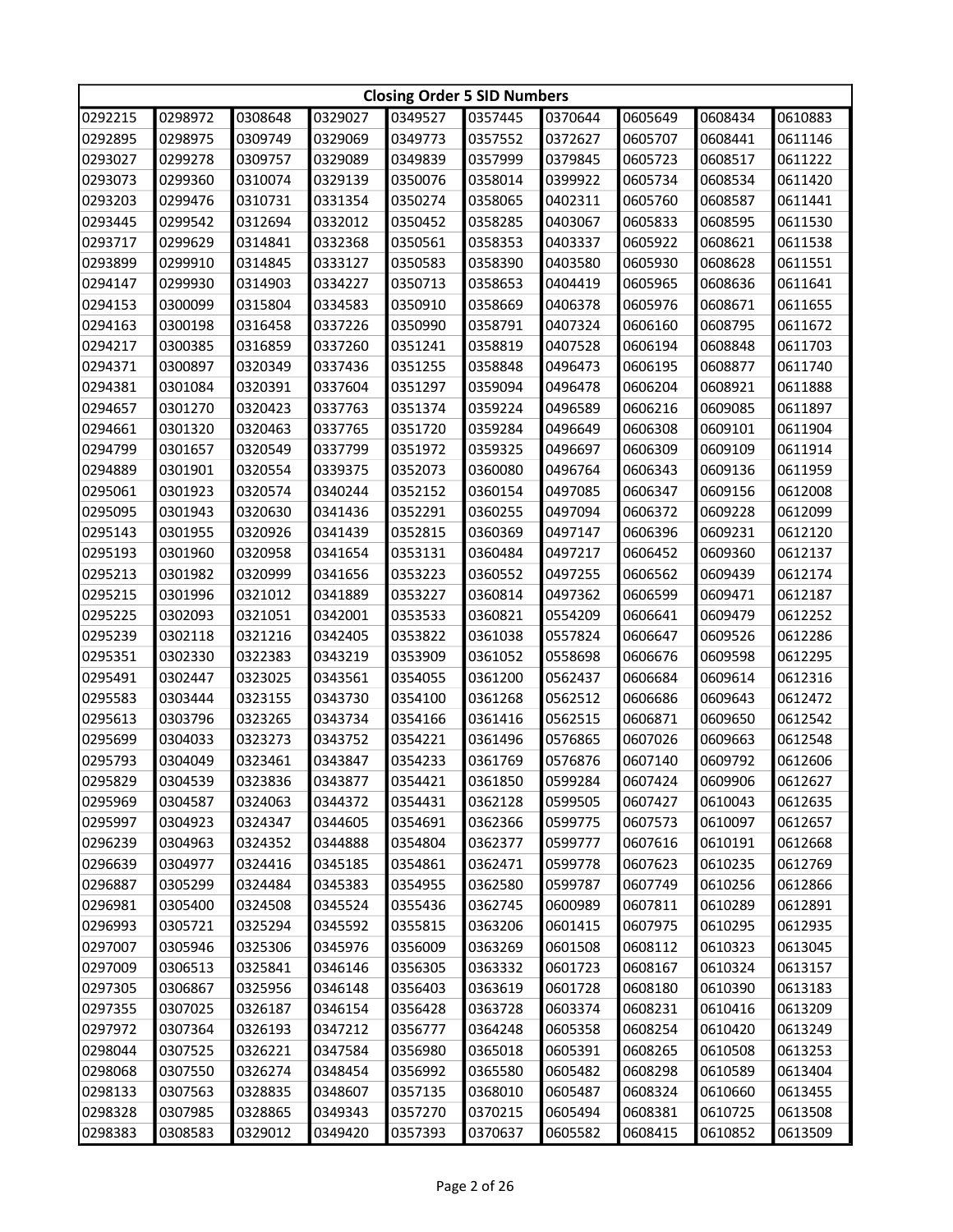|         | <b>Closing Order 5 SID Numbers</b> |         |         |         |         |         |         |         |         |  |
|---------|------------------------------------|---------|---------|---------|---------|---------|---------|---------|---------|--|
| 0613543 | 0616014                            | 0618506 | 0620767 | 0622273 | 0624285 | 0634070 | 0635775 | 0637745 | 0638777 |  |
| 0613603 | 0616037                            | 0618554 | 0620774 | 0622276 | 0624728 | 0634071 | 0635976 | 0637780 | 0638789 |  |
| 0613659 | 0616195                            | 0618600 | 0620794 | 0622314 | 0624754 | 0634128 | 0635995 | 0637787 | 0638793 |  |
| 0613691 | 0616355                            | 0618603 | 0620825 | 0622357 | 0624829 | 0634143 | 0636044 | 0637811 | 0638799 |  |
| 0613748 | 0616374                            | 0618604 | 0620830 | 0622403 | 0624976 | 0634192 | 0636048 | 0637821 | 0638807 |  |
| 0613839 | 0616619                            | 0618641 | 0620863 | 0622417 | 0625609 | 0634239 | 0636049 | 0637831 | 0638812 |  |
| 0613843 | 0616677                            | 0618651 | 0620911 | 0622425 | 0625778 | 0634252 | 0636172 | 0637864 | 0639116 |  |
| 0613850 | 0616828                            | 0618699 | 0620920 | 0622455 | 0625944 | 0634262 | 0636213 | 0637883 | 0639118 |  |
| 0613989 | 0616843                            | 0618769 | 0620955 | 0622458 | 0626011 | 0634263 | 0636252 | 0637904 | 0639143 |  |
| 0614005 | 0616871                            | 0618891 | 0620965 | 0622471 | 0626086 | 0634280 | 0636266 | 0637915 | 0639151 |  |
| 0614013 | 0616959                            | 0618937 | 0621022 | 0622476 | 0626130 | 0634291 | 0636271 | 0637935 | 0639186 |  |
| 0614109 | 0616992                            | 0618988 | 0621084 | 0622478 | 0626200 | 0634300 | 0636301 | 0637965 | 0639229 |  |
| 0614129 | 0617005                            | 0619001 | 0621093 | 0622500 | 0631651 | 0634303 | 0636365 | 0637977 | 0639239 |  |
| 0614226 | 0617015                            | 0619009 | 0621124 | 0622520 | 0631659 | 0634310 | 0636416 | 0637989 | 0639261 |  |
| 0614293 | 0617060                            | 0619055 | 0621130 | 0622529 | 0631663 | 0634372 | 0636424 | 0638025 | 0639302 |  |
| 0614310 | 0617134                            | 0619077 | 0621152 | 0622533 | 0631840 | 0634455 | 0636425 | 0638030 | 0639320 |  |
| 0614324 | 0617284                            | 0619104 | 0621278 | 0622557 | 0632013 | 0634505 | 0636428 | 0638047 | 0639419 |  |
| 0614347 | 0617336                            | 0619127 | 0621316 | 0622708 | 0632262 | 0634538 | 0636514 | 0638079 | 0639439 |  |
| 0614361 | 0617339                            | 0619134 | 0621328 | 0622721 | 0632650 | 0634557 | 0636518 | 0638099 | 0639471 |  |
| 0614623 | 0617382                            | 0619217 | 0621343 | 0622796 | 0632722 | 0634572 | 0636773 | 0638103 | 0639565 |  |
| 0614648 | 0617393                            | 0619361 | 0621347 | 0622803 | 0632771 | 0634589 | 0636920 | 0638123 | 0639578 |  |
| 0614662 | 0617540                            | 0619373 | 0621353 | 0622835 | 0632787 | 0634602 | 0636982 | 0638126 | 0639585 |  |
| 0614727 | 0617551                            | 0619400 | 0621363 | 0622877 | 0632898 | 0634687 | 0637041 | 0638154 | 0639625 |  |
| 0614740 | 0617561                            | 0619414 | 0621379 | 0622885 | 0632933 | 0634771 | 0637052 | 0638159 | 0639651 |  |
| 0614743 | 0617691                            | 0619429 | 0621408 | 0622953 | 0633271 | 0634845 | 0637056 | 0638162 | 0639663 |  |
| 0614862 | 0617710                            | 0619435 | 0621456 | 0623006 | 0633376 | 0634848 | 0637060 | 0638176 | 0639668 |  |
| 0615043 | 0617747                            | 0619563 | 0621457 | 0623008 | 0633552 | 0634871 | 0637073 | 0638241 | 0639682 |  |
| 0615064 | 0617760                            | 0619683 | 0621463 | 0623066 | 0633614 | 0634996 | 0637078 | 0638280 | 0639700 |  |
| 0615125 | 0617836                            | 0619704 | 0621492 | 0623132 | 0633615 | 0635014 | 0637084 | 0638292 | 0639710 |  |
| 0615142 | 0617838                            | 0619705 | 0621511 | 0623155 | 0633628 | 0635033 | 0637125 | 0638378 | 0639726 |  |
| 0615159 | 0617840                            | 0619724 | 0621582 | 0623198 | 0633712 | 0635043 | 0637152 | 0638410 | 0639733 |  |
| 0615196 | 0617868                            | 0619746 | 0621591 | 0623218 | 0633715 | 0635049 | 0637182 | 0638416 | 0639787 |  |
| 0615241 | 0617930                            | 0619755 | 0621730 | 0623252 | 0633728 | 0635051 | 0637260 | 0638435 | 0639799 |  |
| 0615285 | 0617938                            | 0619817 | 0621742 | 0623586 | 0633761 | 0635065 | 0637279 | 0638449 | 0639803 |  |
| 0615288 | 0617952                            | 0619938 | 0621792 | 0623631 | 0633765 | 0635072 | 0637309 | 0638457 | 0639841 |  |
| 0615291 | 0618024                            | 0619948 | 0621837 | 0623668 | 0633787 | 0635152 | 0637337 | 0638464 | 0639877 |  |
| 0615306 | 0618060                            | 0620005 | 0621846 | 0623727 | 0633803 | 0635167 | 0637436 | 0638540 | 0639878 |  |
| 0615404 | 0618120                            | 0620219 | 0621896 | 0623797 | 0633852 | 0635169 | 0637473 | 0638556 | 0639926 |  |
| 0615414 | 0618132                            | 0620372 | 0621914 | 0623817 | 0633863 | 0635196 | 0637522 | 0638571 | 0639933 |  |
| 0615421 | 0618163                            | 0620385 | 0621929 | 0623880 | 0633887 | 0635258 | 0637528 | 0638575 | 0639934 |  |
| 0615574 | 0618164                            | 0620431 | 0622019 | 0623881 | 0633895 | 0635355 | 0637586 | 0638595 | 0639941 |  |
| 0615636 | 0618280                            | 0620442 | 0622056 | 0623908 | 0633914 | 0635365 | 0637613 | 0638657 | 0640119 |  |
| 0615676 | 0618285                            | 0620468 | 0622074 | 0623925 | 0633972 | 0635417 | 0637639 | 0638665 | 0640449 |  |
| 0615700 | 0618309                            | 0620520 | 0622127 | 0623933 | 0633973 | 0635469 | 0637671 | 0638677 | 0640456 |  |
| 0615733 | 0618397                            | 0620557 | 0622143 | 0623970 | 0633980 | 0635529 | 0637680 | 0638687 | 0640462 |  |
| 0615844 | 0618406                            | 0620573 | 0622157 | 0624025 | 0634004 | 0635532 | 0637686 | 0638690 | 0640471 |  |
| 0615860 | 0618442                            | 0620629 | 0622172 | 0624063 | 0634021 | 0635561 | 0637697 | 0638710 | 0640631 |  |
| 0615884 | 0618443                            | 0620672 | 0622215 | 0624146 | 0634046 | 0635656 | 0637713 | 0638725 | 0652613 |  |
| 0615904 | 0618444                            | 0620703 | 0622232 | 0624215 | 0634048 | 0635663 | 0637722 | 0638739 | 0652631 |  |
| 0615945 | 0618499                            | 0620750 | 0622242 | 0624223 | 0634068 | 0635774 | 0637739 | 0638767 | 0652644 |  |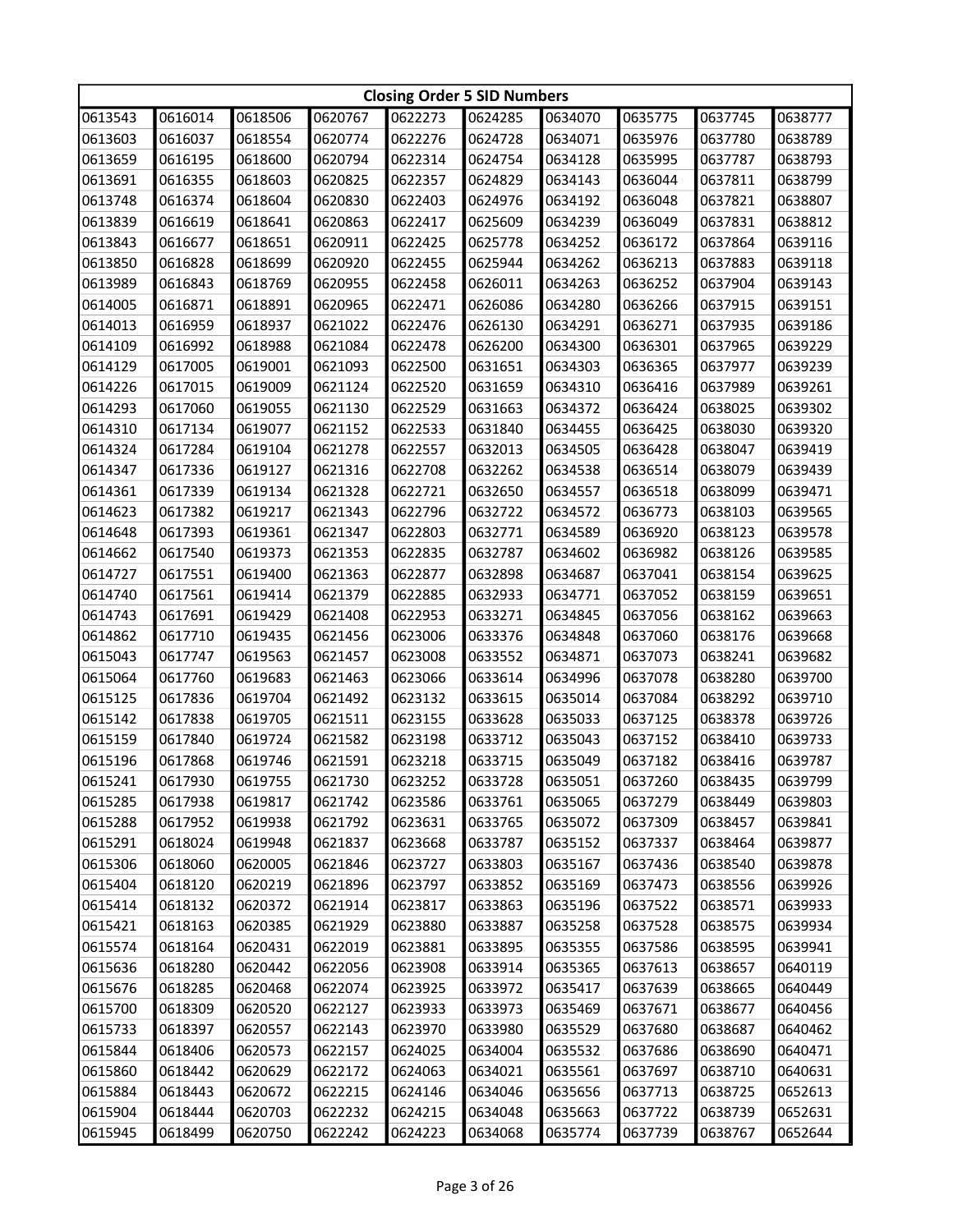|         | <b>Closing Order 5 SID Numbers</b> |         |         |         |         |         |         |         |         |  |
|---------|------------------------------------|---------|---------|---------|---------|---------|---------|---------|---------|--|
| 0652693 | 0657535                            | 0659805 | 0665820 | 0674262 | 0681742 | 0701165 | 0717766 | 0930883 | 0943715 |  |
| 0652725 | 0657599                            | 0659856 | 0667014 | 0674267 | 0681785 | 0701186 | 0717774 | 0931017 | 0945079 |  |
| 0652771 | 0657602                            | 0659915 | 0667083 | 0674334 | 0681874 | 0702713 | 0718175 | 0931356 | 0945817 |  |
| 0652795 | 0657728                            | 0659920 | 0667146 | 0674336 | 0682015 | 0702817 | 0718288 | 0931538 | 0946443 |  |
| 0652800 | 0657845                            | 0659960 | 0668085 | 0674345 | 0682250 | 0702894 | 0718808 | 0932580 | 0947430 |  |
| 0652810 | 0657908                            | 0660066 | 0668164 | 0674389 | 0682446 | 0703170 | 0718879 | 0932696 | 0947850 |  |
| 0652898 | 0657915                            | 0660081 | 0668196 | 0674403 | 0682503 | 0703418 | 0719494 | 0932706 | 0947924 |  |
| 0652911 | 0658071                            | 0660131 | 0668290 | 0674410 | 0682521 | 0703783 | 0719542 | 0932762 | 0947927 |  |
| 0652934 | 0658178                            | 0660613 | 0668295 | 0674545 | 0682701 | 0703880 | 0719638 | 0933243 | 0947937 |  |
| 0652990 | 0658217                            | 0660619 | 0668320 | 0674558 | 0683099 | 0704095 | 0719804 | 0933416 | 0948330 |  |
| 0653106 | 0658228                            | 0660701 | 0668380 | 0674690 | 0683108 | 0704155 | 0720570 | 0933425 | 0948354 |  |
| 0653158 | 0658344                            | 0660986 | 0668402 | 0674703 | 0683181 | 0704495 | 0735186 | 0933738 | 0948803 |  |
| 0653159 | 0658365                            | 0661031 | 0668403 | 0674868 | 0683270 | 0704551 | 0735190 | 0933784 | 0949197 |  |
| 0653208 | 0658400                            | 0661052 | 0668516 | 0674917 | 0683346 | 0704667 | 0735224 | 0933920 | 0949296 |  |
| 0653228 | 0658432                            | 0661079 | 0668530 | 0675558 | 0683372 | 0704898 | 0735307 | 0934499 | 0949334 |  |
| 0653267 | 0658448                            | 0661122 | 0668582 | 0676569 | 0683377 | 0705050 | 0735310 | 0934541 | 0949390 |  |
| 0653309 | 0658512                            | 0661443 | 0668584 | 0676635 | 0683384 | 0706686 | 0735315 | 0934949 | 0950051 |  |
| 0653345 | 0658567                            | 0661538 | 0668674 | 0676810 | 0683385 | 0706898 | 0735483 | 0934984 | 0950717 |  |
| 0653368 | 0658582                            | 0661542 | 0668772 | 0677266 | 0683395 | 0707358 | 0736022 | 0935119 | 0951189 |  |
| 0653460 | 0658590                            | 0661626 | 0668778 | 0679754 | 0683413 | 0707964 | 0736026 | 0935167 | 0951227 |  |
| 0653501 | 0658601                            | 0661774 | 0668883 | 0679759 | 0683440 | 0707978 | 0737171 | 0935354 | 0951233 |  |
| 0653503 | 0658602                            | 0661776 | 0669582 | 0679866 | 0683450 | 0707988 | 0737412 | 0935367 | 0951542 |  |
| 0653521 | 0658644                            | 0661785 | 0669687 | 0679870 | 0683470 | 0708358 | 0737446 | 0935398 | 0951583 |  |
| 0653535 | 0658659                            | 0661947 | 0669861 | 0679873 | 0683482 | 0709406 | 0738300 | 0935523 | 0951622 |  |
| 0653630 | 0658660                            | 0662070 | 0669907 | 0679876 | 0683497 | 0710714 | 0738319 | 0936050 | 0951664 |  |
| 0653721 | 0658672                            | 0662497 | 0670295 | 0679877 | 0683500 | 0710763 | 0738872 | 0936082 | 0951734 |  |
| 0653731 | 0658681                            | 0662547 | 0670316 | 0679903 | 0683502 | 0710775 | 0739348 | 0936235 | 0951740 |  |
| 0653813 | 0658685                            | 0662995 | 0670386 | 0680232 | 0683506 | 0711105 | 0800423 | 0936310 | 0951801 |  |
| 0653824 | 0658688                            | 0663020 | 0670580 | 0680367 | 0683522 | 0711817 | 0860789 | 0936548 | 0951810 |  |
| 0653988 | 0658713                            | 0663054 | 0670877 | 0680672 | 0683546 | 0712002 | 0923746 | 0936564 | 0951812 |  |
| 0656400 | 0658717                            | 0663091 | 0670882 | 0680689 | 0683558 | 0712147 | 0923758 | 0936587 | 0951816 |  |
| 0656408 | 0658752                            | 0663120 | 0670976 | 0680857 | 0683625 | 0712153 | 0924338 | 0936592 | 0951817 |  |
| 0656409 | 0658779                            | 0663131 | 0671048 | 0681022 | 0683774 | 0712244 | 0924522 | 0936894 | 0951854 |  |
| 0656410 | 0658814                            | 0663183 | 0671089 | 0681034 | 0686022 | 0712746 | 0924839 | 0936951 | 0951860 |  |
| 0656413 | 0658920                            | 0663216 | 0673145 | 0681036 | 0687118 | 0712819 | 0925391 | 0936998 | 0952660 |  |
| 0656528 | 0658983                            | 0663478 | 0673173 | 0681045 | 0687121 | 0713038 | 0926447 | 0937059 | 0952683 |  |
| 0656567 | 0659025                            | 0663895 | 0673198 | 0681117 | 0687142 | 0713327 | 0927084 | 0937134 | 0952694 |  |
| 0656879 | 0659039                            | 0663909 | 0673204 | 0681288 | 0687197 | 0714007 | 0927184 | 0937278 | 0952802 |  |
| 0656930 | 0659194                            | 0663935 | 0673246 | 0681420 | 0687240 | 0715210 | 0927279 | 0937285 | 0953721 |  |
| 0657002 | 0659354                            | 0664011 | 0673252 | 0681421 | 0695697 | 0715461 | 0927557 | 0938038 | 0953786 |  |
| 0657057 | 0659399                            | 0664480 | 0673276 | 0681509 | 0696863 | 0715599 | 0927884 | 0938248 | 0953895 |  |
| 0657123 | 0659433                            | 0664507 | 0673432 | 0681525 | 0698935 | 0716028 | 0929168 | 0938596 | 0953896 |  |
| 0657127 | 0659571                            | 0664512 | 0673513 | 0681532 | 0699728 | 0716072 | 0930433 | 0940254 | 0954114 |  |
| 0657161 | 0659616                            | 0664513 | 0673776 | 0681533 | 0699815 | 0716398 | 0930437 | 0940719 | 0954132 |  |
| 0657291 | 0659659                            | 0664571 | 0673800 | 0681534 | 0700007 | 0716530 | 0930696 | 0940956 | 0954194 |  |
| 0657369 | 0659665                            | 0665679 | 0673977 | 0681544 | 0700327 | 0716605 | 0930773 | 0941808 | 0954307 |  |
| 0657377 | 0659696                            | 0665708 | 0674000 | 0681590 | 0700362 | 0716667 | 0930821 | 0942802 | 0954315 |  |
| 0657425 | 0659708                            | 0665759 | 0674037 | 0681620 | 0700668 | 0717173 | 0930826 | 0943193 | 0954324 |  |
| 0657495 | 0659712                            | 0665766 | 0674211 | 0681732 | 0701016 | 0717380 | 0930843 | 0943595 | 0954966 |  |
| 0657515 | 0659733                            | 0665808 | 0674243 | 0681733 | 0701019 | 0717466 | 0930848 | 0943596 | 0954982 |  |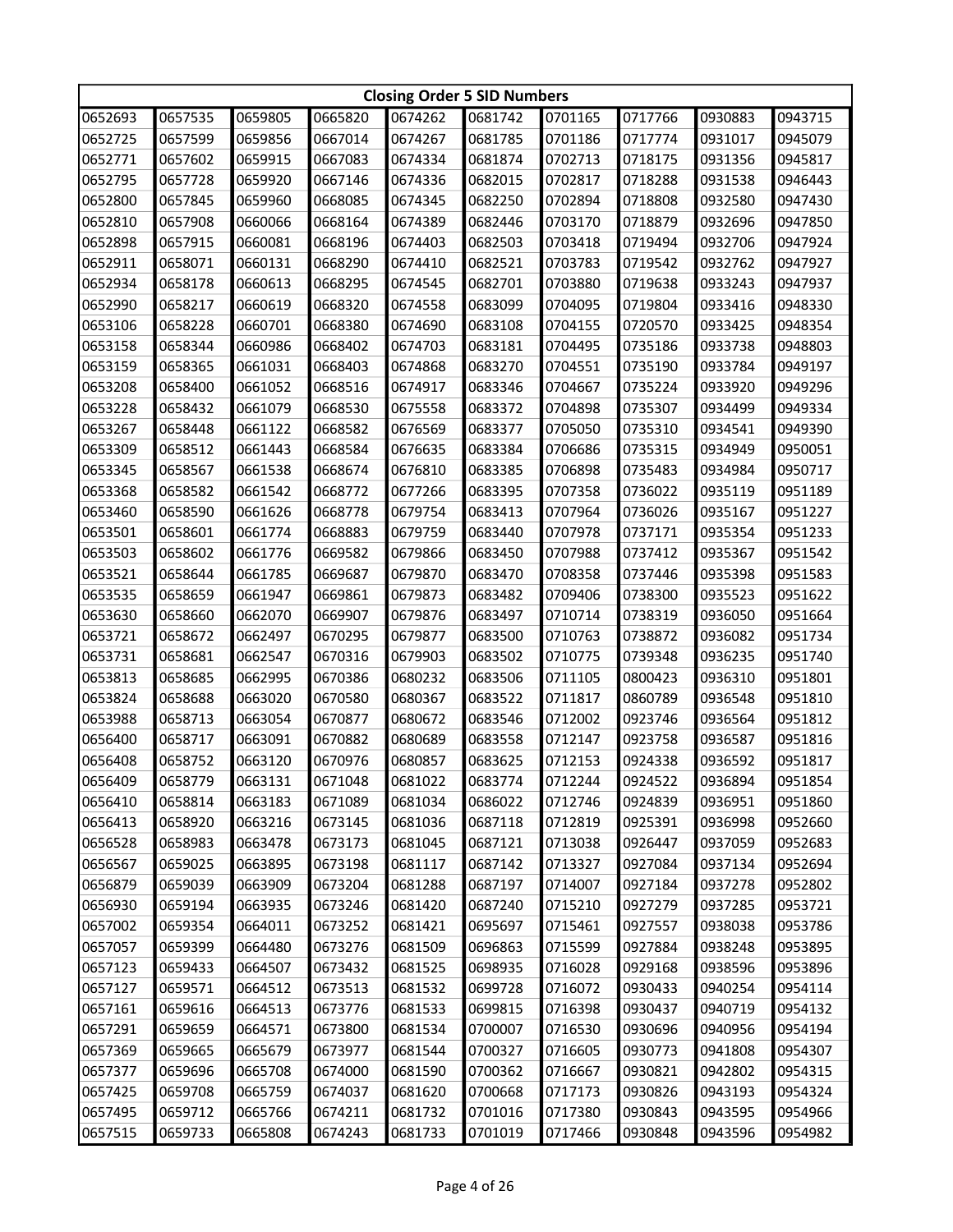| <b>Closing Order 5 SID Numbers</b> |         |         |         |         |         |         |         |         |         |  |
|------------------------------------|---------|---------|---------|---------|---------|---------|---------|---------|---------|--|
| 0955235                            | 0963971 | 0968569 | 0978769 | 0985197 | 0988790 | 0995820 | 1002146 | 1006622 | 1010890 |  |
| 0955262                            | 0963983 | 0968573 | 0979489 | 0985288 | 0988879 | 0995840 | 1002298 | 1006626 | 1010933 |  |
| 0956058                            | 0963999 | 0968576 | 0980026 | 0985961 | 0989592 | 0995843 | 1002321 | 1006694 | 1011063 |  |
| 0956165                            | 0964011 | 0968586 | 0980396 | 0985992 | 0989623 | 0995856 | 1002560 | 1006712 | 1011447 |  |
| 0956204                            | 0964020 | 0968611 | 0980803 | 0986053 | 0989709 | 0995889 | 1002587 | 1006865 | 1011513 |  |
| 0956205                            | 0964036 | 0968636 | 0980804 | 0986055 | 0989992 | 0995938 | 1002659 | 1006873 | 1011583 |  |
| 0956221                            | 0964132 | 0968648 | 0980974 | 0986306 | 0990106 | 0996077 | 1002674 | 1006888 | 1012603 |  |
| 0956253                            | 0964160 | 0968649 | 0980983 | 0986311 | 0990366 | 0996159 | 1002721 | 1006951 | 1013073 |  |
| 0956293                            | 0964434 | 0968651 | 0981358 | 0986316 | 0990369 | 0996371 | 1002861 | 1006964 | 1013158 |  |
| 0956296                            | 0964545 | 0968656 | 0981362 | 0986317 | 0990381 | 0996745 | 1003190 | 1007290 | 1013227 |  |
| 0956314                            | 0964549 | 0968657 | 0981554 | 0986320 | 0990393 | 0996984 | 1003549 | 1007316 | 1013370 |  |
| 0956680                            | 0964561 | 0968665 | 0981556 | 0986409 | 0990452 | 0997003 | 1003573 | 1007317 | 1013392 |  |
| 0957504                            | 0964789 | 0968682 | 0981880 | 0986495 | 0990783 | 0997006 | 1003596 | 1007346 | 1013405 |  |
| 0957605                            | 0965042 | 0968684 | 0981904 | 0986502 | 0990919 | 0997367 | 1003639 | 1007356 | 1013563 |  |
| 0958192                            | 0965052 | 0969197 | 0982133 | 0986510 | 0991000 | 0997486 | 1003641 | 1007370 | 1013761 |  |
| 0958244                            | 0965128 | 0969225 | 0982174 | 0986511 | 0991108 | 0997491 | 1003732 | 1007381 | 1014088 |  |
| 0958301                            | 0965311 | 0969376 | 0982203 | 0986514 | 0991132 | 0998217 | 1003889 | 1007403 | 1014155 |  |
| 0958443                            | 0965313 | 0969580 | 0982232 | 0986522 | 0991235 | 0998303 | 1004153 | 1007411 | 1014202 |  |
| 0958471                            | 0965333 | 0969704 | 0982312 | 0986528 | 0992241 | 0998505 | 1004155 | 1007417 | 1014208 |  |
| 0959035                            | 0965337 | 0969835 | 0982499 | 0986530 | 0992256 | 0998567 | 1004163 | 1007518 | 1014216 |  |
| 0959523                            | 0965431 | 0969837 | 0982650 | 0986587 | 0992302 | 0998585 | 1004164 | 1007700 | 1014227 |  |
| 0959660                            | 0965466 | 0969860 | 0982850 | 0986594 | 0992551 | 0998631 | 1004170 | 1007703 | 1014228 |  |
| 0960021                            | 0965470 | 0969877 | 0982854 | 0986731 | 0992691 | 0998774 | 1004173 | 1008052 | 1014231 |  |
| 0960182                            | 0965510 | 0969887 | 0983005 | 0986743 | 0992697 | 0998834 | 1004174 | 1008059 | 1014513 |  |
| 0960289                            | 0965687 | 0969960 | 0983197 | 0986752 | 0992744 | 0998925 | 1004175 | 1008089 | 1014516 |  |
| 0960438                            | 0965916 | 0969964 | 0983202 | 0986761 | 0992825 | 0998945 | 1004178 | 1008095 | 1014583 |  |
| 0960611                            | 0966030 | 0970185 | 0983212 | 0986770 | 0992856 | 0998950 | 1004189 | 1008475 | 1014962 |  |
| 0960857                            | 0966487 | 0970198 | 0983214 | 0986772 | 0992860 | 0999144 | 1004190 | 1008603 | 1015185 |  |
| 0960911                            | 0966614 | 0970333 | 0983359 | 0986778 | 0992912 | 0999608 | 1004191 | 1008678 | 1015218 |  |
| 0960913                            | 0966618 | 0970391 | 0983381 | 0986828 | 0992921 | 0999802 | 1004196 | 1008695 | 1015475 |  |
| 0960916                            | 0966619 | 0970546 | 0983511 | 0986873 | 0992945 | 0999816 | 1004197 | 1008781 | 1016254 |  |
| 0960941                            | 0966632 | 0970573 | 0983525 | 0986878 | 0993063 | 0999973 | 1004200 | 1008792 | 1016303 |  |
| 0961150                            | 0966689 | 0970578 | 0983533 | 0987259 | 0993064 | 1000406 | 1004208 | 1008874 | 1016331 |  |
| 0961155                            | 0966690 | 0970766 | 0983757 | 0987386 | 0993378 | 1000446 | 1004217 | 1008925 | 1016481 |  |
| 0961156                            | 0966722 | 0975203 | 0983765 | 0987917 | 0993515 | 1000447 | 1004228 | 1008927 | 1016570 |  |
| 0961168                            | 0966723 | 0976125 | 0983786 | 0987918 | 0993521 | 1000448 | 1004230 | 1008993 | 1017035 |  |
| 0961178                            | 0966734 | 0976658 | 0983799 | 0987919 | 0993687 | 1000478 | 1004428 | 1009213 | 1017450 |  |
| 0961732                            | 0966744 | 0977563 | 0984035 | 0987975 | 0993738 | 1000762 | 1004467 | 1009812 | 1017780 |  |
| 0961735                            | 0966747 | 0977996 | 0984140 | 0987980 | 0993741 | 1000877 | 1004967 | 1010021 | 1017826 |  |
| 0961995                            | 0966855 | 0977997 | 0984157 | 0988234 | 0993773 | 1000913 | 1005591 | 1010044 | 1017956 |  |
| 0962000                            | 0967262 | 0978000 | 0984164 | 0988310 | 0994682 | 1001058 | 1005599 | 1010050 | 1018144 |  |
| 0962125                            | 0967265 | 0978002 | 0984214 | 0988374 | 0994734 | 1001264 | 1005693 | 1010198 | 1018763 |  |
| 0962365                            | 0967275 | 0978020 | 0984352 | 0988533 | 0995097 | 1001321 | 1005768 | 1010219 | 1018866 |  |
| 0963165                            | 0967321 | 0978024 | 0984357 | 0988675 | 0995147 | 1001334 | 1006340 | 1010452 | 1018948 |  |
| 0963196                            | 0967326 | 0978027 | 0984490 | 0988682 | 0995298 | 1001340 | 1006364 | 1010455 | 1019084 |  |
| 0963260                            | 0967421 | 0978035 | 0984495 | 0988710 | 0995303 | 1001477 | 1006367 | 1010459 | 1019094 |  |
| 0963730                            | 0967601 | 0978040 | 0984507 | 0988716 | 0995335 | 1001500 | 1006368 | 1010504 | 1019211 |  |
| 0963841                            | 0967603 | 0978074 | 0984934 | 0988738 | 0995415 | 1001981 | 1006384 | 1010508 | 1019235 |  |
| 0963935                            | 0967924 | 0978093 | 0984965 | 0988747 | 0995425 | 1002136 | 1006396 | 1010523 | 1019648 |  |
| 0963948                            | 0968235 | 0978630 | 0985196 | 0988757 | 0995786 | 1002137 | 1006552 | 1010870 | 1019673 |  |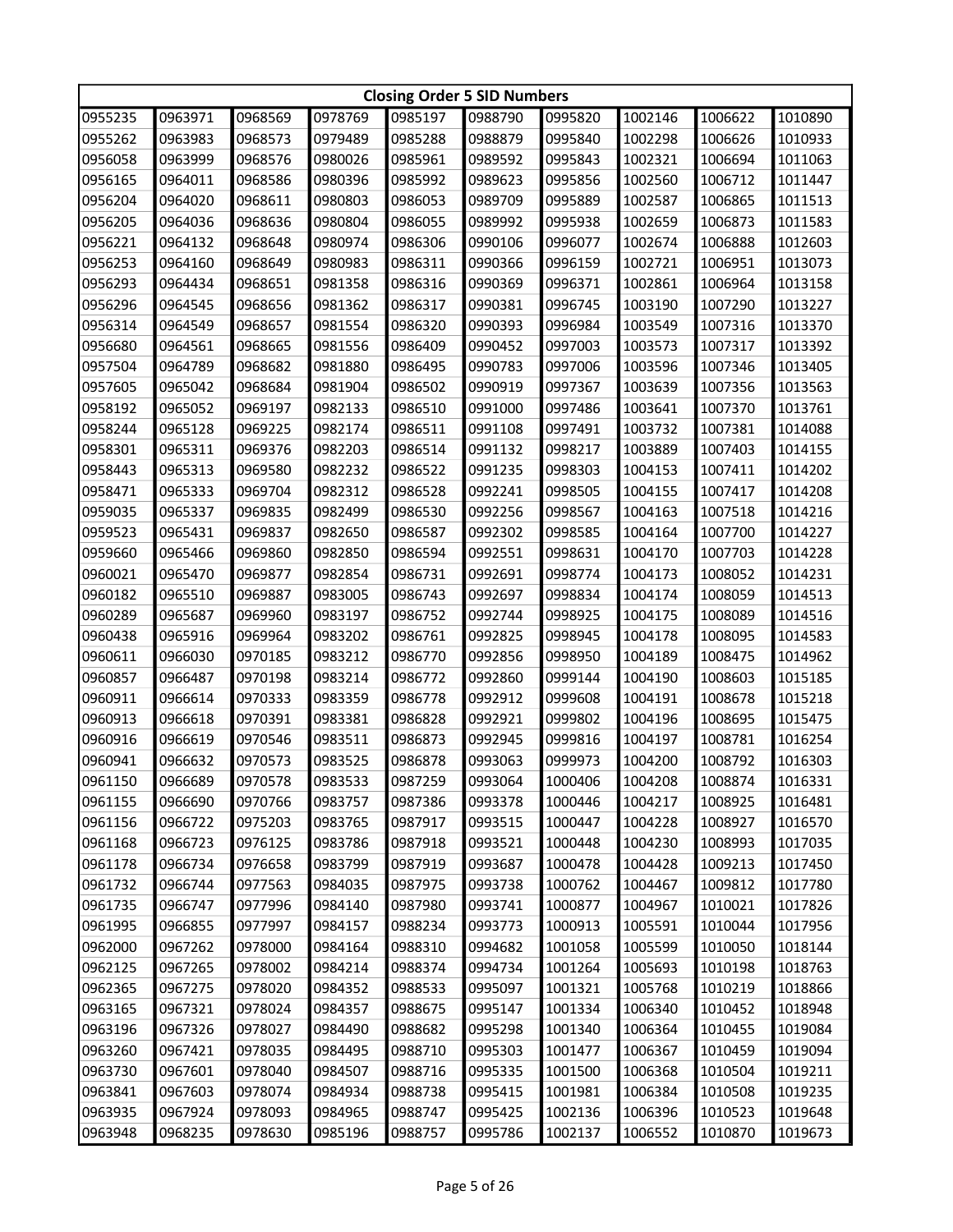|                                          | <b>Closing Order 5 SID Numbers</b> |         |         |         |         |         |         |         |         |  |
|------------------------------------------|------------------------------------|---------|---------|---------|---------|---------|---------|---------|---------|--|
| 1035591<br>1019725<br>1028802<br>1034610 |                                    |         | 1035670 | 1035750 | 1035859 | 1035950 | 1036058 | 1036239 |         |  |
| 1020095                                  | 1029220                            | 1035068 | 1035592 | 1035671 | 1035755 | 1035860 | 1035951 | 1036059 | 1036240 |  |
| 1020316                                  | 1029312                            | 1035089 | 1035593 | 1035673 | 1035757 | 1035862 | 1035953 | 1036062 | 1036241 |  |
| 1020366                                  | 1029439                            | 1035258 | 1035594 | 1035675 | 1035760 | 1035863 | 1035956 | 1036066 | 1036243 |  |
| 1020673                                  | 1029777                            | 1035262 | 1035595 | 1035676 | 1035762 | 1035864 | 1035958 | 1036067 | 1036245 |  |
| 1020674                                  | 1029809                            | 1035407 | 1035597 | 1035677 | 1035764 | 1035866 | 1035963 | 1036069 | 1036246 |  |
| 1020862                                  | 1029860                            | 1035526 | 1035598 | 1035678 | 1035765 | 1035868 | 1035964 | 1036072 | 1036249 |  |
| 1020873                                  | 1029949                            | 1035528 | 1035599 | 1035679 | 1035766 | 1035869 | 1035966 | 1036073 | 1036250 |  |
| 1020885                                  | 1030652                            | 1035531 | 1035600 | 1035680 | 1035767 | 1035870 | 1035967 | 1036074 | 1036251 |  |
| 1020892                                  | 1030832                            | 1035532 | 1035603 | 1035681 | 1035769 | 1035871 | 1035968 | 1036076 | 1036253 |  |
| 1020900                                  | 1030947                            | 1035535 | 1035604 | 1035684 | 1035770 | 1035872 | 1035969 | 1036077 | 1036254 |  |
| 1020901                                  | 1031215                            | 1035536 | 1035605 | 1035686 | 1035772 | 1035873 | 1035972 | 1036080 | 1036255 |  |
| 1020914                                  | 1031301                            | 1035537 | 1035606 | 1035687 | 1035774 | 1035874 | 1035974 | 1036082 | 1036256 |  |
| 1020931                                  | 1031500                            | 1035539 | 1035610 | 1035688 | 1035775 | 1035875 | 1035975 | 1036086 | 1036263 |  |
| 1020932                                  | 1031716                            | 1035541 | 1035611 | 1035689 | 1035776 | 1035878 | 1035976 | 1036087 | 1036264 |  |
| 1020987                                  | 1031779                            | 1035543 | 1035613 | 1035690 | 1035779 | 1035882 | 1035977 | 1036155 | 1036265 |  |
| 1020994                                  | 1031808                            | 1035544 | 1035614 | 1035692 | 1035780 | 1035883 | 1035978 | 1036156 | 1036272 |  |
| 1021276                                  | 1031826                            | 1035545 | 1035616 | 1035695 | 1035782 | 1035884 | 1035981 | 1036157 | 1036273 |  |
| 1022915                                  | 1032166                            | 1035546 | 1035619 | 1035696 | 1035784 | 1035885 | 1035984 | 1036158 | 1036275 |  |
| 1022936                                  | 1032356                            | 1035547 | 1035621 | 1035698 | 1035785 | 1035886 | 1035986 | 1036159 | 1036276 |  |
| 1022953                                  | 1032365                            | 1035548 | 1035622 | 1035699 | 1035789 | 1035887 | 1035987 | 1036161 | 1036277 |  |
| 1022957                                  | 1032383                            | 1035549 | 1035625 | 1035702 | 1035791 | 1035888 | 1035988 | 1036162 | 1036281 |  |
| 1022976                                  | 1032662                            | 1035550 | 1035626 | 1035703 | 1035792 | 1035890 | 1035990 | 1036163 | 1036283 |  |
| 1022977                                  | 1032681                            | 1035552 | 1035627 | 1035704 | 1035793 | 1035891 | 1035992 | 1036164 | 1036284 |  |
| 1023014                                  | 1032760                            | 1035553 | 1035629 | 1035705 | 1035794 | 1035892 | 1035994 | 1036165 | 1036285 |  |
| 1023034                                  | 1032797                            | 1035554 | 1035630 | 1035709 | 1035796 | 1035894 | 1035995 | 1036168 | 1036287 |  |
| 1023355                                  | 1032826                            | 1035555 | 1035632 | 1035710 | 1035797 | 1035896 | 1035996 | 1036169 | 1036288 |  |
| 1023859                                  | 1033031                            | 1035556 | 1035633 | 1035711 | 1035798 | 1035901 | 1035997 | 1036171 | 1036290 |  |
| 1023868                                  | 1033083                            | 1035559 | 1035635 | 1035712 | 1035799 | 1035902 | 1035998 | 1036172 | 1036292 |  |
| 1024132                                  | 1033103                            | 1035561 | 1035636 | 1035715 | 1035800 | 1035903 | 1035999 | 1036176 | 1036293 |  |
| 1024142                                  | 1033288                            | 1035563 | 1035638 | 1035716 | 1035801 | 1035904 | 1036002 | 1036178 | 1036294 |  |
| 1025103                                  | 1033768                            | 1035565 | 1035639 | 1035717 | 1035802 | 1035910 | 1036003 | 1036181 | 1036296 |  |
| 1025589                                  | 1033789                            | 1035566 | 1035642 | 1035719 | 1035805 | 1035912 | 1036006 | 1036185 | 1036297 |  |
| 1025873                                  | 1033846                            | 1035568 | 1035643 | 1035721 | 1035806 | 1035913 | 1036009 | 1036204 | 1036301 |  |
| 1025899                                  | 1034070                            | 1035569 | 1035645 | 1035722 | 1035807 | 1035914 | 1036013 | 1036207 | 1036302 |  |
| 1025942                                  | 1034164                            | 1035572 | 1035646 | 1035724 | 1035808 | 1035916 | 1036015 | 1036212 | 1036303 |  |
| 1026621                                  | 1034315                            | 1035573 | 1035647 | 1035725 | 1035809 | 1035917 | 1036020 | 1036214 | 1036304 |  |
| 1026976                                  | 1034344                            | 1035574 | 1035648 | 1035726 | 1035814 | 1035918 | 1036027 | 1036215 | 1036305 |  |
| 1027071                                  | 1034347                            | 1035575 | 1035649 | 1035727 | 1035815 | 1035920 | 1036029 | 1036216 | 1036307 |  |
| 1027081                                  | 1034394                            | 1035576 | 1035650 | 1035728 | 1035817 | 1035922 | 1036033 | 1036219 | 1036308 |  |
| 1027315                                  | 1034403                            | 1035577 | 1035651 | 1035730 | 1035818 | 1035926 | 1036034 | 1036223 | 1036309 |  |
| 1027608                                  | 1034410                            | 1035581 | 1035652 | 1035731 | 1035819 | 1035928 | 1036036 | 1036224 | 1036313 |  |
| 1027681                                  | 1034413                            | 1035582 | 1035656 | 1035733 | 1035825 | 1035930 | 1036038 | 1036225 | 1036314 |  |
| 1027789                                  | 1034417                            | 1035583 | 1035657 | 1035734 | 1035840 | 1035935 | 1036039 | 1036227 | 1036315 |  |
| 1028082                                  | 1034425                            | 1035584 | 1035663 | 1035735 | 1035843 | 1035936 | 1036043 | 1036228 | 1036320 |  |
| 1028098                                  | 1034497                            | 1035585 | 1035665 | 1035736 | 1035844 | 1035939 | 1036044 | 1036229 | 1036322 |  |
| 1028105                                  | 1034501                            | 1035586 | 1035666 | 1035739 | 1035847 | 1035940 | 1036047 | 1036232 | 1036324 |  |
| 1028401                                  | 1034510                            | 1035588 | 1035667 | 1035741 | 1035848 | 1035941 | 1036051 | 1036234 | 1036327 |  |
| 1028674                                  | 1034519                            | 1035589 | 1035668 | 1035744 | 1035851 | 1035943 | 1036052 | 1036235 | 1036331 |  |
| 1028789                                  | 1034580                            | 1035590 | 1035669 | 1035746 | 1035852 | 1035944 | 1036055 | 1036238 | 1036332 |  |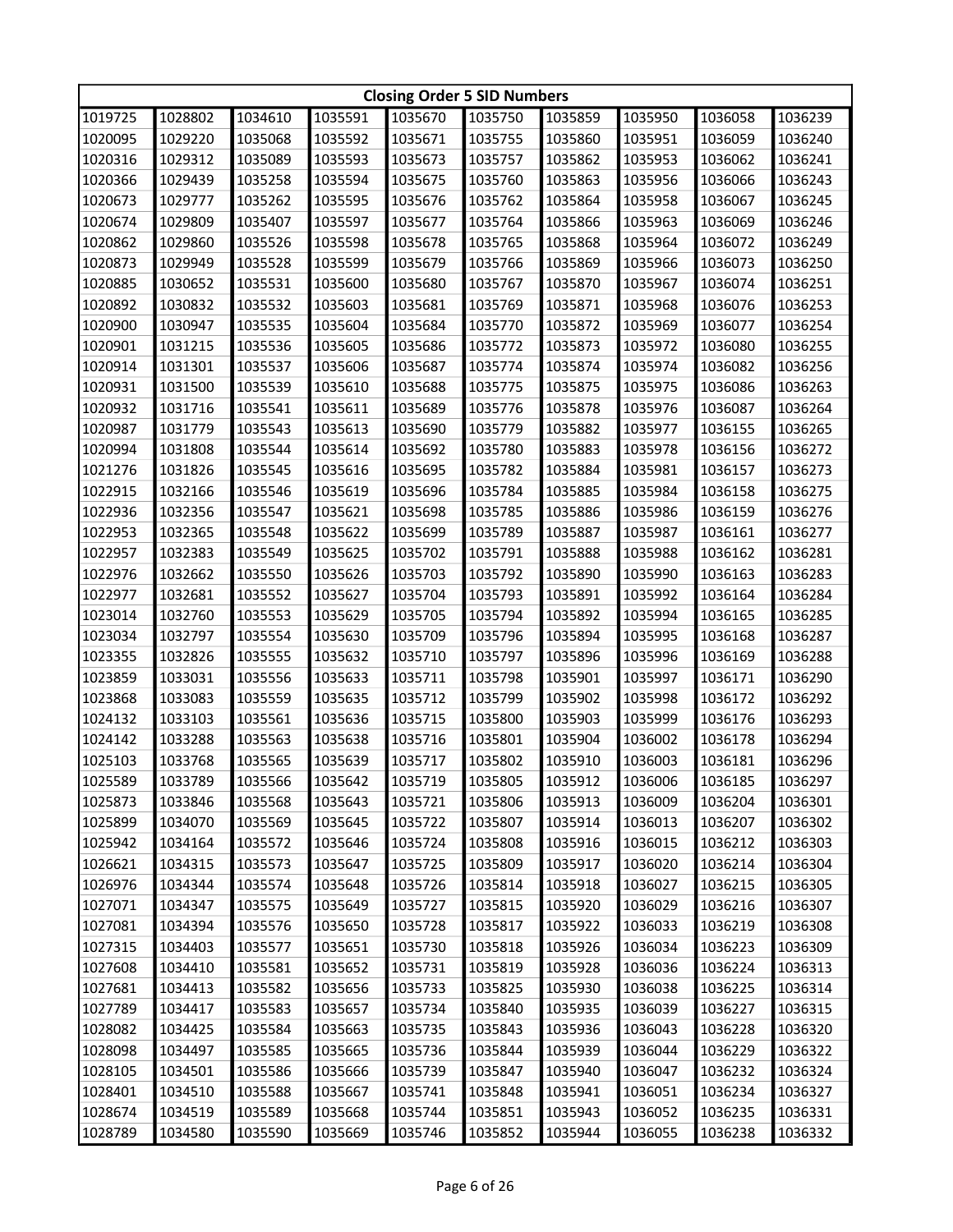| 1036685<br>1036597<br>1036333<br>1036441<br>1036864<br>1036993<br>1037078<br>1038446<br>1039794<br>1050046<br>1036335<br>1036442<br>1036598<br>1036686<br>1036866<br>1036994<br>1037079<br>1038447<br>1039893<br>1050057<br>1036338<br>1036444<br>1036600<br>1036687<br>1036867<br>1036995<br>1037083<br>1038450<br>1039910<br>1050059<br>1036339<br>1036446<br>1038452<br>1039959<br>1036602<br>1036689<br>1036870<br>1036996<br>1037087<br>1050063<br>1036340<br>1036448<br>1036603<br>1036690<br>1036871<br>1036997<br>1037088<br>1038455<br>1039975<br>1051287<br>1036341<br>1036449<br>1036605<br>1036695<br>1036872<br>1036998<br>1037089<br>1038458<br>1040086<br>1051293<br>1036342<br>1036458<br>1036607<br>1036698<br>1036889<br>1036999<br>1037091<br>1038460<br>1040137<br>1051577<br>1036343<br>1036460<br>1040178<br>1036610<br>1036699<br>1036890<br>1037000<br>1037092<br>1038461<br>1051639<br>1036345<br>1037002<br>1038462<br>1040196<br>1036461<br>1036613<br>1036701<br>1036892<br>1037093<br>1051659<br>1036346<br>1036462<br>1036614<br>1036702<br>1036896<br>1037004<br>1037094<br>1038464<br>1040202<br>1051749<br>1036348<br>1036463<br>1036615<br>1036704<br>1036897<br>1037006<br>1037096<br>1038465<br>1040490<br>1051798<br>1036349<br>1036464<br>1036616<br>1036706<br>1036898<br>1037007<br>1037099<br>1038467<br>1041251<br>1051813<br>1036350<br>1036465<br>1036617<br>1036708<br>1036899<br>1037008<br>1037101<br>1038469<br>1041668<br>1051839<br>1036351<br>1036467<br>1036619<br>1036709<br>1051851<br>1036900<br>1037010<br>1037103<br>1038472<br>1041872<br>1036352<br>1036469<br>1036622<br>1036713<br>1036901<br>1037011<br>1037104<br>1038478<br>1042102<br>1051855<br>1036353<br>1036472<br>1036623<br>1036714<br>1036902<br>1037012<br>1037106<br>1038480<br>1042548<br>1051875<br>1036354<br>1036473<br>1036625<br>1036715<br>1036904<br>1037014<br>1037115<br>1038481<br>1042584<br>1051879<br>1036356<br>1036716<br>1036905<br>1037015<br>1037116<br>1038484<br>1042607<br>1051882<br>1036476<br>1036627<br>1036357<br>1036479<br>1036629<br>1036717<br>1036906<br>1037016<br>1037118<br>1038600<br>1042615<br>1051889<br>1036360<br>1036480<br>1036631<br>1036718<br>1036907<br>1037017<br>1037121<br>1038605<br>1042902<br>1051891<br>1036361<br>1036481<br>1036633<br>1036719<br>1036908<br>1037020<br>1037122<br>1038640<br>1042932<br>1051922<br>1036364<br>1042965<br>1036484<br>1036634<br>1036721<br>1036909<br>1037022<br>1037123<br>1038643<br>1051989<br>1036370<br>1036486<br>1036911<br>1037031<br>1037124<br>1038645<br>1043026<br>1036636<br>1036723<br>1051994<br>1036394<br>1036487<br>1036637<br>1036725<br>1036914<br>1037034<br>1037125<br>1038658<br>1047853<br>1052000<br>1036396<br>1036489<br>1036639<br>1036728<br>1036916<br>1037035<br>1037126<br>1038660<br>1047912<br>1052020<br>1036397<br>1036490<br>1036641<br>1036729<br>1036918<br>1037036<br>1037193<br>1038681<br>1047913<br>1052103<br>1036398<br>1036492<br>1036919<br>1037038<br>1037205<br>1038743<br>1048096<br>1052125<br>1036642<br>1036731<br>1036401<br>1036497<br>1036643<br>1036735<br>1036921<br>1037039<br>1037619<br>1038822<br>1048270<br>1052128<br>1036403<br>1036498<br>1036645<br>1036738<br>1036922<br>1037041<br>1037733<br>1038835<br>1048515<br>1052141<br>1036405<br>1036499<br>1036647<br>1036739<br>1037042<br>1038838<br>1048697<br>1052154<br>1036926<br>1037745<br>1036406<br>1036500<br>1036650<br>1036742<br>1036927<br>1037046<br>1037762<br>1038846<br>1048777<br>1052157<br>1036411<br>1036502<br>1036651<br>1036776<br>1036932<br>1037049<br>1037765<br>1038853<br>1049012<br>1052167<br>1036412<br>1036503<br>1036653<br>1036779<br>1036934<br>1037050<br>1037879<br>1039175<br>1049045<br>1052223<br>1036413<br>1036505<br>1036654<br>1036780<br>1036935<br>1037051<br>1037974<br>1039198<br>1049205<br>1052224<br>1036415<br>1036509<br>1036659<br>1036835<br>1036937<br>1037052<br>1037980<br>1039200<br>1049240<br>1052273<br>1036417<br>1036510<br>1037053<br>1037984<br>1039220<br>1049353<br>1052298<br>1036662<br>1036836<br>1036938<br>1036420<br>1036511<br>1036663<br>1036838<br>1037055<br>1036942<br>1038000<br>1039241<br>1049409<br>1052378<br>1036421<br>1036577<br>1036664<br>1036843<br>1036969<br>1037058<br>1038004<br>1039490<br>1049708<br>1052432<br>1036422<br>1036579<br>1036665<br>1036845<br>1036970<br>1037059<br>1038007<br>1039498<br>1049719<br>1052487<br>1036424<br>1037060<br>1049733<br>1036580<br>1036666<br>1036846<br>1036974<br>1038091<br>1039537<br>1052505<br>1038246<br>1049736<br>1036425<br>1036581<br>1036667<br>1036848<br>1036975<br>1037061<br>1039548<br>1052506<br>1036426<br>1036582<br>1036669<br>1036849<br>1036976<br>1037063<br>1038389<br>1039561<br>1049738<br>1052511<br>1036427<br>1036583<br>1036672<br>1036853<br>1036977<br>1037065<br>1038391<br>1039584<br>1049740<br>1052591<br>1036428<br>1036584<br>1036673<br>1036856<br>1036979<br>1037067<br>1038392<br>1039643<br>1049747<br>1052602<br>1036430<br>1036585<br>1036675<br>1036857<br>1036980<br>1037068<br>1038394<br>1039706<br>1049770<br>1052634<br>1036431<br>1036586<br>1036676<br>1036858<br>1036981<br>1037069<br>1038395<br>1039755<br>1049966<br>1052644<br>1036433<br>1036587<br>1036678<br>1036859<br>1036982<br>1037073<br>1038439<br>1039781<br>1049968<br>1052712<br>1052733<br>1036437<br>1036589<br>1036679<br>1036860<br>1036983<br>1037074<br>1038440<br>1039785<br>1050010<br>1050028<br>1052734<br>1036438<br>1036591<br>1036681<br>1036862<br>1036986<br>1037075<br>1038443<br>1039792 |         | <b>Closing Order 5 SID Numbers</b> |         |         |         |         |         |         |         |         |  |
|------------------------------------------------------------------------------------------------------------------------------------------------------------------------------------------------------------------------------------------------------------------------------------------------------------------------------------------------------------------------------------------------------------------------------------------------------------------------------------------------------------------------------------------------------------------------------------------------------------------------------------------------------------------------------------------------------------------------------------------------------------------------------------------------------------------------------------------------------------------------------------------------------------------------------------------------------------------------------------------------------------------------------------------------------------------------------------------------------------------------------------------------------------------------------------------------------------------------------------------------------------------------------------------------------------------------------------------------------------------------------------------------------------------------------------------------------------------------------------------------------------------------------------------------------------------------------------------------------------------------------------------------------------------------------------------------------------------------------------------------------------------------------------------------------------------------------------------------------------------------------------------------------------------------------------------------------------------------------------------------------------------------------------------------------------------------------------------------------------------------------------------------------------------------------------------------------------------------------------------------------------------------------------------------------------------------------------------------------------------------------------------------------------------------------------------------------------------------------------------------------------------------------------------------------------------------------------------------------------------------------------------------------------------------------------------------------------------------------------------------------------------------------------------------------------------------------------------------------------------------------------------------------------------------------------------------------------------------------------------------------------------------------------------------------------------------------------------------------------------------------------------------------------------------------------------------------------------------------------------------------------------------------------------------------------------------------------------------------------------------------------------------------------------------------------------------------------------------------------------------------------------------------------------------------------------------------------------------------------------------------------------------------------------------------------------------------------------------------------------------------------------------------------------------------------------------------------------------------------------------------------------------------------------------------------------------------------------------------------------------------------------------------------------------------------------------------------------------------------------------------------------------------------------------------------------------------------------------------------------------------------------------------------------------------------------------------------------------------------------------------------------------------------------------------------------------------------------------------------------------------------------------------------------------------------------------------------------------------------------------------------------------------------------------------------------------------------------------------------------------------------------------------------------------------------------------------------------------------------------------------------------------------------------------------------------------------------------------------------------------------------------------------------------------------------------------------------------------------------------------------------------------------------------------------------------------------------------------------------------------------------------------------------------------------------------------------------------------------------------------------------------------------------------------------------------------------------------------------------------------------------------------------------------------------------------------------------------------------------|---------|------------------------------------|---------|---------|---------|---------|---------|---------|---------|---------|--|
|                                                                                                                                                                                                                                                                                                                                                                                                                                                                                                                                                                                                                                                                                                                                                                                                                                                                                                                                                                                                                                                                                                                                                                                                                                                                                                                                                                                                                                                                                                                                                                                                                                                                                                                                                                                                                                                                                                                                                                                                                                                                                                                                                                                                                                                                                                                                                                                                                                                                                                                                                                                                                                                                                                                                                                                                                                                                                                                                                                                                                                                                                                                                                                                                                                                                                                                                                                                                                                                                                                                                                                                                                                                                                                                                                                                                                                                                                                                                                                                                                                                                                                                                                                                                                                                                                                                                                                                                                                                                                                                                                                                                                                                                                                                                                                                                                                                                                                                                                                                                                                                                                                                                                                                                                                                                                                                                                                                                                                                                                                                                                                                                            |         |                                    |         |         |         |         |         |         |         |         |  |
|                                                                                                                                                                                                                                                                                                                                                                                                                                                                                                                                                                                                                                                                                                                                                                                                                                                                                                                                                                                                                                                                                                                                                                                                                                                                                                                                                                                                                                                                                                                                                                                                                                                                                                                                                                                                                                                                                                                                                                                                                                                                                                                                                                                                                                                                                                                                                                                                                                                                                                                                                                                                                                                                                                                                                                                                                                                                                                                                                                                                                                                                                                                                                                                                                                                                                                                                                                                                                                                                                                                                                                                                                                                                                                                                                                                                                                                                                                                                                                                                                                                                                                                                                                                                                                                                                                                                                                                                                                                                                                                                                                                                                                                                                                                                                                                                                                                                                                                                                                                                                                                                                                                                                                                                                                                                                                                                                                                                                                                                                                                                                                                                            |         |                                    |         |         |         |         |         |         |         |         |  |
|                                                                                                                                                                                                                                                                                                                                                                                                                                                                                                                                                                                                                                                                                                                                                                                                                                                                                                                                                                                                                                                                                                                                                                                                                                                                                                                                                                                                                                                                                                                                                                                                                                                                                                                                                                                                                                                                                                                                                                                                                                                                                                                                                                                                                                                                                                                                                                                                                                                                                                                                                                                                                                                                                                                                                                                                                                                                                                                                                                                                                                                                                                                                                                                                                                                                                                                                                                                                                                                                                                                                                                                                                                                                                                                                                                                                                                                                                                                                                                                                                                                                                                                                                                                                                                                                                                                                                                                                                                                                                                                                                                                                                                                                                                                                                                                                                                                                                                                                                                                                                                                                                                                                                                                                                                                                                                                                                                                                                                                                                                                                                                                                            |         |                                    |         |         |         |         |         |         |         |         |  |
|                                                                                                                                                                                                                                                                                                                                                                                                                                                                                                                                                                                                                                                                                                                                                                                                                                                                                                                                                                                                                                                                                                                                                                                                                                                                                                                                                                                                                                                                                                                                                                                                                                                                                                                                                                                                                                                                                                                                                                                                                                                                                                                                                                                                                                                                                                                                                                                                                                                                                                                                                                                                                                                                                                                                                                                                                                                                                                                                                                                                                                                                                                                                                                                                                                                                                                                                                                                                                                                                                                                                                                                                                                                                                                                                                                                                                                                                                                                                                                                                                                                                                                                                                                                                                                                                                                                                                                                                                                                                                                                                                                                                                                                                                                                                                                                                                                                                                                                                                                                                                                                                                                                                                                                                                                                                                                                                                                                                                                                                                                                                                                                                            |         |                                    |         |         |         |         |         |         |         |         |  |
|                                                                                                                                                                                                                                                                                                                                                                                                                                                                                                                                                                                                                                                                                                                                                                                                                                                                                                                                                                                                                                                                                                                                                                                                                                                                                                                                                                                                                                                                                                                                                                                                                                                                                                                                                                                                                                                                                                                                                                                                                                                                                                                                                                                                                                                                                                                                                                                                                                                                                                                                                                                                                                                                                                                                                                                                                                                                                                                                                                                                                                                                                                                                                                                                                                                                                                                                                                                                                                                                                                                                                                                                                                                                                                                                                                                                                                                                                                                                                                                                                                                                                                                                                                                                                                                                                                                                                                                                                                                                                                                                                                                                                                                                                                                                                                                                                                                                                                                                                                                                                                                                                                                                                                                                                                                                                                                                                                                                                                                                                                                                                                                                            |         |                                    |         |         |         |         |         |         |         |         |  |
|                                                                                                                                                                                                                                                                                                                                                                                                                                                                                                                                                                                                                                                                                                                                                                                                                                                                                                                                                                                                                                                                                                                                                                                                                                                                                                                                                                                                                                                                                                                                                                                                                                                                                                                                                                                                                                                                                                                                                                                                                                                                                                                                                                                                                                                                                                                                                                                                                                                                                                                                                                                                                                                                                                                                                                                                                                                                                                                                                                                                                                                                                                                                                                                                                                                                                                                                                                                                                                                                                                                                                                                                                                                                                                                                                                                                                                                                                                                                                                                                                                                                                                                                                                                                                                                                                                                                                                                                                                                                                                                                                                                                                                                                                                                                                                                                                                                                                                                                                                                                                                                                                                                                                                                                                                                                                                                                                                                                                                                                                                                                                                                                            |         |                                    |         |         |         |         |         |         |         |         |  |
|                                                                                                                                                                                                                                                                                                                                                                                                                                                                                                                                                                                                                                                                                                                                                                                                                                                                                                                                                                                                                                                                                                                                                                                                                                                                                                                                                                                                                                                                                                                                                                                                                                                                                                                                                                                                                                                                                                                                                                                                                                                                                                                                                                                                                                                                                                                                                                                                                                                                                                                                                                                                                                                                                                                                                                                                                                                                                                                                                                                                                                                                                                                                                                                                                                                                                                                                                                                                                                                                                                                                                                                                                                                                                                                                                                                                                                                                                                                                                                                                                                                                                                                                                                                                                                                                                                                                                                                                                                                                                                                                                                                                                                                                                                                                                                                                                                                                                                                                                                                                                                                                                                                                                                                                                                                                                                                                                                                                                                                                                                                                                                                                            |         |                                    |         |         |         |         |         |         |         |         |  |
|                                                                                                                                                                                                                                                                                                                                                                                                                                                                                                                                                                                                                                                                                                                                                                                                                                                                                                                                                                                                                                                                                                                                                                                                                                                                                                                                                                                                                                                                                                                                                                                                                                                                                                                                                                                                                                                                                                                                                                                                                                                                                                                                                                                                                                                                                                                                                                                                                                                                                                                                                                                                                                                                                                                                                                                                                                                                                                                                                                                                                                                                                                                                                                                                                                                                                                                                                                                                                                                                                                                                                                                                                                                                                                                                                                                                                                                                                                                                                                                                                                                                                                                                                                                                                                                                                                                                                                                                                                                                                                                                                                                                                                                                                                                                                                                                                                                                                                                                                                                                                                                                                                                                                                                                                                                                                                                                                                                                                                                                                                                                                                                                            |         |                                    |         |         |         |         |         |         |         |         |  |
|                                                                                                                                                                                                                                                                                                                                                                                                                                                                                                                                                                                                                                                                                                                                                                                                                                                                                                                                                                                                                                                                                                                                                                                                                                                                                                                                                                                                                                                                                                                                                                                                                                                                                                                                                                                                                                                                                                                                                                                                                                                                                                                                                                                                                                                                                                                                                                                                                                                                                                                                                                                                                                                                                                                                                                                                                                                                                                                                                                                                                                                                                                                                                                                                                                                                                                                                                                                                                                                                                                                                                                                                                                                                                                                                                                                                                                                                                                                                                                                                                                                                                                                                                                                                                                                                                                                                                                                                                                                                                                                                                                                                                                                                                                                                                                                                                                                                                                                                                                                                                                                                                                                                                                                                                                                                                                                                                                                                                                                                                                                                                                                                            |         |                                    |         |         |         |         |         |         |         |         |  |
|                                                                                                                                                                                                                                                                                                                                                                                                                                                                                                                                                                                                                                                                                                                                                                                                                                                                                                                                                                                                                                                                                                                                                                                                                                                                                                                                                                                                                                                                                                                                                                                                                                                                                                                                                                                                                                                                                                                                                                                                                                                                                                                                                                                                                                                                                                                                                                                                                                                                                                                                                                                                                                                                                                                                                                                                                                                                                                                                                                                                                                                                                                                                                                                                                                                                                                                                                                                                                                                                                                                                                                                                                                                                                                                                                                                                                                                                                                                                                                                                                                                                                                                                                                                                                                                                                                                                                                                                                                                                                                                                                                                                                                                                                                                                                                                                                                                                                                                                                                                                                                                                                                                                                                                                                                                                                                                                                                                                                                                                                                                                                                                                            |         |                                    |         |         |         |         |         |         |         |         |  |
|                                                                                                                                                                                                                                                                                                                                                                                                                                                                                                                                                                                                                                                                                                                                                                                                                                                                                                                                                                                                                                                                                                                                                                                                                                                                                                                                                                                                                                                                                                                                                                                                                                                                                                                                                                                                                                                                                                                                                                                                                                                                                                                                                                                                                                                                                                                                                                                                                                                                                                                                                                                                                                                                                                                                                                                                                                                                                                                                                                                                                                                                                                                                                                                                                                                                                                                                                                                                                                                                                                                                                                                                                                                                                                                                                                                                                                                                                                                                                                                                                                                                                                                                                                                                                                                                                                                                                                                                                                                                                                                                                                                                                                                                                                                                                                                                                                                                                                                                                                                                                                                                                                                                                                                                                                                                                                                                                                                                                                                                                                                                                                                                            |         |                                    |         |         |         |         |         |         |         |         |  |
|                                                                                                                                                                                                                                                                                                                                                                                                                                                                                                                                                                                                                                                                                                                                                                                                                                                                                                                                                                                                                                                                                                                                                                                                                                                                                                                                                                                                                                                                                                                                                                                                                                                                                                                                                                                                                                                                                                                                                                                                                                                                                                                                                                                                                                                                                                                                                                                                                                                                                                                                                                                                                                                                                                                                                                                                                                                                                                                                                                                                                                                                                                                                                                                                                                                                                                                                                                                                                                                                                                                                                                                                                                                                                                                                                                                                                                                                                                                                                                                                                                                                                                                                                                                                                                                                                                                                                                                                                                                                                                                                                                                                                                                                                                                                                                                                                                                                                                                                                                                                                                                                                                                                                                                                                                                                                                                                                                                                                                                                                                                                                                                                            |         |                                    |         |         |         |         |         |         |         |         |  |
|                                                                                                                                                                                                                                                                                                                                                                                                                                                                                                                                                                                                                                                                                                                                                                                                                                                                                                                                                                                                                                                                                                                                                                                                                                                                                                                                                                                                                                                                                                                                                                                                                                                                                                                                                                                                                                                                                                                                                                                                                                                                                                                                                                                                                                                                                                                                                                                                                                                                                                                                                                                                                                                                                                                                                                                                                                                                                                                                                                                                                                                                                                                                                                                                                                                                                                                                                                                                                                                                                                                                                                                                                                                                                                                                                                                                                                                                                                                                                                                                                                                                                                                                                                                                                                                                                                                                                                                                                                                                                                                                                                                                                                                                                                                                                                                                                                                                                                                                                                                                                                                                                                                                                                                                                                                                                                                                                                                                                                                                                                                                                                                                            |         |                                    |         |         |         |         |         |         |         |         |  |
|                                                                                                                                                                                                                                                                                                                                                                                                                                                                                                                                                                                                                                                                                                                                                                                                                                                                                                                                                                                                                                                                                                                                                                                                                                                                                                                                                                                                                                                                                                                                                                                                                                                                                                                                                                                                                                                                                                                                                                                                                                                                                                                                                                                                                                                                                                                                                                                                                                                                                                                                                                                                                                                                                                                                                                                                                                                                                                                                                                                                                                                                                                                                                                                                                                                                                                                                                                                                                                                                                                                                                                                                                                                                                                                                                                                                                                                                                                                                                                                                                                                                                                                                                                                                                                                                                                                                                                                                                                                                                                                                                                                                                                                                                                                                                                                                                                                                                                                                                                                                                                                                                                                                                                                                                                                                                                                                                                                                                                                                                                                                                                                                            |         |                                    |         |         |         |         |         |         |         |         |  |
|                                                                                                                                                                                                                                                                                                                                                                                                                                                                                                                                                                                                                                                                                                                                                                                                                                                                                                                                                                                                                                                                                                                                                                                                                                                                                                                                                                                                                                                                                                                                                                                                                                                                                                                                                                                                                                                                                                                                                                                                                                                                                                                                                                                                                                                                                                                                                                                                                                                                                                                                                                                                                                                                                                                                                                                                                                                                                                                                                                                                                                                                                                                                                                                                                                                                                                                                                                                                                                                                                                                                                                                                                                                                                                                                                                                                                                                                                                                                                                                                                                                                                                                                                                                                                                                                                                                                                                                                                                                                                                                                                                                                                                                                                                                                                                                                                                                                                                                                                                                                                                                                                                                                                                                                                                                                                                                                                                                                                                                                                                                                                                                                            |         |                                    |         |         |         |         |         |         |         |         |  |
|                                                                                                                                                                                                                                                                                                                                                                                                                                                                                                                                                                                                                                                                                                                                                                                                                                                                                                                                                                                                                                                                                                                                                                                                                                                                                                                                                                                                                                                                                                                                                                                                                                                                                                                                                                                                                                                                                                                                                                                                                                                                                                                                                                                                                                                                                                                                                                                                                                                                                                                                                                                                                                                                                                                                                                                                                                                                                                                                                                                                                                                                                                                                                                                                                                                                                                                                                                                                                                                                                                                                                                                                                                                                                                                                                                                                                                                                                                                                                                                                                                                                                                                                                                                                                                                                                                                                                                                                                                                                                                                                                                                                                                                                                                                                                                                                                                                                                                                                                                                                                                                                                                                                                                                                                                                                                                                                                                                                                                                                                                                                                                                                            |         |                                    |         |         |         |         |         |         |         |         |  |
|                                                                                                                                                                                                                                                                                                                                                                                                                                                                                                                                                                                                                                                                                                                                                                                                                                                                                                                                                                                                                                                                                                                                                                                                                                                                                                                                                                                                                                                                                                                                                                                                                                                                                                                                                                                                                                                                                                                                                                                                                                                                                                                                                                                                                                                                                                                                                                                                                                                                                                                                                                                                                                                                                                                                                                                                                                                                                                                                                                                                                                                                                                                                                                                                                                                                                                                                                                                                                                                                                                                                                                                                                                                                                                                                                                                                                                                                                                                                                                                                                                                                                                                                                                                                                                                                                                                                                                                                                                                                                                                                                                                                                                                                                                                                                                                                                                                                                                                                                                                                                                                                                                                                                                                                                                                                                                                                                                                                                                                                                                                                                                                                            |         |                                    |         |         |         |         |         |         |         |         |  |
|                                                                                                                                                                                                                                                                                                                                                                                                                                                                                                                                                                                                                                                                                                                                                                                                                                                                                                                                                                                                                                                                                                                                                                                                                                                                                                                                                                                                                                                                                                                                                                                                                                                                                                                                                                                                                                                                                                                                                                                                                                                                                                                                                                                                                                                                                                                                                                                                                                                                                                                                                                                                                                                                                                                                                                                                                                                                                                                                                                                                                                                                                                                                                                                                                                                                                                                                                                                                                                                                                                                                                                                                                                                                                                                                                                                                                                                                                                                                                                                                                                                                                                                                                                                                                                                                                                                                                                                                                                                                                                                                                                                                                                                                                                                                                                                                                                                                                                                                                                                                                                                                                                                                                                                                                                                                                                                                                                                                                                                                                                                                                                                                            |         |                                    |         |         |         |         |         |         |         |         |  |
|                                                                                                                                                                                                                                                                                                                                                                                                                                                                                                                                                                                                                                                                                                                                                                                                                                                                                                                                                                                                                                                                                                                                                                                                                                                                                                                                                                                                                                                                                                                                                                                                                                                                                                                                                                                                                                                                                                                                                                                                                                                                                                                                                                                                                                                                                                                                                                                                                                                                                                                                                                                                                                                                                                                                                                                                                                                                                                                                                                                                                                                                                                                                                                                                                                                                                                                                                                                                                                                                                                                                                                                                                                                                                                                                                                                                                                                                                                                                                                                                                                                                                                                                                                                                                                                                                                                                                                                                                                                                                                                                                                                                                                                                                                                                                                                                                                                                                                                                                                                                                                                                                                                                                                                                                                                                                                                                                                                                                                                                                                                                                                                                            |         |                                    |         |         |         |         |         |         |         |         |  |
|                                                                                                                                                                                                                                                                                                                                                                                                                                                                                                                                                                                                                                                                                                                                                                                                                                                                                                                                                                                                                                                                                                                                                                                                                                                                                                                                                                                                                                                                                                                                                                                                                                                                                                                                                                                                                                                                                                                                                                                                                                                                                                                                                                                                                                                                                                                                                                                                                                                                                                                                                                                                                                                                                                                                                                                                                                                                                                                                                                                                                                                                                                                                                                                                                                                                                                                                                                                                                                                                                                                                                                                                                                                                                                                                                                                                                                                                                                                                                                                                                                                                                                                                                                                                                                                                                                                                                                                                                                                                                                                                                                                                                                                                                                                                                                                                                                                                                                                                                                                                                                                                                                                                                                                                                                                                                                                                                                                                                                                                                                                                                                                                            |         |                                    |         |         |         |         |         |         |         |         |  |
|                                                                                                                                                                                                                                                                                                                                                                                                                                                                                                                                                                                                                                                                                                                                                                                                                                                                                                                                                                                                                                                                                                                                                                                                                                                                                                                                                                                                                                                                                                                                                                                                                                                                                                                                                                                                                                                                                                                                                                                                                                                                                                                                                                                                                                                                                                                                                                                                                                                                                                                                                                                                                                                                                                                                                                                                                                                                                                                                                                                                                                                                                                                                                                                                                                                                                                                                                                                                                                                                                                                                                                                                                                                                                                                                                                                                                                                                                                                                                                                                                                                                                                                                                                                                                                                                                                                                                                                                                                                                                                                                                                                                                                                                                                                                                                                                                                                                                                                                                                                                                                                                                                                                                                                                                                                                                                                                                                                                                                                                                                                                                                                                            |         |                                    |         |         |         |         |         |         |         |         |  |
|                                                                                                                                                                                                                                                                                                                                                                                                                                                                                                                                                                                                                                                                                                                                                                                                                                                                                                                                                                                                                                                                                                                                                                                                                                                                                                                                                                                                                                                                                                                                                                                                                                                                                                                                                                                                                                                                                                                                                                                                                                                                                                                                                                                                                                                                                                                                                                                                                                                                                                                                                                                                                                                                                                                                                                                                                                                                                                                                                                                                                                                                                                                                                                                                                                                                                                                                                                                                                                                                                                                                                                                                                                                                                                                                                                                                                                                                                                                                                                                                                                                                                                                                                                                                                                                                                                                                                                                                                                                                                                                                                                                                                                                                                                                                                                                                                                                                                                                                                                                                                                                                                                                                                                                                                                                                                                                                                                                                                                                                                                                                                                                                            |         |                                    |         |         |         |         |         |         |         |         |  |
|                                                                                                                                                                                                                                                                                                                                                                                                                                                                                                                                                                                                                                                                                                                                                                                                                                                                                                                                                                                                                                                                                                                                                                                                                                                                                                                                                                                                                                                                                                                                                                                                                                                                                                                                                                                                                                                                                                                                                                                                                                                                                                                                                                                                                                                                                                                                                                                                                                                                                                                                                                                                                                                                                                                                                                                                                                                                                                                                                                                                                                                                                                                                                                                                                                                                                                                                                                                                                                                                                                                                                                                                                                                                                                                                                                                                                                                                                                                                                                                                                                                                                                                                                                                                                                                                                                                                                                                                                                                                                                                                                                                                                                                                                                                                                                                                                                                                                                                                                                                                                                                                                                                                                                                                                                                                                                                                                                                                                                                                                                                                                                                                            |         |                                    |         |         |         |         |         |         |         |         |  |
|                                                                                                                                                                                                                                                                                                                                                                                                                                                                                                                                                                                                                                                                                                                                                                                                                                                                                                                                                                                                                                                                                                                                                                                                                                                                                                                                                                                                                                                                                                                                                                                                                                                                                                                                                                                                                                                                                                                                                                                                                                                                                                                                                                                                                                                                                                                                                                                                                                                                                                                                                                                                                                                                                                                                                                                                                                                                                                                                                                                                                                                                                                                                                                                                                                                                                                                                                                                                                                                                                                                                                                                                                                                                                                                                                                                                                                                                                                                                                                                                                                                                                                                                                                                                                                                                                                                                                                                                                                                                                                                                                                                                                                                                                                                                                                                                                                                                                                                                                                                                                                                                                                                                                                                                                                                                                                                                                                                                                                                                                                                                                                                                            |         |                                    |         |         |         |         |         |         |         |         |  |
|                                                                                                                                                                                                                                                                                                                                                                                                                                                                                                                                                                                                                                                                                                                                                                                                                                                                                                                                                                                                                                                                                                                                                                                                                                                                                                                                                                                                                                                                                                                                                                                                                                                                                                                                                                                                                                                                                                                                                                                                                                                                                                                                                                                                                                                                                                                                                                                                                                                                                                                                                                                                                                                                                                                                                                                                                                                                                                                                                                                                                                                                                                                                                                                                                                                                                                                                                                                                                                                                                                                                                                                                                                                                                                                                                                                                                                                                                                                                                                                                                                                                                                                                                                                                                                                                                                                                                                                                                                                                                                                                                                                                                                                                                                                                                                                                                                                                                                                                                                                                                                                                                                                                                                                                                                                                                                                                                                                                                                                                                                                                                                                                            |         |                                    |         |         |         |         |         |         |         |         |  |
|                                                                                                                                                                                                                                                                                                                                                                                                                                                                                                                                                                                                                                                                                                                                                                                                                                                                                                                                                                                                                                                                                                                                                                                                                                                                                                                                                                                                                                                                                                                                                                                                                                                                                                                                                                                                                                                                                                                                                                                                                                                                                                                                                                                                                                                                                                                                                                                                                                                                                                                                                                                                                                                                                                                                                                                                                                                                                                                                                                                                                                                                                                                                                                                                                                                                                                                                                                                                                                                                                                                                                                                                                                                                                                                                                                                                                                                                                                                                                                                                                                                                                                                                                                                                                                                                                                                                                                                                                                                                                                                                                                                                                                                                                                                                                                                                                                                                                                                                                                                                                                                                                                                                                                                                                                                                                                                                                                                                                                                                                                                                                                                                            |         |                                    |         |         |         |         |         |         |         |         |  |
|                                                                                                                                                                                                                                                                                                                                                                                                                                                                                                                                                                                                                                                                                                                                                                                                                                                                                                                                                                                                                                                                                                                                                                                                                                                                                                                                                                                                                                                                                                                                                                                                                                                                                                                                                                                                                                                                                                                                                                                                                                                                                                                                                                                                                                                                                                                                                                                                                                                                                                                                                                                                                                                                                                                                                                                                                                                                                                                                                                                                                                                                                                                                                                                                                                                                                                                                                                                                                                                                                                                                                                                                                                                                                                                                                                                                                                                                                                                                                                                                                                                                                                                                                                                                                                                                                                                                                                                                                                                                                                                                                                                                                                                                                                                                                                                                                                                                                                                                                                                                                                                                                                                                                                                                                                                                                                                                                                                                                                                                                                                                                                                                            |         |                                    |         |         |         |         |         |         |         |         |  |
|                                                                                                                                                                                                                                                                                                                                                                                                                                                                                                                                                                                                                                                                                                                                                                                                                                                                                                                                                                                                                                                                                                                                                                                                                                                                                                                                                                                                                                                                                                                                                                                                                                                                                                                                                                                                                                                                                                                                                                                                                                                                                                                                                                                                                                                                                                                                                                                                                                                                                                                                                                                                                                                                                                                                                                                                                                                                                                                                                                                                                                                                                                                                                                                                                                                                                                                                                                                                                                                                                                                                                                                                                                                                                                                                                                                                                                                                                                                                                                                                                                                                                                                                                                                                                                                                                                                                                                                                                                                                                                                                                                                                                                                                                                                                                                                                                                                                                                                                                                                                                                                                                                                                                                                                                                                                                                                                                                                                                                                                                                                                                                                                            |         |                                    |         |         |         |         |         |         |         |         |  |
|                                                                                                                                                                                                                                                                                                                                                                                                                                                                                                                                                                                                                                                                                                                                                                                                                                                                                                                                                                                                                                                                                                                                                                                                                                                                                                                                                                                                                                                                                                                                                                                                                                                                                                                                                                                                                                                                                                                                                                                                                                                                                                                                                                                                                                                                                                                                                                                                                                                                                                                                                                                                                                                                                                                                                                                                                                                                                                                                                                                                                                                                                                                                                                                                                                                                                                                                                                                                                                                                                                                                                                                                                                                                                                                                                                                                                                                                                                                                                                                                                                                                                                                                                                                                                                                                                                                                                                                                                                                                                                                                                                                                                                                                                                                                                                                                                                                                                                                                                                                                                                                                                                                                                                                                                                                                                                                                                                                                                                                                                                                                                                                                            |         |                                    |         |         |         |         |         |         |         |         |  |
|                                                                                                                                                                                                                                                                                                                                                                                                                                                                                                                                                                                                                                                                                                                                                                                                                                                                                                                                                                                                                                                                                                                                                                                                                                                                                                                                                                                                                                                                                                                                                                                                                                                                                                                                                                                                                                                                                                                                                                                                                                                                                                                                                                                                                                                                                                                                                                                                                                                                                                                                                                                                                                                                                                                                                                                                                                                                                                                                                                                                                                                                                                                                                                                                                                                                                                                                                                                                                                                                                                                                                                                                                                                                                                                                                                                                                                                                                                                                                                                                                                                                                                                                                                                                                                                                                                                                                                                                                                                                                                                                                                                                                                                                                                                                                                                                                                                                                                                                                                                                                                                                                                                                                                                                                                                                                                                                                                                                                                                                                                                                                                                                            |         |                                    |         |         |         |         |         |         |         |         |  |
|                                                                                                                                                                                                                                                                                                                                                                                                                                                                                                                                                                                                                                                                                                                                                                                                                                                                                                                                                                                                                                                                                                                                                                                                                                                                                                                                                                                                                                                                                                                                                                                                                                                                                                                                                                                                                                                                                                                                                                                                                                                                                                                                                                                                                                                                                                                                                                                                                                                                                                                                                                                                                                                                                                                                                                                                                                                                                                                                                                                                                                                                                                                                                                                                                                                                                                                                                                                                                                                                                                                                                                                                                                                                                                                                                                                                                                                                                                                                                                                                                                                                                                                                                                                                                                                                                                                                                                                                                                                                                                                                                                                                                                                                                                                                                                                                                                                                                                                                                                                                                                                                                                                                                                                                                                                                                                                                                                                                                                                                                                                                                                                                            |         |                                    |         |         |         |         |         |         |         |         |  |
|                                                                                                                                                                                                                                                                                                                                                                                                                                                                                                                                                                                                                                                                                                                                                                                                                                                                                                                                                                                                                                                                                                                                                                                                                                                                                                                                                                                                                                                                                                                                                                                                                                                                                                                                                                                                                                                                                                                                                                                                                                                                                                                                                                                                                                                                                                                                                                                                                                                                                                                                                                                                                                                                                                                                                                                                                                                                                                                                                                                                                                                                                                                                                                                                                                                                                                                                                                                                                                                                                                                                                                                                                                                                                                                                                                                                                                                                                                                                                                                                                                                                                                                                                                                                                                                                                                                                                                                                                                                                                                                                                                                                                                                                                                                                                                                                                                                                                                                                                                                                                                                                                                                                                                                                                                                                                                                                                                                                                                                                                                                                                                                                            |         |                                    |         |         |         |         |         |         |         |         |  |
|                                                                                                                                                                                                                                                                                                                                                                                                                                                                                                                                                                                                                                                                                                                                                                                                                                                                                                                                                                                                                                                                                                                                                                                                                                                                                                                                                                                                                                                                                                                                                                                                                                                                                                                                                                                                                                                                                                                                                                                                                                                                                                                                                                                                                                                                                                                                                                                                                                                                                                                                                                                                                                                                                                                                                                                                                                                                                                                                                                                                                                                                                                                                                                                                                                                                                                                                                                                                                                                                                                                                                                                                                                                                                                                                                                                                                                                                                                                                                                                                                                                                                                                                                                                                                                                                                                                                                                                                                                                                                                                                                                                                                                                                                                                                                                                                                                                                                                                                                                                                                                                                                                                                                                                                                                                                                                                                                                                                                                                                                                                                                                                                            |         |                                    |         |         |         |         |         |         |         |         |  |
|                                                                                                                                                                                                                                                                                                                                                                                                                                                                                                                                                                                                                                                                                                                                                                                                                                                                                                                                                                                                                                                                                                                                                                                                                                                                                                                                                                                                                                                                                                                                                                                                                                                                                                                                                                                                                                                                                                                                                                                                                                                                                                                                                                                                                                                                                                                                                                                                                                                                                                                                                                                                                                                                                                                                                                                                                                                                                                                                                                                                                                                                                                                                                                                                                                                                                                                                                                                                                                                                                                                                                                                                                                                                                                                                                                                                                                                                                                                                                                                                                                                                                                                                                                                                                                                                                                                                                                                                                                                                                                                                                                                                                                                                                                                                                                                                                                                                                                                                                                                                                                                                                                                                                                                                                                                                                                                                                                                                                                                                                                                                                                                                            |         |                                    |         |         |         |         |         |         |         |         |  |
|                                                                                                                                                                                                                                                                                                                                                                                                                                                                                                                                                                                                                                                                                                                                                                                                                                                                                                                                                                                                                                                                                                                                                                                                                                                                                                                                                                                                                                                                                                                                                                                                                                                                                                                                                                                                                                                                                                                                                                                                                                                                                                                                                                                                                                                                                                                                                                                                                                                                                                                                                                                                                                                                                                                                                                                                                                                                                                                                                                                                                                                                                                                                                                                                                                                                                                                                                                                                                                                                                                                                                                                                                                                                                                                                                                                                                                                                                                                                                                                                                                                                                                                                                                                                                                                                                                                                                                                                                                                                                                                                                                                                                                                                                                                                                                                                                                                                                                                                                                                                                                                                                                                                                                                                                                                                                                                                                                                                                                                                                                                                                                                                            |         |                                    |         |         |         |         |         |         |         |         |  |
|                                                                                                                                                                                                                                                                                                                                                                                                                                                                                                                                                                                                                                                                                                                                                                                                                                                                                                                                                                                                                                                                                                                                                                                                                                                                                                                                                                                                                                                                                                                                                                                                                                                                                                                                                                                                                                                                                                                                                                                                                                                                                                                                                                                                                                                                                                                                                                                                                                                                                                                                                                                                                                                                                                                                                                                                                                                                                                                                                                                                                                                                                                                                                                                                                                                                                                                                                                                                                                                                                                                                                                                                                                                                                                                                                                                                                                                                                                                                                                                                                                                                                                                                                                                                                                                                                                                                                                                                                                                                                                                                                                                                                                                                                                                                                                                                                                                                                                                                                                                                                                                                                                                                                                                                                                                                                                                                                                                                                                                                                                                                                                                                            |         |                                    |         |         |         |         |         |         |         |         |  |
|                                                                                                                                                                                                                                                                                                                                                                                                                                                                                                                                                                                                                                                                                                                                                                                                                                                                                                                                                                                                                                                                                                                                                                                                                                                                                                                                                                                                                                                                                                                                                                                                                                                                                                                                                                                                                                                                                                                                                                                                                                                                                                                                                                                                                                                                                                                                                                                                                                                                                                                                                                                                                                                                                                                                                                                                                                                                                                                                                                                                                                                                                                                                                                                                                                                                                                                                                                                                                                                                                                                                                                                                                                                                                                                                                                                                                                                                                                                                                                                                                                                                                                                                                                                                                                                                                                                                                                                                                                                                                                                                                                                                                                                                                                                                                                                                                                                                                                                                                                                                                                                                                                                                                                                                                                                                                                                                                                                                                                                                                                                                                                                                            |         |                                    |         |         |         |         |         |         |         |         |  |
|                                                                                                                                                                                                                                                                                                                                                                                                                                                                                                                                                                                                                                                                                                                                                                                                                                                                                                                                                                                                                                                                                                                                                                                                                                                                                                                                                                                                                                                                                                                                                                                                                                                                                                                                                                                                                                                                                                                                                                                                                                                                                                                                                                                                                                                                                                                                                                                                                                                                                                                                                                                                                                                                                                                                                                                                                                                                                                                                                                                                                                                                                                                                                                                                                                                                                                                                                                                                                                                                                                                                                                                                                                                                                                                                                                                                                                                                                                                                                                                                                                                                                                                                                                                                                                                                                                                                                                                                                                                                                                                                                                                                                                                                                                                                                                                                                                                                                                                                                                                                                                                                                                                                                                                                                                                                                                                                                                                                                                                                                                                                                                                                            |         |                                    |         |         |         |         |         |         |         |         |  |
|                                                                                                                                                                                                                                                                                                                                                                                                                                                                                                                                                                                                                                                                                                                                                                                                                                                                                                                                                                                                                                                                                                                                                                                                                                                                                                                                                                                                                                                                                                                                                                                                                                                                                                                                                                                                                                                                                                                                                                                                                                                                                                                                                                                                                                                                                                                                                                                                                                                                                                                                                                                                                                                                                                                                                                                                                                                                                                                                                                                                                                                                                                                                                                                                                                                                                                                                                                                                                                                                                                                                                                                                                                                                                                                                                                                                                                                                                                                                                                                                                                                                                                                                                                                                                                                                                                                                                                                                                                                                                                                                                                                                                                                                                                                                                                                                                                                                                                                                                                                                                                                                                                                                                                                                                                                                                                                                                                                                                                                                                                                                                                                                            |         |                                    |         |         |         |         |         |         |         |         |  |
|                                                                                                                                                                                                                                                                                                                                                                                                                                                                                                                                                                                                                                                                                                                                                                                                                                                                                                                                                                                                                                                                                                                                                                                                                                                                                                                                                                                                                                                                                                                                                                                                                                                                                                                                                                                                                                                                                                                                                                                                                                                                                                                                                                                                                                                                                                                                                                                                                                                                                                                                                                                                                                                                                                                                                                                                                                                                                                                                                                                                                                                                                                                                                                                                                                                                                                                                                                                                                                                                                                                                                                                                                                                                                                                                                                                                                                                                                                                                                                                                                                                                                                                                                                                                                                                                                                                                                                                                                                                                                                                                                                                                                                                                                                                                                                                                                                                                                                                                                                                                                                                                                                                                                                                                                                                                                                                                                                                                                                                                                                                                                                                                            |         |                                    |         |         |         |         |         |         |         |         |  |
|                                                                                                                                                                                                                                                                                                                                                                                                                                                                                                                                                                                                                                                                                                                                                                                                                                                                                                                                                                                                                                                                                                                                                                                                                                                                                                                                                                                                                                                                                                                                                                                                                                                                                                                                                                                                                                                                                                                                                                                                                                                                                                                                                                                                                                                                                                                                                                                                                                                                                                                                                                                                                                                                                                                                                                                                                                                                                                                                                                                                                                                                                                                                                                                                                                                                                                                                                                                                                                                                                                                                                                                                                                                                                                                                                                                                                                                                                                                                                                                                                                                                                                                                                                                                                                                                                                                                                                                                                                                                                                                                                                                                                                                                                                                                                                                                                                                                                                                                                                                                                                                                                                                                                                                                                                                                                                                                                                                                                                                                                                                                                                                                            |         |                                    |         |         |         |         |         |         |         |         |  |
|                                                                                                                                                                                                                                                                                                                                                                                                                                                                                                                                                                                                                                                                                                                                                                                                                                                                                                                                                                                                                                                                                                                                                                                                                                                                                                                                                                                                                                                                                                                                                                                                                                                                                                                                                                                                                                                                                                                                                                                                                                                                                                                                                                                                                                                                                                                                                                                                                                                                                                                                                                                                                                                                                                                                                                                                                                                                                                                                                                                                                                                                                                                                                                                                                                                                                                                                                                                                                                                                                                                                                                                                                                                                                                                                                                                                                                                                                                                                                                                                                                                                                                                                                                                                                                                                                                                                                                                                                                                                                                                                                                                                                                                                                                                                                                                                                                                                                                                                                                                                                                                                                                                                                                                                                                                                                                                                                                                                                                                                                                                                                                                                            |         |                                    |         |         |         |         |         |         |         |         |  |
|                                                                                                                                                                                                                                                                                                                                                                                                                                                                                                                                                                                                                                                                                                                                                                                                                                                                                                                                                                                                                                                                                                                                                                                                                                                                                                                                                                                                                                                                                                                                                                                                                                                                                                                                                                                                                                                                                                                                                                                                                                                                                                                                                                                                                                                                                                                                                                                                                                                                                                                                                                                                                                                                                                                                                                                                                                                                                                                                                                                                                                                                                                                                                                                                                                                                                                                                                                                                                                                                                                                                                                                                                                                                                                                                                                                                                                                                                                                                                                                                                                                                                                                                                                                                                                                                                                                                                                                                                                                                                                                                                                                                                                                                                                                                                                                                                                                                                                                                                                                                                                                                                                                                                                                                                                                                                                                                                                                                                                                                                                                                                                                                            |         |                                    |         |         |         |         |         |         |         |         |  |
|                                                                                                                                                                                                                                                                                                                                                                                                                                                                                                                                                                                                                                                                                                                                                                                                                                                                                                                                                                                                                                                                                                                                                                                                                                                                                                                                                                                                                                                                                                                                                                                                                                                                                                                                                                                                                                                                                                                                                                                                                                                                                                                                                                                                                                                                                                                                                                                                                                                                                                                                                                                                                                                                                                                                                                                                                                                                                                                                                                                                                                                                                                                                                                                                                                                                                                                                                                                                                                                                                                                                                                                                                                                                                                                                                                                                                                                                                                                                                                                                                                                                                                                                                                                                                                                                                                                                                                                                                                                                                                                                                                                                                                                                                                                                                                                                                                                                                                                                                                                                                                                                                                                                                                                                                                                                                                                                                                                                                                                                                                                                                                                                            |         |                                    |         |         |         |         |         |         |         |         |  |
|                                                                                                                                                                                                                                                                                                                                                                                                                                                                                                                                                                                                                                                                                                                                                                                                                                                                                                                                                                                                                                                                                                                                                                                                                                                                                                                                                                                                                                                                                                                                                                                                                                                                                                                                                                                                                                                                                                                                                                                                                                                                                                                                                                                                                                                                                                                                                                                                                                                                                                                                                                                                                                                                                                                                                                                                                                                                                                                                                                                                                                                                                                                                                                                                                                                                                                                                                                                                                                                                                                                                                                                                                                                                                                                                                                                                                                                                                                                                                                                                                                                                                                                                                                                                                                                                                                                                                                                                                                                                                                                                                                                                                                                                                                                                                                                                                                                                                                                                                                                                                                                                                                                                                                                                                                                                                                                                                                                                                                                                                                                                                                                                            |         |                                    |         |         |         |         |         |         |         |         |  |
|                                                                                                                                                                                                                                                                                                                                                                                                                                                                                                                                                                                                                                                                                                                                                                                                                                                                                                                                                                                                                                                                                                                                                                                                                                                                                                                                                                                                                                                                                                                                                                                                                                                                                                                                                                                                                                                                                                                                                                                                                                                                                                                                                                                                                                                                                                                                                                                                                                                                                                                                                                                                                                                                                                                                                                                                                                                                                                                                                                                                                                                                                                                                                                                                                                                                                                                                                                                                                                                                                                                                                                                                                                                                                                                                                                                                                                                                                                                                                                                                                                                                                                                                                                                                                                                                                                                                                                                                                                                                                                                                                                                                                                                                                                                                                                                                                                                                                                                                                                                                                                                                                                                                                                                                                                                                                                                                                                                                                                                                                                                                                                                                            |         |                                    |         |         |         |         |         |         |         |         |  |
|                                                                                                                                                                                                                                                                                                                                                                                                                                                                                                                                                                                                                                                                                                                                                                                                                                                                                                                                                                                                                                                                                                                                                                                                                                                                                                                                                                                                                                                                                                                                                                                                                                                                                                                                                                                                                                                                                                                                                                                                                                                                                                                                                                                                                                                                                                                                                                                                                                                                                                                                                                                                                                                                                                                                                                                                                                                                                                                                                                                                                                                                                                                                                                                                                                                                                                                                                                                                                                                                                                                                                                                                                                                                                                                                                                                                                                                                                                                                                                                                                                                                                                                                                                                                                                                                                                                                                                                                                                                                                                                                                                                                                                                                                                                                                                                                                                                                                                                                                                                                                                                                                                                                                                                                                                                                                                                                                                                                                                                                                                                                                                                                            |         |                                    |         |         |         |         |         |         |         |         |  |
|                                                                                                                                                                                                                                                                                                                                                                                                                                                                                                                                                                                                                                                                                                                                                                                                                                                                                                                                                                                                                                                                                                                                                                                                                                                                                                                                                                                                                                                                                                                                                                                                                                                                                                                                                                                                                                                                                                                                                                                                                                                                                                                                                                                                                                                                                                                                                                                                                                                                                                                                                                                                                                                                                                                                                                                                                                                                                                                                                                                                                                                                                                                                                                                                                                                                                                                                                                                                                                                                                                                                                                                                                                                                                                                                                                                                                                                                                                                                                                                                                                                                                                                                                                                                                                                                                                                                                                                                                                                                                                                                                                                                                                                                                                                                                                                                                                                                                                                                                                                                                                                                                                                                                                                                                                                                                                                                                                                                                                                                                                                                                                                                            |         |                                    |         |         |         |         |         |         |         |         |  |
|                                                                                                                                                                                                                                                                                                                                                                                                                                                                                                                                                                                                                                                                                                                                                                                                                                                                                                                                                                                                                                                                                                                                                                                                                                                                                                                                                                                                                                                                                                                                                                                                                                                                                                                                                                                                                                                                                                                                                                                                                                                                                                                                                                                                                                                                                                                                                                                                                                                                                                                                                                                                                                                                                                                                                                                                                                                                                                                                                                                                                                                                                                                                                                                                                                                                                                                                                                                                                                                                                                                                                                                                                                                                                                                                                                                                                                                                                                                                                                                                                                                                                                                                                                                                                                                                                                                                                                                                                                                                                                                                                                                                                                                                                                                                                                                                                                                                                                                                                                                                                                                                                                                                                                                                                                                                                                                                                                                                                                                                                                                                                                                                            |         |                                    |         |         |         |         |         |         |         |         |  |
|                                                                                                                                                                                                                                                                                                                                                                                                                                                                                                                                                                                                                                                                                                                                                                                                                                                                                                                                                                                                                                                                                                                                                                                                                                                                                                                                                                                                                                                                                                                                                                                                                                                                                                                                                                                                                                                                                                                                                                                                                                                                                                                                                                                                                                                                                                                                                                                                                                                                                                                                                                                                                                                                                                                                                                                                                                                                                                                                                                                                                                                                                                                                                                                                                                                                                                                                                                                                                                                                                                                                                                                                                                                                                                                                                                                                                                                                                                                                                                                                                                                                                                                                                                                                                                                                                                                                                                                                                                                                                                                                                                                                                                                                                                                                                                                                                                                                                                                                                                                                                                                                                                                                                                                                                                                                                                                                                                                                                                                                                                                                                                                                            | 1036440 | 1036594                            | 1036683 | 1036863 | 1036987 | 1037076 | 1038444 | 1039793 | 1050038 | 1052806 |  |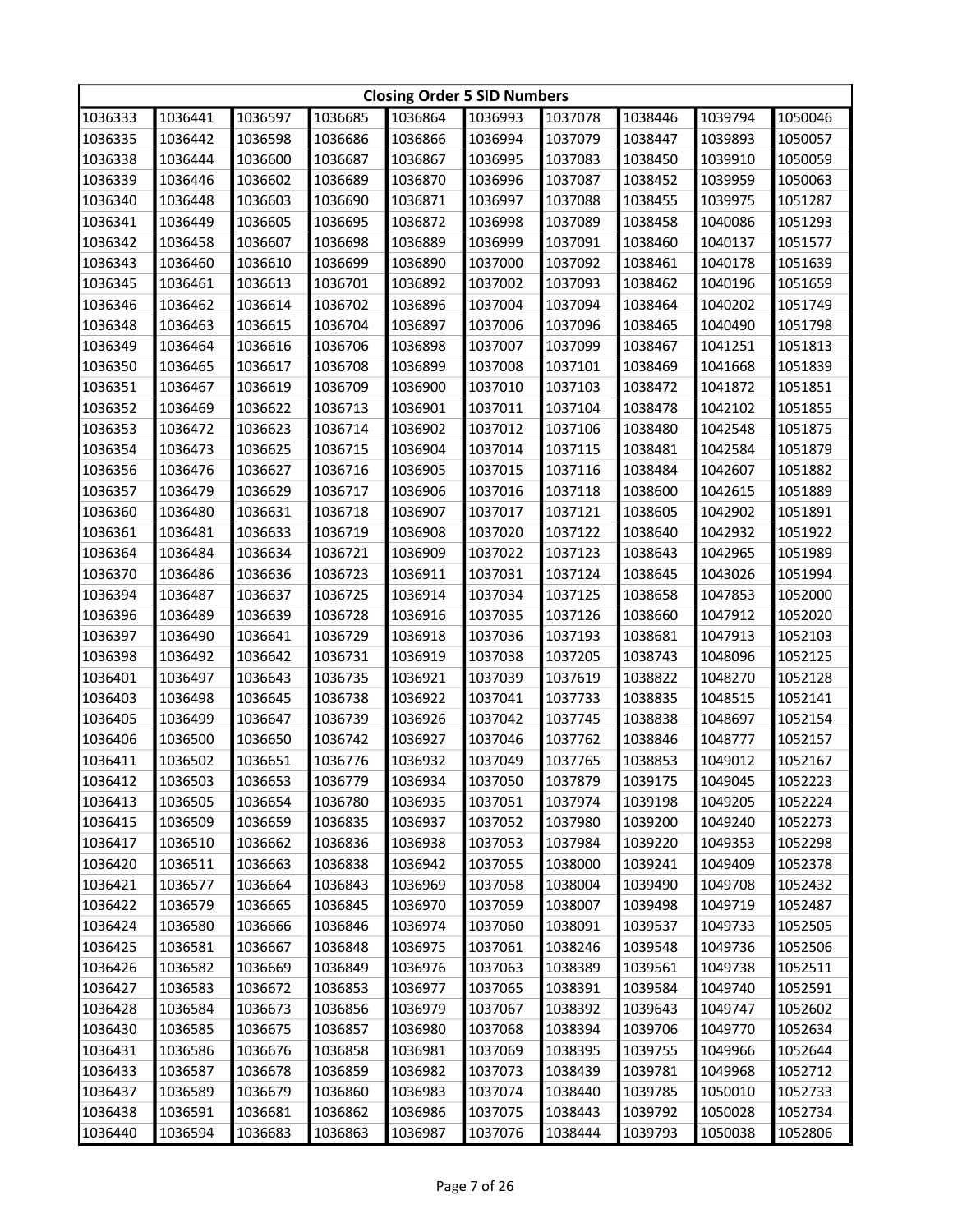|         | <b>Closing Order 5 SID Numbers</b> |         |         |         |         |         |         |         |         |  |
|---------|------------------------------------|---------|---------|---------|---------|---------|---------|---------|---------|--|
| 1052847 | 1055015                            | 1056595 | 1058612 | 1063835 | 1068424 | 1070918 | 1077241 | 1080686 | 1083095 |  |
| 1052852 | 1055068                            | 1056711 | 1058621 | 1064490 | 1068427 | 1070974 | 1077256 | 1080692 | 1083142 |  |
| 1052853 | 1055125                            | 1056736 | 1058661 | 1064909 | 1068611 | 1070975 | 1077257 | 1080700 | 1083186 |  |
| 1052862 | 1055151                            | 1056741 | 1058725 | 1064915 | 1068617 | 1071077 | 1077662 | 1080722 | 1083297 |  |
| 1052863 | 1055163                            | 1056995 | 1058753 | 1064978 | 1068624 | 1071080 | 1077666 | 1080741 | 1083412 |  |
| 1052904 | 1055172                            | 1057101 | 1058772 | 1064983 | 1068631 | 1071162 | 1077680 | 1080744 | 1083427 |  |
| 1052920 | 1055272                            | 1057146 | 1058865 | 1064990 | 1068720 | 1071188 | 1077688 | 1080759 | 1083769 |  |
| 1052927 | 1055274                            | 1057361 | 1058916 | 1065035 | 1069088 | 1071677 | 1077725 | 1080788 | 1083910 |  |
| 1052943 | 1055342                            | 1057428 | 1059152 | 1065043 | 1069215 | 1071692 | 1078043 | 1080792 | 1083971 |  |
| 1052983 | 1055352                            | 1057565 | 1059170 | 1065086 | 1069223 | 1071898 | 1078077 | 1080822 | 1083989 |  |
| 1053066 | 1055457                            | 1057592 | 1060048 | 1065151 | 1069232 | 1071973 | 1078171 | 1080861 | 1084287 |  |
| 1053087 | 1055470                            | 1057705 | 1060078 | 1065190 | 1069238 | 1072002 | 1078195 | 1080929 | 1084442 |  |
| 1053110 | 1055471                            | 1057710 | 1060193 | 1065193 | 1069247 | 1072242 | 1078196 | 1080932 | 1084443 |  |
| 1053120 | 1055529                            | 1057730 | 1060338 | 1065262 | 1069302 | 1072249 | 1078199 | 1080936 | 1084448 |  |
| 1053131 | 1055532                            | 1057784 | 1060347 | 1065717 | 1069311 | 1072250 | 1078262 | 1081080 | 1084450 |  |
| 1053158 | 1055533                            | 1057796 | 1060583 | 1065719 | 1069313 | 1072252 | 1078613 | 1081291 | 1084457 |  |
| 1053164 | 1055537                            | 1057811 | 1060890 | 1065723 | 1069318 | 1072261 | 1078913 | 1081313 | 1084468 |  |
| 1053168 | 1055550                            | 1057814 | 1060900 | 1065732 | 1069362 | 1072395 | 1079001 | 1081334 | 1084618 |  |
| 1053214 | 1055551                            | 1057820 | 1061067 | 1065737 | 1069364 | 1072844 | 1079062 | 1081345 | 1085047 |  |
| 1053233 | 1055579                            | 1057822 | 1061121 | 1065739 | 1069634 | 1073272 | 1079079 | 1081346 | 1085191 |  |
| 1053289 | 1055646                            | 1057865 | 1061146 | 1065744 | 1069706 | 1073273 | 1079229 | 1081355 | 1085196 |  |
| 1053328 | 1055651                            | 1057867 | 1061147 | 1065757 | 1069716 | 1073279 | 1079426 | 1081396 | 1085197 |  |
| 1053337 | 1055684                            | 1057874 | 1061235 | 1065763 | 1069764 | 1073282 | 1079433 | 1081399 | 1085274 |  |
| 1053366 | 1055735                            | 1057883 | 1061268 | 1065765 | 1069862 | 1073291 | 1079943 | 1081405 | 1085306 |  |
| 1053368 | 1055786                            | 1057912 | 1061272 | 1065791 | 1069913 | 1073459 | 1080015 | 1081409 | 1085412 |  |
| 1053530 | 1055794                            | 1057944 | 1061411 | 1065798 | 1069917 | 1073603 | 1080023 | 1081412 | 1085499 |  |
| 1053691 | 1055802                            | 1057961 | 1061476 | 1065816 | 1070052 | 1073704 | 1080027 | 1081420 | 1085563 |  |
| 1054206 | 1055812                            | 1058041 | 1061478 | 1065869 | 1070053 | 1074368 | 1080047 | 1081425 | 1085621 |  |
| 1054254 | 1055833                            | 1058108 | 1061480 | 1065920 | 1070061 | 1074426 | 1080059 | 1081433 | 1085658 |  |
| 1054386 | 1055839                            | 1058145 | 1061785 | 1065923 | 1070248 | 1074433 | 1080088 | 1081557 | 1085660 |  |
| 1054555 | 1055850                            | 1058154 | 1061999 | 1065925 | 1070312 | 1074469 | 1080113 | 1081608 | 1085756 |  |
| 1054572 | 1055862                            | 1058176 | 1062168 | 1065930 | 1070338 | 1074524 | 1080118 | 1081621 | 1086194 |  |
| 1054655 | 1055878                            | 1058177 | 1062175 | 1065936 | 1070348 | 1074595 | 1080187 | 1081626 | 1086390 |  |
| 1054659 | 1055897                            | 1058228 | 1062439 | 1065946 | 1070408 | 1075354 | 1080209 | 1081639 | 1086573 |  |
| 1054781 | 1055923                            | 1058236 | 1062442 | 1065950 | 1070462 | 1075921 | 1080230 | 1081745 | 1086578 |  |
| 1054784 | 1055932                            | 1058248 | 1062495 | 1065972 | 1070555 | 1076025 | 1080245 | 1081772 | 1086583 |  |
| 1054813 | 1055942                            | 1058281 | 1062641 | 1065994 | 1070596 | 1076388 | 1080258 | 1081780 | 1086664 |  |
| 1054834 | 1055964                            | 1058362 | 1062643 | 1066008 | 1070602 | 1076401 | 1080303 | 1081827 | 1086682 |  |
| 1054848 | 1055968                            | 1058396 | 1062683 | 1066010 | 1070641 | 1076518 | 1080317 | 1081888 | 1087584 |  |
| 1054859 | 1055971                            | 1058402 | 1062895 | 1066802 | 1070646 | 1076608 | 1080366 | 1081917 | 1087776 |  |
| 1054863 | 1055980                            | 1058414 | 1062901 | 1066979 | 1070648 | 1076648 | 1080373 | 1081941 | 1087827 |  |
| 1054893 | 1056034                            | 1058417 | 1063015 | 1067317 | 1070662 | 1076650 | 1080374 | 1082008 | 1087847 |  |
| 1054897 | 1056037                            | 1058453 | 1063104 | 1067537 | 1070806 | 1076669 | 1080397 | 1082033 | 1088446 |  |
| 1054900 | 1056150                            | 1058472 | 1063123 | 1067656 | 1070810 | 1076684 | 1080469 | 1082168 | 1088491 |  |
| 1054912 | 1056185                            | 1058498 | 1063182 | 1067685 | 1070815 | 1076849 | 1080496 | 1082187 | 1088904 |  |
| 1054922 | 1056290                            | 1058506 | 1063253 | 1067836 | 1070828 | 1077034 | 1080526 | 1082199 | 1089143 |  |
| 1054926 | 1056437                            | 1058537 | 1063262 | 1067908 | 1070832 | 1077198 | 1080531 | 1082490 | 1089247 |  |
| 1054941 | 1056444                            | 1058589 | 1063612 | 1067912 | 1070889 | 1077200 | 1080626 | 1082662 | 1089618 |  |
| 1054951 | 1056445                            | 1058591 | 1063691 | 1068401 | 1070897 | 1077232 | 1080634 | 1082685 | 1089629 |  |
| 1054988 | 1056503                            | 1058602 | 1063694 | 1068417 | 1070909 | 1077235 | 1080647 | 1083064 | 1089640 |  |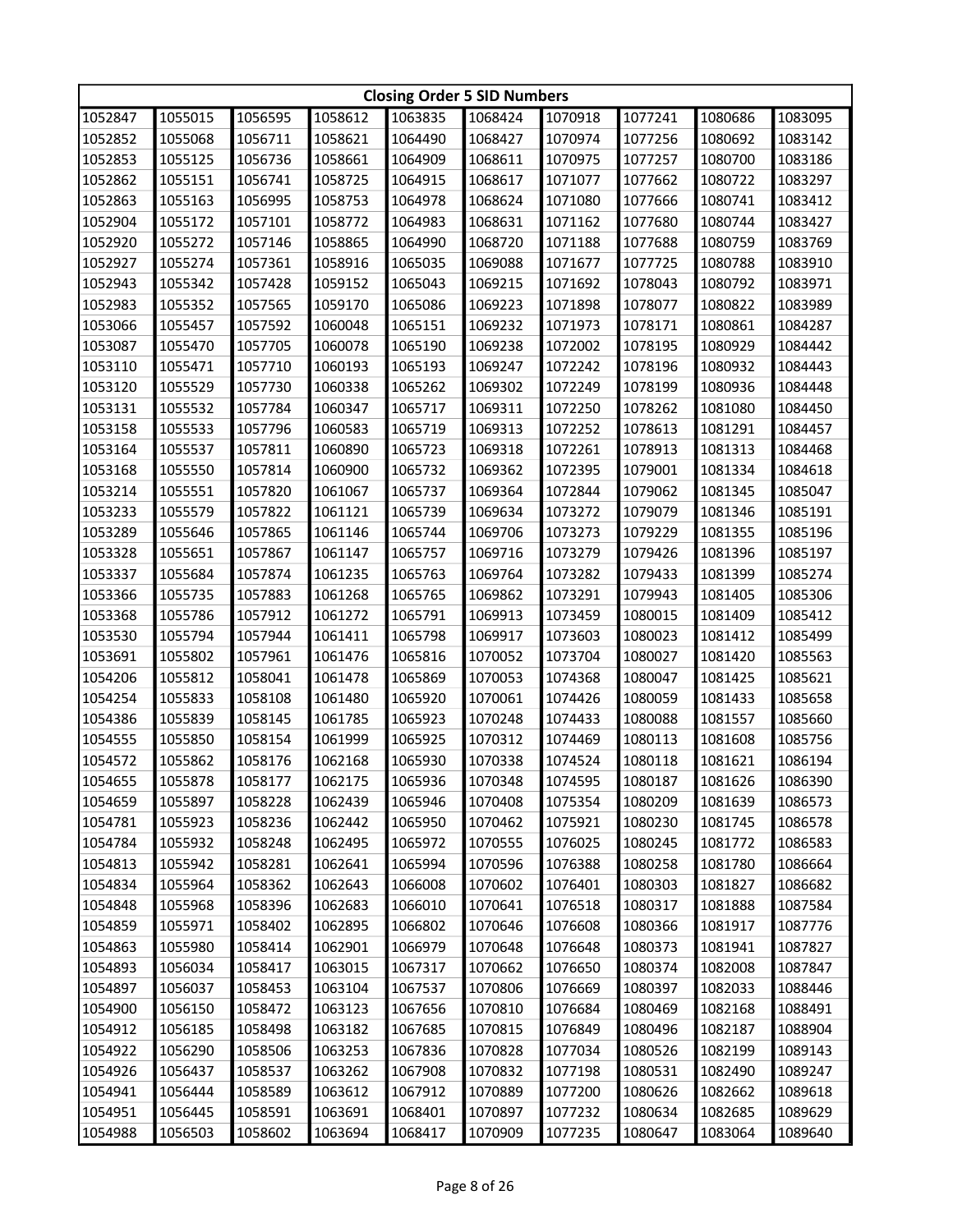|         | <b>Closing Order 5 SID Numbers</b> |         |         |         |         |         |         |         |         |  |
|---------|------------------------------------|---------|---------|---------|---------|---------|---------|---------|---------|--|
| 1089664 | 1093224                            | 1099441 | 1103460 | 1106414 | 1107405 | 1110491 | 1114478 | 1118538 | 1122293 |  |
| 1089683 | 1093227                            | 1099507 | 1103472 | 1106460 | 1107411 | 1110495 | 1114518 | 1118626 | 1122442 |  |
| 1089742 | 1093257                            | 1099537 | 1103486 | 1106487 | 1107505 | 1110528 | 1114561 | 1118634 | 1122477 |  |
| 1089747 | 1093265                            | 1099667 | 1103515 | 1106496 | 1107518 | 1110687 | 1115032 | 1118643 | 1122478 |  |
| 1089889 | 1093268                            | 1099714 | 1103519 | 1106527 | 1107531 | 1110721 | 1115035 | 1118657 | 1122493 |  |
| 1089912 | 1093281                            | 1099814 | 1103532 | 1106528 | 1107538 | 1110990 | 1115050 | 1118666 | 1122509 |  |
| 1089927 | 1093293                            | 1099834 | 1103549 | 1106541 | 1107549 | 1111289 | 1115095 | 1118675 | 1122652 |  |
| 1089954 | 1093308                            | 1099881 | 1103552 | 1106662 | 1107550 | 1111296 | 1115096 | 1118798 | 1122664 |  |
| 1089966 | 1093317                            | 1100074 | 1103554 | 1106667 | 1107567 | 1111338 | 1115137 | 1118816 | 1123232 |  |
| 1089988 | 1093323                            | 1100265 | 1103737 | 1106689 | 1107592 | 1111496 | 1115189 | 1118828 | 1123349 |  |
| 1089993 | 1093687                            | 1100839 | 1103738 | 1106705 | 1107659 | 1111518 | 1115217 | 1118892 | 1123374 |  |
| 1089994 | 1093703                            | 1100953 | 1103739 | 1106748 | 1107680 | 1111568 | 1115368 | 1118911 | 1123465 |  |
| 1090016 | 1093715                            | 1100960 | 1103771 | 1106819 | 1107727 | 1111690 | 1115555 | 1118929 | 1123636 |  |
| 1090034 | 1093728                            | 1100964 | 1103973 | 1106830 | 1107769 | 1111814 | 1115601 | 1118949 | 1123732 |  |
| 1090043 | 1093729                            | 1101003 | 1104517 | 1106843 | 1107790 | 1111838 | 1115761 | 1118950 | 1124150 |  |
| 1090070 | 1093736                            | 1101060 | 1104976 | 1106868 | 1107809 | 1111855 | 1115833 | 1119278 | 1124301 |  |
| 1090352 | 1093744                            | 1101131 | 1105085 | 1106872 | 1107819 | 1111896 | 1115895 | 1119310 | 1124371 |  |
| 1090376 | 1093745                            | 1101182 | 1105125 | 1106873 | 1107957 | 1111973 | 1116031 | 1119343 | 1124400 |  |
| 1090516 | 1093756                            | 1101242 | 1105224 | 1106874 | 1107963 | 1112078 | 1116244 | 1119352 | 1124504 |  |
| 1090658 | 1093760                            | 1101279 | 1105233 | 1106895 | 1107968 | 1112129 | 1116476 | 1119359 | 1124539 |  |
| 1090892 | 1093844                            | 1101301 | 1105308 | 1106900 | 1108013 | 1112267 | 1116707 | 1119393 | 1124703 |  |
| 1091008 | 1093940                            | 1101410 | 1105329 | 1106907 | 1108069 | 1112342 | 1116755 | 1119426 | 1124790 |  |
| 1091354 | 1094274                            | 1101507 | 1105780 | 1106929 | 1108125 | 1112484 | 1116769 | 1119443 | 1124850 |  |
| 1091894 | 1094403                            | 1101553 | 1105920 | 1106970 | 1108144 | 1112508 | 1116831 | 1119483 | 1125461 |  |
| 1091902 | 1094412                            | 1101568 | 1105954 | 1106971 | 1108159 | 1112547 | 1116833 | 1119804 | 1125703 |  |
| 1091999 | 1094800                            | 1101748 | 1105970 | 1106975 | 1108173 | 1112681 | 1116841 | 1119856 | 1126110 |  |
| 1092190 | 1094947                            | 1101949 | 1105991 | 1107006 | 1108219 | 1113092 | 1116843 | 1119864 | 1126187 |  |
| 1092286 | 1095025                            | 1102114 | 1106004 | 1107008 | 1108225 | 1113131 | 1116855 | 1119936 | 1126204 |  |
| 1092410 | 1095043                            | 1102126 | 1106012 | 1107011 | 1108250 | 1113190 | 1116906 | 1120219 | 1126233 |  |
| 1092412 | 1095980                            | 1102299 | 1106028 | 1107013 | 1108281 | 1113483 | 1116907 | 1120307 | 1126258 |  |
| 1092468 | 1096416                            | 1102307 | 1106040 | 1107034 | 1108681 | 1113545 | 1116996 | 1120344 | 1126300 |  |
| 1092499 | 1097266                            | 1102312 | 1106046 | 1107038 | 1108683 | 1113549 | 1117180 | 1120453 | 1126546 |  |
| 1092983 | 1097270                            | 1102315 | 1106054 | 1107052 | 1108706 | 1114020 | 1117185 | 1120521 | 1126620 |  |
| 1092987 | 1097436                            | 1102320 | 1106057 | 1107096 | 1108712 | 1114132 | 1117226 | 1120532 | 1126712 |  |
| 1092995 | 1097599                            | 1102324 | 1106063 | 1107109 | 1108719 | 1114206 | 1117360 | 1120547 | 1126718 |  |
| 1092998 | 1097869                            | 1102325 | 1106066 | 1107165 | 1109223 | 1114208 | 1117403 | 1120551 | 1126834 |  |
| 1093001 | 1097901                            | 1102329 | 1106114 | 1107176 | 1109237 | 1114250 | 1117467 | 1120566 | 1126836 |  |
| 1093010 | 1098044                            | 1102337 | 1106130 | 1107203 | 1109239 | 1114293 | 1117576 | 1120863 | 1127254 |  |
| 1093014 | 1098072                            | 1102501 | 1106179 | 1107248 | 1109244 | 1114297 | 1117603 | 1121275 | 1127303 |  |
| 1093020 | 1098128                            | 1102646 | 1106181 | 1107262 | 1109246 | 1114311 | 1117605 | 1121283 | 1127352 |  |
| 1093085 | 1098179                            | 1102734 | 1106218 | 1107263 | 1109249 | 1114316 | 1117609 | 1121284 | 1127396 |  |
| 1093110 | 1098194                            | 1102809 | 1106221 | 1107284 | 1109255 | 1114354 | 1117637 | 1121301 | 1127409 |  |
| 1093117 | 1098694                            | 1102871 | 1106246 | 1107288 | 1109266 | 1114388 | 1117662 | 1121390 | 1127471 |  |
| 1093153 | 1098757                            | 1102971 | 1106289 | 1107322 | 1109273 | 1114394 | 1117675 | 1121461 | 1127768 |  |
| 1093156 | 1098766                            | 1102976 | 1106323 | 1107327 | 1109288 | 1114404 | 1117819 | 1121481 | 1127779 |  |
| 1093175 | 1099036                            | 1102981 | 1106346 | 1107356 | 1109297 | 1114407 | 1118020 | 1121556 | 1127793 |  |
| 1093178 | 1099095                            | 1102984 | 1106368 | 1107359 | 1109333 | 1114438 | 1118039 | 1121561 | 1127801 |  |
| 1093196 | 1099369                            | 1103126 | 1106382 | 1107382 | 1109336 | 1114439 | 1118152 | 1121616 | 1127891 |  |
| 1093205 | 1099373                            | 1103192 | 1106391 | 1107386 | 1109553 | 1114445 | 1118396 | 1121813 | 1128040 |  |
| 1093217 | 1099407                            | 1103447 | 1106398 | 1107389 | 1110427 | 1114459 | 1118516 | 1122091 | 1128071 |  |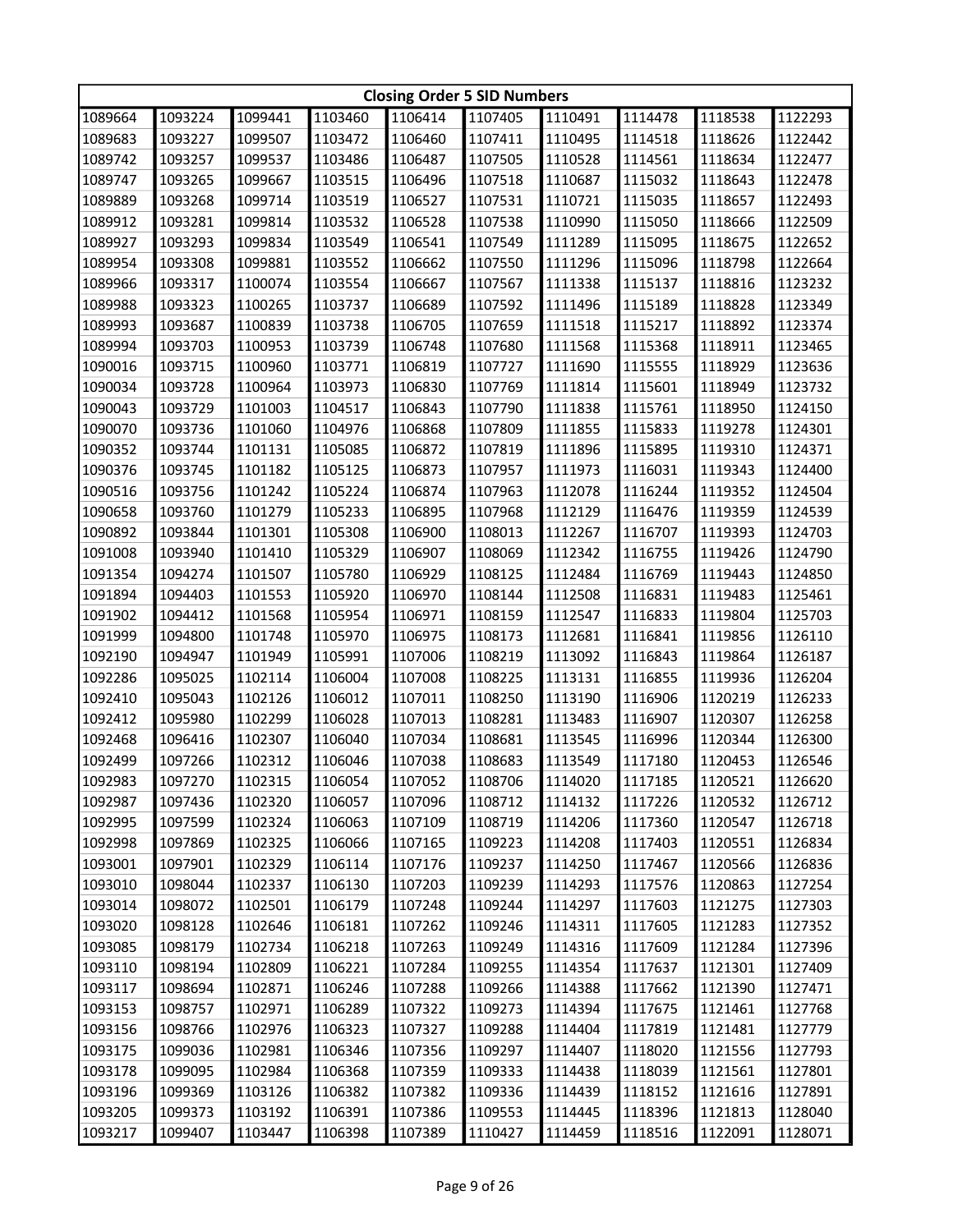|         | <b>Closing Order 5 SID Numbers</b> |         |         |         |         |         |         |         |         |  |
|---------|------------------------------------|---------|---------|---------|---------|---------|---------|---------|---------|--|
| 1128080 | 1131134                            | 1138691 | 1143354 | 1149179 | 1152451 | 1156422 | 1180424 | 1211886 | 1216931 |  |
| 1128086 | 1131141                            | 1138693 | 1143387 | 1149190 | 1152697 | 1156537 | 1180727 | 1212027 | 1216946 |  |
| 1128088 | 1131151                            | 1138745 | 1143648 | 1149209 | 1152736 | 1156618 | 1180898 | 1212500 | 1216951 |  |
| 1128090 | 1131160                            | 1138795 | 1144771 | 1149229 | 1152801 | 1156638 | 1180991 | 1212719 | 1216952 |  |
| 1128103 | 1131172                            | 1138879 | 1144796 | 1149230 | 1152918 | 1156684 | 1181449 | 1212933 | 1216958 |  |
| 1128226 | 1131269                            | 1138910 | 1144970 | 1149232 | 1153061 | 1156700 | 1181459 | 1213041 | 1216961 |  |
| 1128233 | 1131358                            | 1138995 | 1144976 | 1149235 | 1153199 | 1156835 | 1181531 | 1213164 | 1216962 |  |
| 1128241 | 1131452                            | 1139207 | 1145018 | 1149344 | 1153574 | 1157323 | 1181593 | 1213190 | 1217032 |  |
| 1128296 | 1132834                            | 1139312 | 1145026 | 1149389 | 1153595 | 1157327 | 1181787 | 1213305 | 1217035 |  |
| 1128306 | 1133148                            | 1139323 | 1145218 | 1149406 | 1153612 | 1157417 | 1181938 | 1213463 | 1217061 |  |
| 1128313 | 1133885                            | 1139486 | 1145361 | 1149419 | 1153704 | 1157526 | 1182414 | 1213544 | 1217077 |  |
| 1128364 | 1134042                            | 1139504 | 1145389 | 1149421 | 1153722 | 1157538 | 1182439 | 1213646 | 1217571 |  |
| 1128508 | 1134045                            | 1139545 | 1145526 | 1149432 | 1153738 | 1157601 | 1182615 | 1213805 | 1217680 |  |
| 1128538 | 1134049                            | 1139585 | 1145529 | 1149433 | 1153764 | 1157670 | 1182641 | 1213875 | 1217712 |  |
| 1128605 | 1134050                            | 1139876 | 1145542 | 1149438 | 1153811 | 1157687 | 1182731 | 1213954 | 1217720 |  |
| 1128640 | 1134683                            | 1139896 | 1145818 | 1149440 | 1153830 | 1157787 | 1182949 | 1213961 | 1217722 |  |
| 1128725 | 1135666                            | 1139954 | 1145938 | 1149446 | 1153880 | 1157793 | 1183565 | 1214022 | 1217723 |  |
| 1128742 | 1135709                            | 1139985 | 1145947 | 1149450 | 1154091 | 1157840 | 1183572 | 1214177 | 1217731 |  |
| 1128761 | 1135710                            | 1140169 | 1146554 | 1149457 | 1154104 | 1158078 | 1183595 | 1214307 | 1217765 |  |
| 1128767 | 1135722                            | 1140312 | 1146607 | 1149474 | 1154149 | 1158091 | 1183604 | 1214311 | 1217767 |  |
| 1128896 | 1135889                            | 1140315 | 1146611 | 1149478 | 1154265 | 1158262 | 1183636 | 1214364 | 1217771 |  |
| 1128961 | 1135931                            | 1140337 | 1146655 | 1149521 | 1154462 | 1158358 | 1183674 | 1214370 | 1217963 |  |
| 1128968 | 1136025                            | 1140388 | 1146661 | 1149606 | 1154545 | 1158602 | 1209084 | 1214408 | 1218005 |  |
| 1129080 | 1136057                            | 1140911 | 1146698 | 1149678 | 1154570 | 1158713 | 1209324 | 1214678 | 1218073 |  |
| 1129216 | 1136122                            | 1141139 | 1147177 | 1149939 | 1154577 | 1158922 | 1209401 | 1214708 | 1218075 |  |
| 1129256 | 1136134                            | 1141407 | 1147227 | 1149940 | 1154665 | 1158923 | 1209496 | 1214818 | 1218088 |  |
| 1129524 | 1136193                            | 1141484 | 1147240 | 1149943 | 1154675 | 1158925 | 1209676 | 1215041 | 1218117 |  |
| 1129532 | 1136402                            | 1141752 | 1147328 | 1149997 | 1154677 | 1158934 | 1209687 | 1215046 | 1218122 |  |
| 1129582 | 1136549                            | 1142134 | 1147389 | 1150004 | 1154680 | 1158937 | 1209943 | 1215220 | 1218126 |  |
| 1129630 | 1136553                            | 1142137 | 1147598 | 1150131 | 1154691 | 1158940 | 1209944 | 1215229 | 1218141 |  |
| 1129631 | 1136565                            | 1142231 | 1147799 | 1150337 | 1154705 | 1158941 | 1209966 | 1215238 | 1218181 |  |
| 1129632 | 1136640                            | 1142243 | 1148089 | 1150538 | 1154837 | 1158942 | 1209979 | 1215287 | 1218231 |  |
| 1129643 | 1136641                            | 1142251 | 1148108 | 1150946 | 1154912 | 1158952 | 1210180 | 1215314 | 1218246 |  |
| 1129647 | 1136642                            | 1142310 | 1148165 | 1151037 | 1154922 | 1159059 | 1210412 | 1215391 | 1218255 |  |
| 1129774 | 1136680                            | 1142311 | 1148175 | 1151038 | 1154984 | 1159279 | 1210577 | 1215414 | 1218286 |  |
| 1129781 | 1136998                            | 1142365 | 1148176 | 1151052 | 1155027 | 1159324 | 1210640 | 1215506 | 1218309 |  |
| 1129818 | 1137327                            | 1142730 | 1148417 | 1151087 | 1155054 | 1179366 | 1210644 | 1215509 | 1218376 |  |
| 1129922 | 1137352                            | 1142734 | 1148556 | 1151140 | 1155622 | 1179373 | 1210697 | 1215512 | 1218393 |  |
| 1129927 | 1137628                            | 1142736 | 1148695 | 1151157 | 1155678 | 1179435 | 1210722 | 1215587 | 1218415 |  |
| 1130015 | 1137629                            | 1142737 | 1148721 | 1151158 | 1155758 | 1179470 | 1210782 | 1215707 | 1218506 |  |
| 1130050 | 1137723                            | 1142760 | 1148778 | 1151763 | 1155824 | 1179472 | 1210885 | 1215761 | 1218516 |  |
| 1130190 | 1137729                            | 1142784 | 1148786 | 1151778 | 1156055 | 1179482 | 1210924 | 1215839 | 1218524 |  |
| 1130293 | 1137760                            | 1142792 | 1148792 | 1152079 | 1156061 | 1179649 | 1210943 | 1215945 | 1218529 |  |
| 1130506 | 1137858                            | 1142794 | 1148806 | 1152126 | 1156071 | 1179718 | 1211167 | 1215960 | 1218530 |  |
| 1130594 | 1138233                            | 1142797 | 1148809 | 1152128 | 1156126 | 1179919 | 1211294 | 1216047 | 1218532 |  |
| 1130778 | 1138461                            | 1142848 | 1148819 | 1152191 | 1156149 | 1180012 | 1211437 | 1216093 | 1218536 |  |
| 1130790 | 1138464                            | 1142926 | 1148930 | 1152271 | 1156172 | 1180028 | 1211502 | 1216298 | 1218542 |  |
| 1130818 | 1138481                            | 1142947 | 1148943 | 1152279 | 1156188 | 1180037 | 1211648 | 1216303 | 1218601 |  |
| 1130920 | 1138586                            | 1143122 | 1149158 | 1152352 | 1156191 | 1180048 | 1211777 | 1216552 | 1218640 |  |
| 1131126 | 1138688                            | 1143345 | 1149163 | 1152392 | 1156198 | 1180051 | 1211813 | 1216723 | 1218922 |  |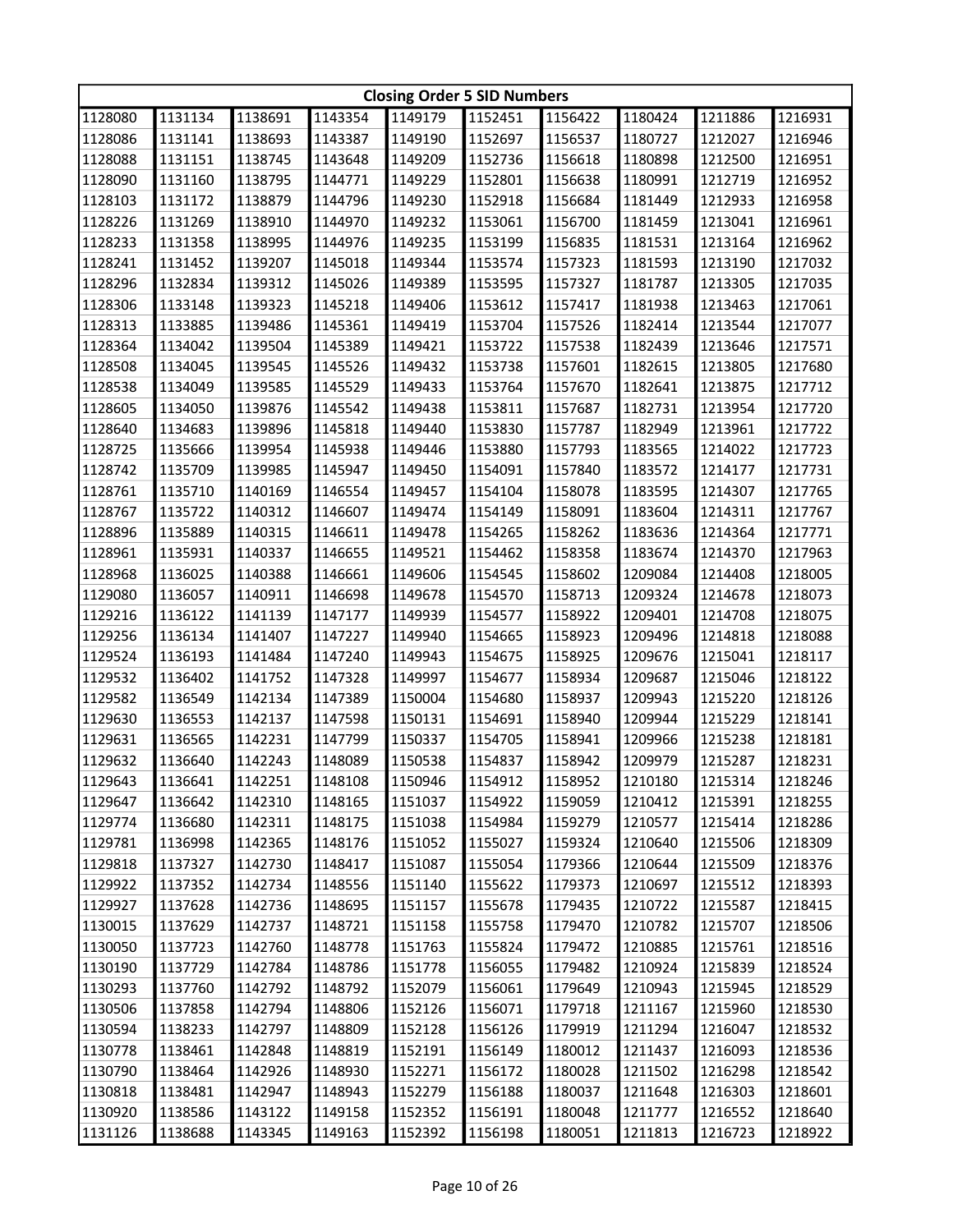|         | <b>Closing Order 5 SID Numbers</b> |         |         |         |         |         |         |         |         |  |
|---------|------------------------------------|---------|---------|---------|---------|---------|---------|---------|---------|--|
| 1219185 | 1223295                            | 1225791 | 1229488 | 1251851 | 1256057 | 1258581 | 1263958 | 1269001 | 1273759 |  |
| 1219361 | 1223352                            | 1225826 | 1229500 | 1251857 | 1256059 | 1258620 | 1263986 | 1269014 | 1273773 |  |
| 1219363 | 1223402                            | 1225831 | 1229506 | 1251875 | 1256064 | 1258877 | 1264424 | 1269016 | 1273838 |  |
| 1219369 | 1223449                            | 1225870 | 1229524 | 1251877 | 1256073 | 1258908 | 1264821 | 1269017 | 1273854 |  |
| 1219374 | 1223480                            | 1225883 | 1229589 | 1251882 | 1256088 | 1258920 | 1265270 | 1269107 | 1273983 |  |
| 1219382 | 1223585                            | 1225901 | 1229631 | 1252051 | 1256116 | 1259094 | 1265317 | 1269134 | 1274109 |  |
| 1219438 | 1223659                            | 1225904 | 1229637 | 1252068 | 1256124 | 1259166 | 1265404 | 1269164 | 1274119 |  |
| 1219616 | 1223767                            | 1225952 | 1229639 | 1252115 | 1256168 | 1259268 | 1265416 | 1269173 | 1274124 |  |
| 1219626 | 1223787                            | 1225961 | 1229850 | 1252167 | 1256169 | 1259394 | 1265417 | 1269280 | 1274349 |  |
| 1219805 | 1223798                            | 1225962 | 1229926 | 1252174 | 1256176 | 1259719 | 1265445 | 1269444 | 1274354 |  |
| 1219941 | 1223958                            | 1226008 | 1230007 | 1252201 | 1256563 | 1259844 | 1266220 | 1269448 | 1274369 |  |
| 1220034 | 1223959                            | 1226096 | 1230579 | 1252203 | 1256721 | 1259936 | 1266957 | 1269488 | 1274384 |  |
| 1220138 | 1223983                            | 1226154 | 1230720 | 1252235 | 1256797 | 1259941 | 1267076 | 1269815 | 1274403 |  |
| 1220336 | 1224005                            | 1226162 | 1230748 | 1252283 | 1256815 | 1259953 | 1267351 | 1269827 | 1274452 |  |
| 1220480 | 1224027                            | 1226290 | 1230754 | 1252320 | 1256830 | 1260274 | 1267442 | 1269836 | 1274456 |  |
| 1220630 | 1224031                            | 1226337 | 1230863 | 1252338 | 1256832 | 1260335 | 1267477 | 1269844 | 1274565 |  |
| 1220632 | 1224158                            | 1226353 | 1230884 | 1252454 | 1256834 | 1260465 | 1267487 | 1269867 | 1274602 |  |
| 1220680 | 1224208                            | 1226375 | 1230917 | 1252601 | 1256867 | 1260599 | 1267592 | 1269899 | 1274621 |  |
| 1220684 | 1224211                            | 1226478 | 1231113 | 1252965 | 1256890 | 1260689 | 1267598 | 1269929 | 1274654 |  |
| 1220740 | 1224214                            | 1226510 | 1231324 | 1252966 | 1256900 | 1260726 | 1267639 | 1269976 | 1274773 |  |
| 1220788 | 1224230                            | 1226554 | 1231440 | 1253054 | 1256913 | 1260752 | 1267656 | 1269982 | 1274827 |  |
| 1220885 | 1224239                            | 1226632 | 1231817 | 1253074 | 1256994 | 1260999 | 1267673 | 1269990 | 1274842 |  |
| 1220942 | 1224257                            | 1226692 | 1231825 | 1253230 | 1257012 | 1261093 | 1267681 | 1270003 | 1274886 |  |
| 1220991 | 1224268                            | 1226730 | 1232249 | 1253233 | 1257015 | 1261187 | 1267698 | 1270226 | 1274903 |  |
| 1220993 | 1224276                            | 1226798 | 1232874 | 1253258 | 1257018 | 1261193 | 1267699 | 1270243 | 1274929 |  |
| 1221010 | 1224287                            | 1226942 | 1232957 | 1253271 | 1257023 | 1261221 | 1268148 | 1270720 | 1275110 |  |
| 1221035 | 1224305                            | 1227088 | 1233204 | 1253396 | 1257047 | 1261297 | 1268150 | 1270726 | 1275182 |  |
| 1221109 | 1224319                            | 1227404 | 1233230 | 1253435 | 1257253 | 1261994 | 1268152 | 1270760 | 1275607 |  |
| 1221175 | 1224524                            | 1227407 | 1233376 | 1253589 | 1257303 | 1262006 | 1268332 | 1270924 | 1275618 |  |
| 1221263 | 1224525                            | 1227849 | 1233432 | 1253598 | 1257321 | 1262010 | 1268454 | 1270926 | 1275624 |  |
| 1221272 | 1224573                            | 1227993 | 1233440 | 1253655 | 1257324 | 1262557 | 1268458 | 1270928 | 1275635 |  |
| 1221275 | 1224620                            | 1228156 | 1233514 | 1253949 | 1257348 | 1262566 | 1268460 | 1271021 | 1275644 |  |
| 1221276 | 1224666                            | 1228164 | 1233773 | 1254014 | 1257351 | 1262856 | 1268486 | 1271049 | 1275672 |  |
| 1221282 | 1224994                            | 1228185 | 1233780 | 1254185 | 1257383 | 1262892 | 1268585 | 1271652 | 1275803 |  |
| 1221283 | 1225000                            | 1228271 | 1233897 | 1254210 | 1257398 | 1262910 | 1268613 | 1271734 | 1275835 |  |
| 1221321 | 1225052                            | 1228337 | 1233913 | 1254240 | 1257400 | 1262939 | 1268617 | 1271921 | 1275855 |  |
| 1221538 | 1225118                            | 1228622 | 1233950 | 1254546 | 1257401 | 1262981 | 1268639 | 1272121 | 1276010 |  |
| 1221542 | 1225145                            | 1228624 | 1233959 | 1254558 | 1257409 | 1263259 | 1268644 | 1272222 | 1276013 |  |
| 1221804 | 1225151                            | 1228805 | 1251040 | 1254829 | 1257429 | 1263325 | 1268790 | 1272494 | 1276080 |  |
| 1221818 | 1225184                            | 1228807 | 1251603 | 1255038 | 1257706 | 1263329 | 1268812 | 1272499 | 1276153 |  |
| 1221960 | 1225281                            | 1228849 | 1251611 | 1255041 | 1257720 | 1263343 | 1268816 | 1272656 | 1276157 |  |
| 1221973 | 1225346                            | 1228893 | 1251625 | 1255180 | 1257797 | 1263348 | 1268817 | 1272938 | 1276258 |  |
| 1221974 | 1225352                            | 1228958 | 1251649 | 1255182 | 1257803 | 1263351 | 1268820 | 1273000 | 1276261 |  |
| 1221975 | 1225374                            | 1228981 | 1251685 | 1255192 | 1257822 | 1263352 | 1268824 | 1273157 | 1276308 |  |
| 1222316 | 1225384                            | 1228988 | 1251705 | 1255196 | 1258081 | 1263362 | 1268864 | 1273279 | 1276336 |  |
| 1222318 | 1225461                            | 1228995 | 1251713 | 1255218 | 1258204 | 1263480 | 1268923 | 1273291 | 1276404 |  |
| 1222325 | 1225463                            | 1229036 | 1251739 | 1255293 | 1258207 | 1263510 | 1268934 | 1273327 | 1276459 |  |
| 1222518 | 1225489                            | 1229247 | 1251762 | 1255321 | 1258466 | 1263555 | 1268963 | 1273357 | 1276676 |  |
| 1222649 | 1225605                            | 1229264 | 1251808 | 1255801 | 1258505 | 1263570 | 1268966 | 1273400 | 1276700 |  |
| 1222822 | 1225670                            | 1229351 | 1251810 | 1255983 | 1258508 | 1263906 | 1268976 | 1273461 | 1276891 |  |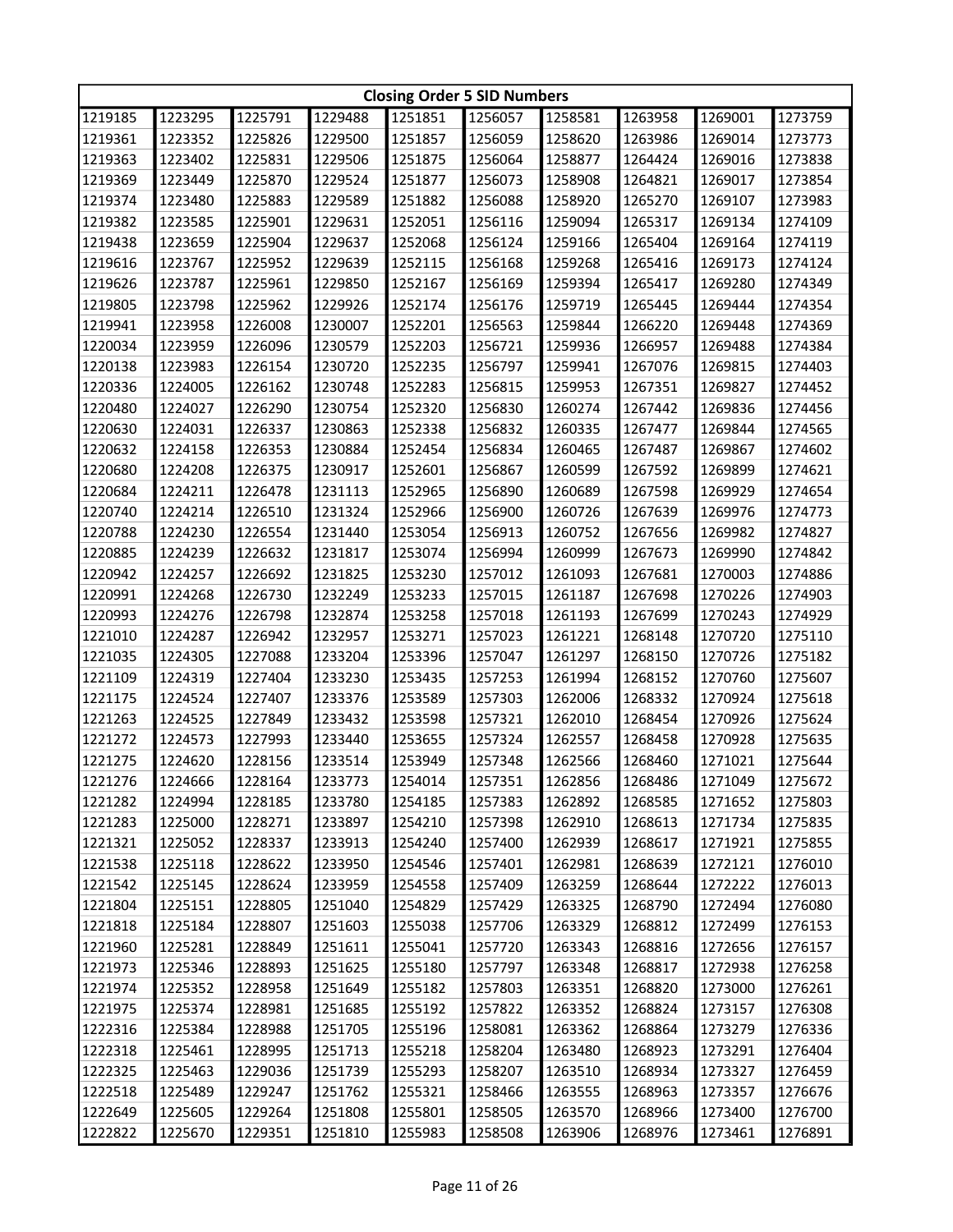|         | <b>Closing Order 5 SID Numbers</b> |         |         |         |         |         |         |         |         |  |
|---------|------------------------------------|---------|---------|---------|---------|---------|---------|---------|---------|--|
| 1276940 | 1283691                            | 1287754 | 1295587 | 1303863 | 1312549 | 1322274 | 1352191 | 1354760 | 1361117 |  |
| 1276952 | 1283700                            | 1287779 | 1295598 | 1303932 | 1312684 | 1322314 | 1352193 | 1354766 | 1361127 |  |
| 1276958 | 1283712                            | 1288093 | 1295602 | 1304841 | 1312686 | 1322339 | 1352234 | 1354784 | 1361257 |  |
| 1277005 | 1283727                            | 1288539 | 1295603 | 1305768 | 1312689 | 1322351 | 1352238 | 1354796 | 1361322 |  |
| 1277424 | 1283776                            | 1289427 | 1295753 | 1305769 | 1312696 | 1322440 | 1352310 | 1354903 | 1361347 |  |
| 1277689 | 1283826                            | 1289428 | 1295754 | 1306273 | 1312699 | 1322601 | 1352329 | 1355080 | 1361444 |  |
| 1277915 | 1283827                            | 1289457 | 1295787 | 1306472 | 1312706 | 1322608 | 1352501 | 1355108 | 1361569 |  |
| 1278045 | 1283843                            | 1289573 | 1295791 | 1306921 | 1312715 | 1322968 | 1352514 | 1355138 | 1361590 |  |
| 1278110 | 1283898                            | 1289647 | 1295795 | 1306931 | 1312754 | 1324285 | 1352562 | 1355205 | 1361646 |  |
| 1278122 | 1283903                            | 1289714 | 1295798 | 1307328 | 1312816 | 1324510 | 1352581 | 1355402 | 1361647 |  |
| 1278165 | 1284274                            | 1290141 | 1295801 | 1307463 | 1312847 | 1324621 | 1352615 | 1355419 | 1361648 |  |
| 1278485 | 1284567                            | 1290306 | 1295807 | 1307464 | 1312858 | 1324969 | 1352707 | 1355690 | 1361655 |  |
| 1278920 | 1284805                            | 1290446 | 1295809 | 1307533 | 1313031 | 1325030 | 1352709 | 1355716 | 1361931 |  |
| 1279580 | 1284809                            | 1290447 | 1295845 | 1307729 | 1313438 | 1325087 | 1352757 | 1355734 | 1361943 |  |
| 1279950 | 1285021                            | 1290516 | 1295846 | 1307926 | 1313916 | 1325119 | 1352780 | 1355768 | 1362108 |  |
| 1280387 | 1285068                            | 1290570 | 1295852 | 1307956 | 1314010 | 1348880 | 1352789 | 1355807 | 1362274 |  |
| 1281599 | 1285155                            | 1290636 | 1295856 | 1307960 | 1314013 | 1348980 | 1352798 | 1355811 | 1362276 |  |
| 1281739 | 1285520                            | 1291172 | 1295857 | 1308043 | 1314324 | 1349145 | 1352805 | 1355816 | 1362333 |  |
| 1281831 | 1285946                            | 1291231 | 1295858 | 1308045 | 1314788 | 1349210 | 1352874 | 1355820 | 1362400 |  |
| 1281833 | 1285975                            | 1291440 | 1296670 | 1308063 | 1315602 | 1349398 | 1352952 | 1355824 | 1363900 |  |
| 1281851 | 1285986                            | 1291629 | 1297077 | 1308082 | 1315610 | 1349666 | 1352963 | 1355881 | 1363913 |  |
| 1281852 | 1286200                            | 1291951 | 1297089 | 1308099 | 1315963 | 1349691 | 1352966 | 1355911 | 1364175 |  |
| 1281858 | 1286262                            | 1292397 | 1297694 | 1308101 | 1316272 | 1349738 | 1353002 | 1356029 | 1364566 |  |
| 1281878 | 1286271                            | 1293100 | 1297701 | 1308105 | 1316274 | 1349826 | 1353046 | 1356210 | 1364590 |  |
| 1282123 | 1286278                            | 1293312 | 1298389 | 1308118 | 1317447 | 1349829 | 1353124 | 1356229 | 1364597 |  |
| 1282220 | 1286313                            | 1293327 | 1300343 | 1308119 | 1317473 | 1350013 | 1353197 | 1356354 | 1365577 |  |
| 1282248 | 1286336                            | 1293985 | 1300407 | 1308203 | 1317933 | 1350082 | 1353224 | 1356446 | 1365598 |  |
| 1282553 | 1286353                            | 1294458 | 1300695 | 1308223 | 1318135 | 1350093 | 1353242 | 1356559 | 1365661 |  |
| 1282562 | 1286606                            | 1295127 | 1300864 | 1308227 | 1318324 | 1350095 | 1353252 | 1356611 | 1365668 |  |
| 1282564 | 1286613                            | 1295143 | 1300867 | 1308459 | 1318990 | 1350111 | 1353258 | 1356639 | 1365679 |  |
| 1282577 | 1286672                            | 1295170 | 1300868 | 1308626 | 1319490 | 1350207 | 1353284 | 1356848 | 1365682 |  |
| 1282578 | 1286683                            | 1295175 | 1300869 | 1308705 | 1319556 | 1350611 | 1353287 | 1356868 | 1365684 |  |
| 1282587 | 1286693                            | 1295177 | 1301053 | 1308745 | 1319916 | 1350644 | 1353367 | 1357186 | 1365687 |  |
| 1282588 | 1286699                            | 1295180 | 1301516 | 1308755 | 1319967 | 1350961 | 1353392 | 1357189 | 1365689 |  |
| 1282594 | 1286706                            | 1295206 | 1302074 | 1308771 | 1320030 | 1350968 | 1353450 | 1357199 | 1365693 |  |
| 1282596 | 1286711                            | 1295220 | 1302104 | 1308836 | 1320364 | 1350994 | 1353533 | 1359863 | 1366373 |  |
| 1282603 | 1286735                            | 1295227 | 1302132 | 1308914 | 1320430 | 1350998 | 1353557 | 1359887 | 1366389 |  |
| 1282605 | 1286911                            | 1295228 | 1302181 | 1309173 | 1320802 | 1351015 | 1353582 | 1359906 | 1367116 |  |
| 1282957 | 1287129                            | 1295239 | 1302202 | 1309486 | 1320813 | 1351028 | 1353661 | 1359982 | 1367265 |  |
| 1283032 | 1287214                            | 1295241 | 1302241 | 1309549 | 1320854 | 1351042 | 1353663 | 1359986 | 1367650 |  |
| 1283097 | 1287218                            | 1295250 | 1302245 | 1309604 | 1320876 | 1351046 | 1353681 | 1360069 | 1367715 |  |
| 1283195 | 1287221                            | 1295255 | 1302248 | 1309697 | 1320877 | 1351127 | 1353688 | 1360169 | 1367737 |  |
| 1283204 | 1287236                            | 1295259 | 1302592 | 1309736 | 1320885 | 1351196 | 1353696 | 1360276 | 1367895 |  |
| 1283254 | 1287243                            | 1295260 | 1302617 | 1309791 | 1320913 | 1351653 | 1353714 | 1360507 | 1368048 |  |
| 1283580 | 1287332                            | 1295263 | 1302618 | 1312387 | 1321103 | 1351714 | 1353972 | 1360508 | 1368584 |  |
| 1283607 | 1287495                            | 1295267 | 1302619 | 1312414 | 1321112 | 1351748 | 1354550 | 1360596 | 1368668 |  |
| 1283612 | 1287570                            | 1295277 | 1302623 | 1312447 | 1321120 | 1352004 | 1354614 | 1360896 | 1368862 |  |
| 1283615 | 1287696                            | 1295282 | 1303018 | 1312449 | 1321135 | 1352023 | 1354682 | 1360923 | 1368904 |  |
| 1283634 | 1287732                            | 1295479 | 1303674 | 1312514 | 1321166 | 1352044 | 1354723 | 1361051 | 1369011 |  |
| 1283659 | 1287738                            | 1295567 | 1303694 | 1312526 | 1321859 | 1352072 | 1354748 | 1361063 | 1369068 |  |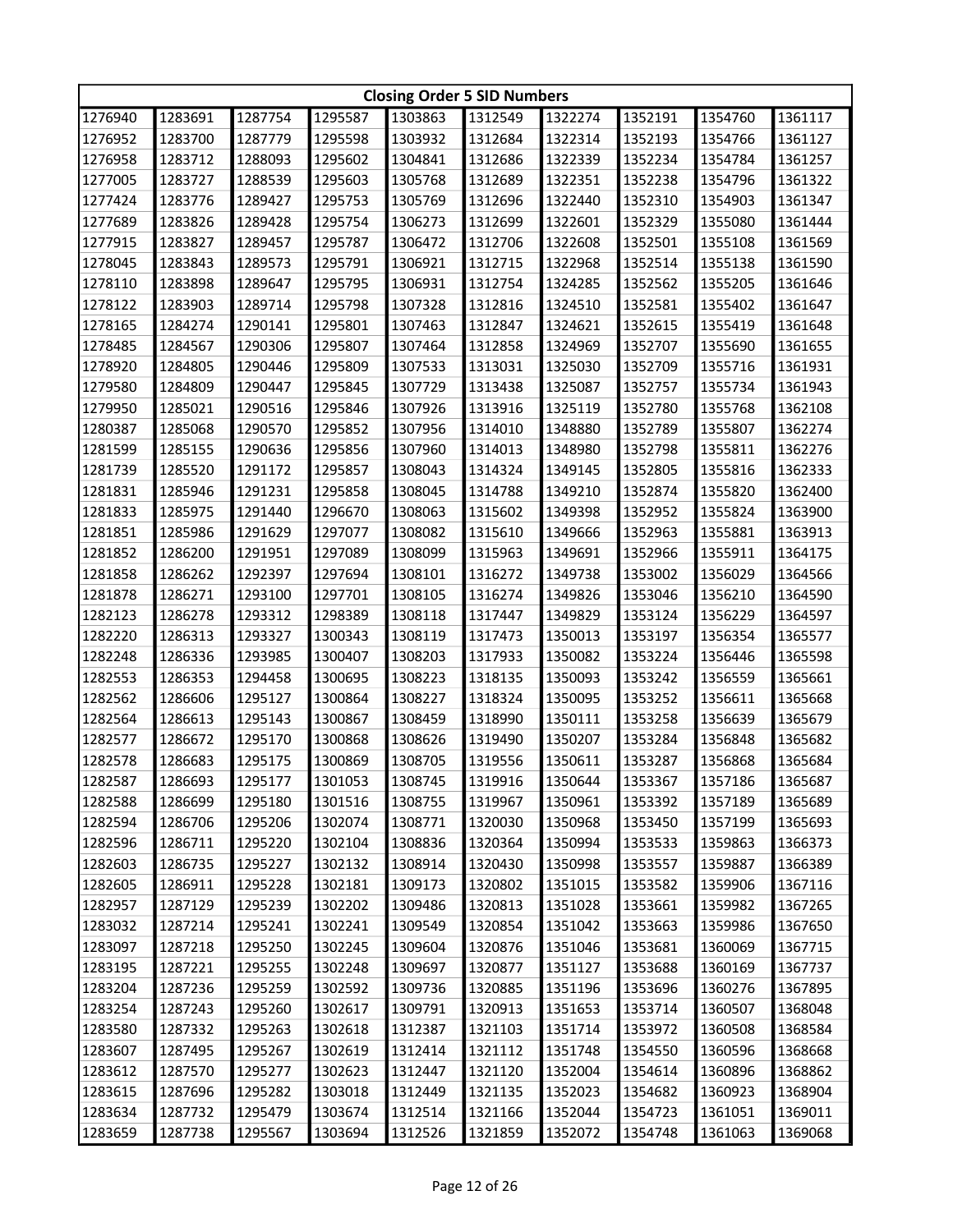|         | <b>Closing Order 5 SID Numbers</b> |         |         |         |         |         |         |         |         |  |
|---------|------------------------------------|---------|---------|---------|---------|---------|---------|---------|---------|--|
| 1369154 | 1374772                            | 1463247 | 1510634 | 2004140 | 2040916 | 2066022 | 2093094 | 2121044 | 2154208 |  |
| 1369157 | 1375661                            | 1476603 | 1510648 | 2004625 | 2041314 | 2066104 | 2093646 | 2121608 | 2154222 |  |
| 1369195 | 1375884                            | 1490986 | 1510678 | 2004893 | 2042396 | 2066262 | 2095356 | 2121624 | 2154272 |  |
| 1369230 | 1376189                            | 1491151 | 1511291 | 2004967 | 2046366 | 2066658 | 2095498 | 2121946 | 2155130 |  |
| 1369314 | 1376313                            | 1491206 | 1511339 | 2005055 | 2046378 | 2066964 | 2097130 | 2122706 | 2155268 |  |
| 1369324 | 1376363                            | 1491250 | 1511543 | 2005248 | 2046466 | 2067162 | 2097238 | 2122804 | 2155611 |  |
| 1369351 | 1376369                            | 1491328 | 1511679 | 2005960 | 2047632 | 2067828 | 2097618 | 2122826 | 2157296 |  |
| 1369403 | 1376493                            | 1491670 | 1511691 | 2006004 | 2048692 | 2067938 | 2098634 | 2122846 | 2157342 |  |
| 1369409 | 1376597                            | 1491674 | 1511954 | 2006745 | 2048766 | 2068036 | 2098652 | 2122852 | 2161073 |  |
| 1369421 | 1376656                            | 1492510 | 1512997 | 2008672 | 2049456 | 2068556 | 2098806 | 2124136 | 2161382 |  |
| 1369482 | 1376680                            | 1492530 | 1513852 | 2008678 | 2049738 | 2068582 | 2099852 | 2124398 | 2161538 |  |
| 1369491 | 1376693                            | 1492615 | 1513928 | 2011740 | 2049764 | 2068634 | 2100020 | 2125980 | 2162172 |  |
| 1369695 | 1376704                            | 1492773 | 1513968 | 2014347 | 2050764 | 2068686 | 2100562 | 2127324 | 2164954 |  |
| 1369815 | 1376706                            | 1492890 | 1514011 | 2016944 | 2050912 | 2069410 | 2100596 | 2127434 | 2165048 |  |
| 1369822 | 1376710                            | 1493152 | 1514048 | 2017204 | 2051324 | 2069718 | 2100668 | 2129008 | 2165796 |  |
| 1369944 | 1376731                            | 1493298 | 1514062 | 2017572 | 2051504 | 2070738 | 2100870 | 2130002 | 2165928 |  |
| 1370986 | 1376760                            | 1493547 | 1514163 | 2017668 | 2051566 | 2071328 | 2101434 | 2130036 | 2166005 |  |
| 1371221 | 1376924                            | 1493685 | 1514411 | 2017704 | 2051842 | 2071338 | 2101986 | 2130216 | 2166014 |  |
| 1371288 | 1376930                            | 1494472 | 1515713 | 2020353 | 2051952 | 2071354 | 2102392 | 2130478 | 2166576 |  |
| 1371290 | 1376979                            | 1499558 | 1518616 | 2020912 | 2051954 | 2071384 | 2105076 | 2130996 | 2168327 |  |
| 1371318 | 1377118                            | 1500675 | 1518927 | 2021616 | 2052524 | 2072092 | 2106136 | 2131406 | 2168483 |  |
| 1371375 | 1377382                            | 1506036 | 1518935 | 2022131 | 2052588 | 2072304 | 2106368 | 2132592 | 2168829 |  |
| 1371413 | 1377409                            | 1506039 | 1518979 | 2022567 | 2052636 | 2074904 | 2106434 | 2139118 | 2169161 |  |
| 1371744 | 1387546                            | 1507933 | 1519032 | 2022934 | 2053456 | 2075390 | 2106506 | 2139586 | 2169545 |  |
| 1371751 | 1387572                            | 1507996 | 1519049 | 2023138 | 2054166 | 2077034 | 2107230 | 2140322 | 2169986 |  |
| 1372212 | 1387613                            | 1508157 | 1519137 | 2024770 | 2054700 | 2077162 | 2107452 | 2141194 | 2170470 |  |
| 1372328 | 1387648                            | 1508162 | 1519182 | 2027541 | 2055752 | 2077502 | 2107460 | 2141686 | 2170894 |  |
| 1372422 | 1387702                            | 1508217 | 1695533 | 2028003 | 2055788 | 2077618 | 2107536 | 2145204 | 2170929 |  |
| 1372787 | 1387810                            | 1508367 | 1695899 | 2028595 | 2055898 | 2078130 | 2108396 | 2147126 | 2171028 |  |
| 1372788 | 1387811                            | 1508377 | 1696573 | 2029759 | 2055902 | 2079692 | 2108472 | 2147521 | 2171542 |  |
| 1372794 | 1387813                            | 1508390 | 1696760 | 2029899 | 2056020 | 2079712 | 2110858 | 2147710 | 2172932 |  |
| 1373402 | 1387845                            | 1508429 | 1696847 | 2030418 | 2056056 | 2079864 | 2110876 | 2148150 | 2173372 |  |
| 1373444 | 1388487                            | 1508438 | 1696884 | 2030482 | 2056060 | 2081344 | 2113264 | 2149199 | 2173791 |  |
| 1373570 | 1388488                            | 1508454 | 1697213 | 2030554 | 2056070 | 2082724 | 2115204 | 2149746 | 2174906 |  |
| 1373649 | 1388495                            | 1508496 | 1795641 | 2031636 | 2056094 | 2082918 | 2116394 | 2150497 | 2174957 |  |
| 1373717 | 1461388                            | 1508969 | 1795717 | 2034162 | 2056098 | 2084650 | 2116542 | 2150764 | 2175448 |  |
| 1373723 | 1461772                            | 1509060 | 1798237 | 2034198 | 2056128 | 2084676 | 2117808 | 2151202 | 2176509 |  |
| 1373862 | 1461998                            | 1509284 | 1879513 | 2034222 | 2056174 | 2084688 | 2118558 | 2151809 | 2177247 |  |
| 1373885 | 1462072                            | 1509322 | 1879632 | 2034292 | 2056182 | 2086712 | 2118576 | 2151823 | 2177649 |  |
| 1373887 | 1462163                            | 1509448 | 1879647 | 2034326 | 2056310 | 2088810 | 2118764 | 2153339 | 2178333 |  |
| 1373994 | 1462166                            | 1509577 | 1879666 | 2034692 | 2056480 | 2089426 | 2118768 | 2153406 | 2179795 |  |
| 1374074 | 1462169                            | 1509615 | 1879719 | 2034870 | 2056700 | 2090378 | 2119458 | 2153616 | 2180712 |  |
| 1374227 | 1462188                            | 1509663 | 1879834 | 2035884 | 2057306 | 2090418 | 2119604 | 2153830 | 2180747 |  |
| 1374230 | 1462200                            | 1510384 | 1879898 | 2036058 | 2058240 | 2091602 | 2119652 | 2153834 | 2180879 |  |
| 1374292 | 1462303                            | 1510391 | 1879927 | 2036706 | 2058826 | 2091702 | 2119690 | 2153865 | 2181205 |  |
| 1374303 | 1462368                            | 1510411 | 1879982 | 2038418 | 2059586 | 2092154 | 2120590 | 2153881 | 2181273 |  |
| 1374323 | 1462606                            | 1510534 | 2000225 | 2039068 | 2059788 | 2092164 | 2120602 | 2153902 | 2181320 |  |
| 1374381 | 1463002                            | 1510552 | 2001117 | 2039622 | 2061584 | 2092226 | 2120852 | 2154025 | 2181473 |  |
| 1374482 | 1463036                            | 1510592 | 2002085 | 2039648 | 2063236 | 2092946 | 2120904 | 2154034 | 2181932 |  |
| 1374721 | 1463155                            | 1510632 | 2003020 | 2039776 | 2065394 | 2093078 | 2120980 | 2154084 | 2182294 |  |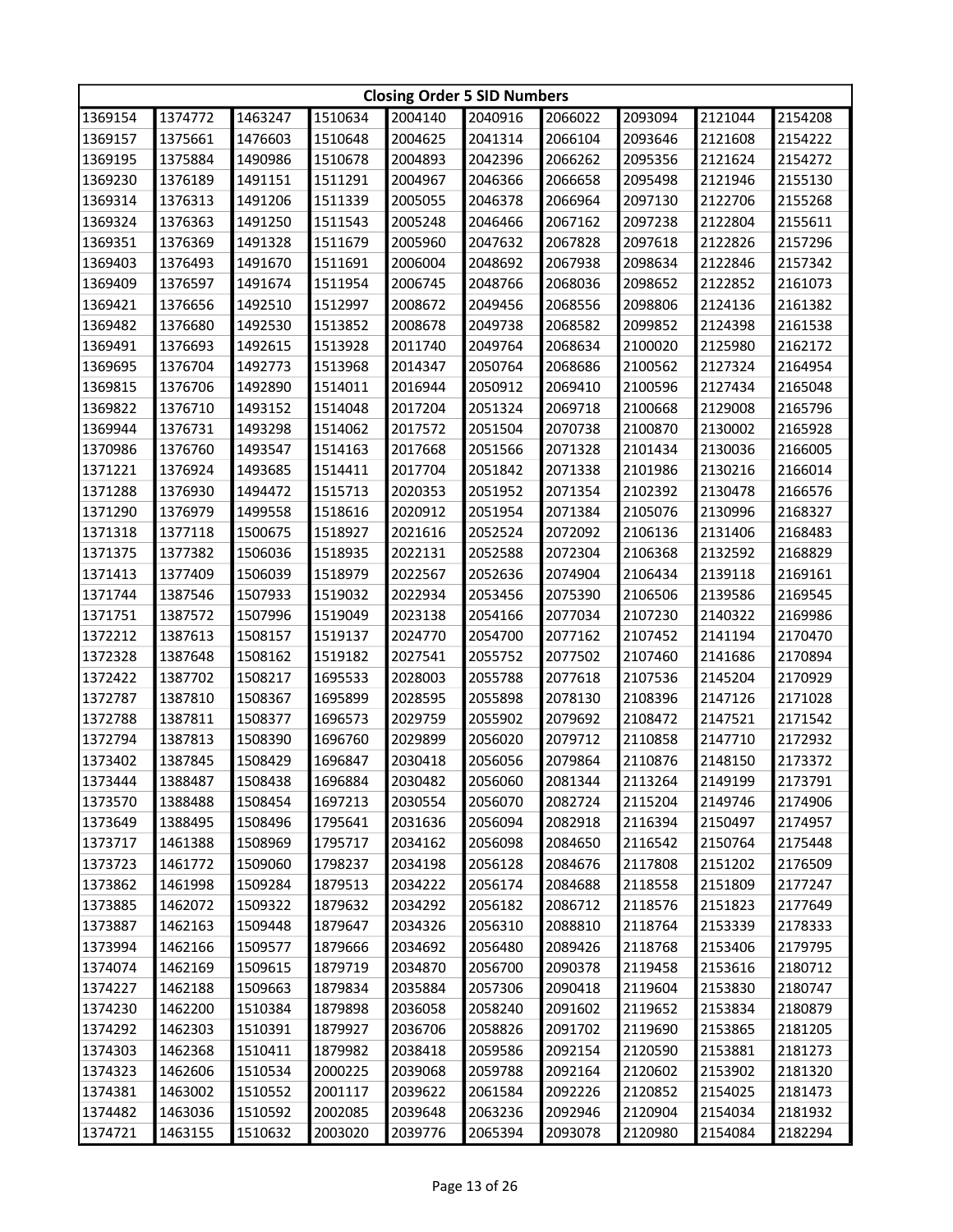|         | <b>Closing Order 5 SID Numbers</b> |                    |         |         |         |         |         |         |         |  |
|---------|------------------------------------|--------------------|---------|---------|---------|---------|---------|---------|---------|--|
| 2184011 | 2206477                            | 2207133            | 2208043 | 2208924 | 2590910 | 2646762 | 2655587 | 2734083 | 2738283 |  |
| 2185635 | 2206484                            | 2207140            | 2208047 | 2210060 | 2590944 | 2646783 | 2656185 | 2734125 | 2738285 |  |
| 2185717 | 2206488                            | 2207143            | 2208116 | 2210098 | 2590967 | 2646815 | 2656555 | 2734193 | 2738286 |  |
| 2186987 | 2206492                            | 2207152            | 2208270 | 2210582 | 2590988 | 2646829 | 2694240 | 2734206 | 2738289 |  |
| 2187478 | 2206493                            | 2207164            | 2208296 | 2211073 | 2590999 | 2646860 | 2694267 | 2734262 | 2738340 |  |
| 2187685 | 2206496                            | 2207166            | 2208330 | 2211680 | 2591043 | 2646908 | 2694347 | 2734329 | 2738349 |  |
| 2187789 | 2206500                            | 2207178            | 2208341 | 2212003 | 2591080 | 2654002 | 2694353 | 2734370 | 2738357 |  |
| 2188017 | 2206510                            | 2207186            | 2208342 | 2212005 | 2591084 | 2654017 | 2726433 | 2734381 | 2738877 |  |
| 2188408 | 2206511                            | 2207215            | 2208343 | 2212495 | 2591086 | 2654071 | 2726455 | 2734390 | 2738893 |  |
| 2188416 | 2206512                            | 2207218            | 2208357 | 2212516 | 2591098 | 2654073 | 2726500 | 2735267 | 2738897 |  |
| 2188670 | 2206519                            | 2207228            | 2208365 | 2212998 | 2591101 | 2654080 | 2726606 | 2735390 | 2738930 |  |
| 2189692 | 2206526                            | 2207233            | 2208369 | 2213408 | 2591103 | 2654083 | 2727055 | 2735695 | 2738941 |  |
| 2190539 | 2206529                            | 2207288            | 2208370 | 2213936 | 2591105 | 2654091 | 2727272 | 2735744 | 2738951 |  |
| 2190913 | 2206533                            | 2207355            | 2208378 | 2213944 | 2591110 | 2654092 | 2727285 | 2735774 | 2738986 |  |
| 2191018 | 2206541                            | 2207390            | 2208379 | 2214019 | 2591116 | 2654105 | 2727383 | 2735794 | 2739001 |  |
| 2191051 | 2206543                            | 2207424            | 2208407 | 2214062 | 2597220 | 2654118 | 2727507 | 2735805 | 2739063 |  |
| 2191794 | 2206549                            | 2207433            | 2208416 | 2214287 | 2597254 | 2654120 | 2727526 | 2735811 | 2739093 |  |
| 2192688 | 2206567                            | 2207434            | 2208428 | 2214366 | 2597257 | 2654123 | 2727633 | 2735892 | 2739112 |  |
| 2192730 | 2206568                            | 2207460            | 2208464 | 2214371 | 2597265 | 2654126 | 2727676 | 2736497 | 2739116 |  |
| 2192837 | 2206583                            | 2207462            | 2208508 | 2214378 | 2597287 | 2654128 | 2729243 | 2736802 | 2739117 |  |
| 2193308 | 2206587                            | 2207464            | 2208510 | 2214410 | 2597423 | 2654129 | 2729246 | 2736834 | 2739164 |  |
| 2193388 | 2206591                            | 2207484            | 2208514 | 2214430 | 2597463 | 2654134 | 2729247 | 2736935 | 2739180 |  |
| 2193575 | 2206601                            | 2207509            | 2208523 | 2214473 | 2597470 | 2654138 | 2729253 | 2736952 | 2739231 |  |
| 2193585 | 2206632                            | 2207513            | 2208534 | 2311830 | 2597480 | 2654146 | 2729826 | 2737905 | 2739275 |  |
| 2194146 |                                    |                    |         |         |         |         |         |         |         |  |
| 2194149 | 2206668                            | 2207537            | 2208541 | 2311841 | 2597481 | 2654152 | 2729938 | 2737911 | 2739305 |  |
|         | 2206682                            | 2207558            | 2208551 | 2313126 | 2597561 | 2654157 | 2730336 | 2737974 | 2739309 |  |
| 2194258 | 2206684                            | 2207568<br>2207591 | 2208552 | 2335016 | 2597571 | 2654164 | 2730472 | 2738136 | 2739315 |  |
| 2194284 | 2206709                            |                    | 2208553 | 2335142 | 2597575 | 2654165 | 2730686 | 2738142 | 2739316 |  |
| 2194404 | 2206712                            | 2207603            | 2208555 | 2387439 | 2597854 | 2654166 | 2730966 | 2738170 | 2739572 |  |
| 2194436 | 2206735                            | 2207634            | 2208556 | 2387720 | 2598183 | 2654167 | 2731520 | 2738204 | 2739606 |  |
| 2194450 | 2206751                            | 2207652            | 2208558 | 2387823 | 2598226 | 2654186 | 2731530 | 2738217 | 2739623 |  |
| 2194456 | 2206770                            | 2207692            | 2208561 | 2387825 | 2598313 | 2654191 | 2731535 | 2738220 | 2739664 |  |
| 2194589 | 2206790                            | 2207697            | 2208567 | 2387827 | 2598323 | 2654194 | 2731543 | 2738228 | 2739804 |  |
| 2194597 | 2206814                            | 2207716            | 2208598 | 2389211 | 2598364 | 2654197 | 2731547 | 2738229 | 2739832 |  |
| 2206143 | 2206822                            | 2207759            | 2208609 | 2389670 | 2621453 | 2654198 | 2731731 | 2738234 | 2739870 |  |
| 2206234 | 2206838                            | 2207797            | 2208613 | 2397486 | 2646252 | 2654200 | 2731755 | 2738242 | 2739899 |  |
| 2206251 | 2206862                            | 2207814            | 2208624 | 2397489 | 2646287 | 2654202 | 2731758 | 2738248 | 2739913 |  |
| 2206253 | 2206874                            | 2207821            | 2208639 | 2397518 | 2646303 | 2654205 | 2731783 | 2738249 | 2739967 |  |
| 2206260 | 2206882                            | 2207825            | 2208645 | 2397724 | 2646374 | 2654207 | 2731785 | 2738255 | 2739978 |  |
| 2206266 | 2206909                            | 2207829            | 2208656 | 2474860 | 2646387 | 2654210 | 2731840 | 2738256 | 2740006 |  |
| 2206275 | 2206911                            | 2207844            | 2208685 | 2492633 | 2646400 | 2654219 | 2731844 | 2738258 | 2740043 |  |
| 2206282 | 2206921                            | 2207852            | 2208704 | 2506163 | 2646415 | 2654220 | 2733221 | 2738262 | 2740060 |  |
| 2206287 | 2206993                            | 2207856            | 2208706 | 2508084 | 2646418 | 2654221 | 2733793 | 2738267 | 2741026 |  |
| 2206329 | 2207031                            | 2207865            | 2208717 | 2509371 | 2646448 | 2654223 | 2733902 | 2738269 | 2741033 |  |
| 2206334 | 2207044                            | 2207869            | 2208732 | 2509640 | 2646450 | 2654225 | 2733980 | 2738271 | 2741071 |  |
| 2206385 | 2207054                            | 2207904            | 2208738 | 2511713 | 2646469 | 2655173 | 2734011 | 2738273 | 2741081 |  |
| 2206410 | 2207058                            | 2207908            | 2208749 | 2584637 | 2646471 | 2655194 | 2734021 | 2738275 | 2741127 |  |
| 2206416 | 2207066                            | 2207926            | 2208776 | 2590836 | 2646472 | 2655201 | 2734044 | 2738276 | 2741170 |  |
| 2206427 | 2207085                            | 2207938            | 2208782 | 2590892 | 2646473 | 2655216 | 2734072 | 2738279 | 2741174 |  |
| 2206472 | 2207104                            | 2207962            | 2208785 | 2590902 | 2646506 | 2655537 | 2734073 | 2738280 | 2741212 |  |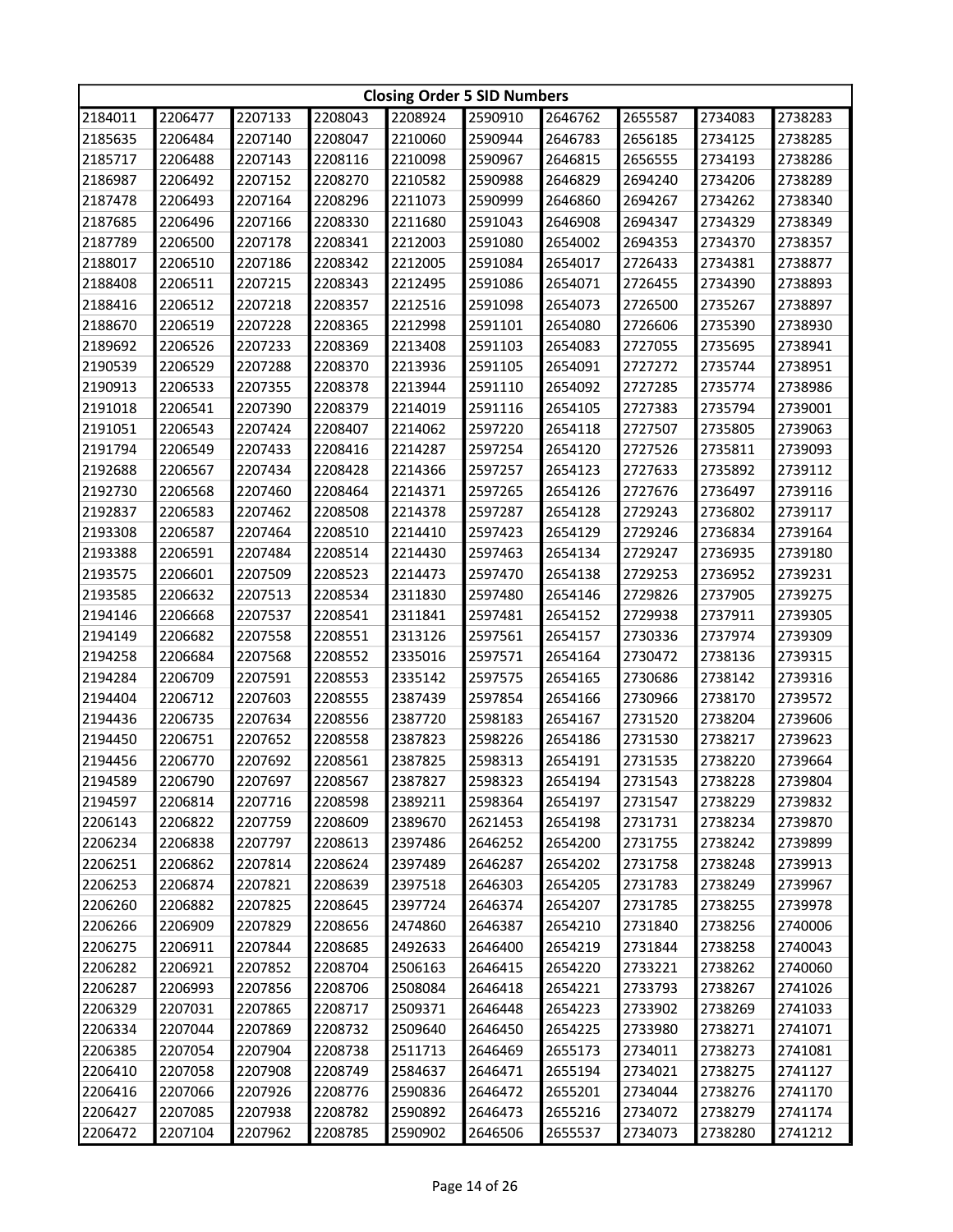| 2750279<br>2777832<br>2781197<br>2783115<br>2741242<br>2744938<br>2746808<br>2769777<br>2783220<br>2783360<br>2744984<br>2741636<br>2746858<br>2750288<br>2769825<br>2777902<br>2781276<br>2783116<br>2783221<br>2783362<br>2741641<br>2745010<br>2746861<br>2750341<br>2769926<br>2778077<br>2781286<br>2783118<br>2783223<br>2783363<br>2750377<br>2769933<br>2781299<br>2783119<br>2783224<br>2741650<br>2745226<br>2746864<br>2778139<br>2783365<br>2741655<br>2745240<br>2746919<br>2750681<br>2770423<br>2778250<br>2781435<br>2783120<br>2783225<br>2783366<br>2741679<br>2745287<br>2746962<br>2750748<br>2770429<br>2778262<br>2781440<br>2783121<br>2783226<br>2783368<br>2741764<br>2745297<br>2746972<br>2750866<br>2770443<br>2778317<br>2781447<br>2783123<br>2783230<br>2783372<br>2741771<br>2745313<br>2746976<br>2751121<br>2770629<br>2778398<br>2781454<br>2783125<br>2783232<br>2783376<br>2745319<br>2751123<br>2778411<br>2781529<br>2783127<br>2783235<br>2783384<br>2741858<br>2747034<br>2770709<br>2741860<br>2745350<br>2747075<br>2751137<br>2770720<br>2778597<br>2781569<br>2783134<br>2783239<br>2783386<br>2741868<br>2745761<br>2747302<br>2751153<br>2771078<br>2778629<br>2781972<br>2783136<br>2783240<br>2783387<br>2741878<br>2745875<br>2747325<br>2756166<br>2771568<br>2778632<br>2781975<br>2783138<br>2783244<br>2783389<br>2756208<br>2741920<br>2745880<br>2747380<br>2771573<br>2778645<br>2781989<br>2783139<br>2783246<br>2783392<br>2741940<br>2756238<br>2783140<br>2783248<br>2745881<br>2747405<br>2771645<br>2778684<br>2781994<br>2783395<br>2742048<br>2745892<br>2747434<br>2756257<br>2771677<br>2778710<br>2782035<br>2783141<br>2783252<br>2783399<br>2742066<br>2745904<br>2747445<br>2758923<br>2771971<br>2778722<br>2782068<br>2783142<br>2783255<br>2783400<br>2742079<br>2745922<br>2747470<br>2759093<br>2771975<br>2779037<br>2782073<br>2783143<br>2783258<br>2783401<br>2742235<br>2745946<br>2759094<br>2782110<br>2783262<br>2783403<br>2747477<br>2772003<br>2779140<br>2783145<br>2742293<br>2745962<br>2747528<br>2759112<br>2772005<br>2779154<br>2782212<br>2783146<br>2783263<br>2783405<br>2742550<br>2745968<br>2747556<br>2759264<br>2772136<br>2779438<br>2782216<br>2783147<br>2783265<br>2783409<br>2742592<br>2745984<br>2747603<br>2759568<br>2772147<br>2779480<br>2782362<br>2783149<br>2783272<br>2783410<br>2759771<br>2742605<br>2745985<br>2747607<br>2772847<br>2779511<br>2782401<br>2783153<br>2783273<br>2783413<br>2759801<br>2779612<br>2783157<br>2783280<br>2783414<br>2742626<br>2745993<br>2747744<br>2773258<br>2782422<br>2742678<br>2746000<br>2747753<br>2759908<br>2773275<br>2779675<br>2782424<br>2783159<br>2783284<br>2783418<br>2742750<br>2746162<br>2747755<br>2760101<br>2773298<br>2779724<br>2782444<br>2783160<br>2783285<br>2783422<br>2743060<br>2746164<br>2747796<br>2760110<br>2773300<br>2779740<br>2782711<br>2783161<br>2783288<br>2783428<br>2743382<br>2760114<br>2773301<br>2783291<br>2783430<br>2746169<br>2747800<br>2779751<br>2782737<br>2783163<br>2743487<br>2746180<br>2747910<br>2760131<br>2773312<br>2779779<br>2782757<br>2783164<br>2783292<br>2783432<br>2743779<br>2746181<br>2747919<br>2760492<br>2773441<br>2779812<br>2782815<br>2783166<br>2783293<br>2783433<br>2743820<br>2746239<br>2747920<br>2760498<br>2773453<br>2779845<br>2782839<br>2783169<br>2783294<br>2783434<br>2743898<br>2746258<br>2748140<br>2760728<br>2773558<br>2780276<br>2782848<br>2783173<br>2783298<br>2783435<br>2783436<br>2743971<br>2746269<br>2748192<br>2767854<br>2773564<br>2780289<br>2782881<br>2783174<br>2783305<br>2748278<br>2743976<br>2746299<br>2767859<br>2773771<br>2780312<br>2782965<br>2783175<br>2783308<br>2783437<br>2744008<br>2746306<br>2748521<br>2767889<br>2773774<br>2780319<br>2782975<br>2783179<br>2783311<br>2783448<br>2744035<br>2746336<br>2748524<br>2767907<br>2773778<br>2780373<br>2783001<br>2783182<br>2783315<br>2783449<br>2746339<br>2773858<br>2780375<br>2783047<br>2783316<br>2744041<br>2748595<br>2767924<br>2783187<br>2783453<br>2746440<br>2780416<br>2744365<br>2748638<br>2767972<br>2773944<br>2783056<br>2783193<br>2783317<br>2783454<br>2744409<br>2746443<br>2748709<br>2767973<br>2774440<br>2780447<br>2783064<br>2783194<br>2783320<br>2783455<br>2744410<br>2746450<br>2748772<br>2767975<br>2774847<br>2780486<br>2783092<br>2783196<br>2783323<br>2783457<br>2744412<br>2746485<br>2748781<br>2768003<br>2775074<br>2780532<br>2783093<br>2783200<br>2783325<br>2783458<br>2744417<br>2749017<br>2768204<br>2775189<br>2780571<br>2783094<br>2783201<br>2783329<br>2783459<br>2746523<br>2744553<br>2746531<br>2749079<br>2768236<br>2775397<br>2780878<br>2783095<br>2783202<br>2783335<br>2783460<br>2744601<br>2746534<br>2749148<br>2768300<br>2775405<br>2780880<br>2783096<br>2783203<br>2783338<br>2783462<br>2744604<br>2746612<br>2749183<br>2768535<br>2775910<br>2780932<br>2783097<br>2783209<br>2783344<br>2783463<br>2749820<br>2776004<br>2744609<br>2746634<br>2768583<br>2780938<br>2783104<br>2783213<br>2783345<br>2783466<br>2749869<br>2768591<br>2776681<br>2783106<br>2783346<br>2744621<br>2746704<br>2780952<br>2783214<br>2783470<br>2744866<br>2746718<br>2749870<br>2769710<br>2777065<br>2781028<br>2783107<br>2783347<br>2783471<br>2783215<br>2749872<br>2744892<br>2746724<br>2769770<br>2777691<br>2781047<br>2783108<br>2783217<br>2783351<br>2783474<br>2744918<br>2746775<br>2750233<br>2769772<br>2777800<br>2781173<br>2783109<br>2783218<br>2783355<br>2783475 |         | <b>Closing Order 5 SID Numbers</b> |         |         |         |         |         |         |         |         |  |
|------------------------------------------------------------------------------------------------------------------------------------------------------------------------------------------------------------------------------------------------------------------------------------------------------------------------------------------------------------------------------------------------------------------------------------------------------------------------------------------------------------------------------------------------------------------------------------------------------------------------------------------------------------------------------------------------------------------------------------------------------------------------------------------------------------------------------------------------------------------------------------------------------------------------------------------------------------------------------------------------------------------------------------------------------------------------------------------------------------------------------------------------------------------------------------------------------------------------------------------------------------------------------------------------------------------------------------------------------------------------------------------------------------------------------------------------------------------------------------------------------------------------------------------------------------------------------------------------------------------------------------------------------------------------------------------------------------------------------------------------------------------------------------------------------------------------------------------------------------------------------------------------------------------------------------------------------------------------------------------------------------------------------------------------------------------------------------------------------------------------------------------------------------------------------------------------------------------------------------------------------------------------------------------------------------------------------------------------------------------------------------------------------------------------------------------------------------------------------------------------------------------------------------------------------------------------------------------------------------------------------------------------------------------------------------------------------------------------------------------------------------------------------------------------------------------------------------------------------------------------------------------------------------------------------------------------------------------------------------------------------------------------------------------------------------------------------------------------------------------------------------------------------------------------------------------------------------------------------------------------------------------------------------------------------------------------------------------------------------------------------------------------------------------------------------------------------------------------------------------------------------------------------------------------------------------------------------------------------------------------------------------------------------------------------------------------------------------------------------------------------------------------------------------------------------------------------------------------------------------------------------------------------------------------------------------------------------------------------------------------------------------------------------------------------------------------------------------------------------------------------------------------------------------------------------------------------------------------------------------------------------------------------------------------------------------------------------------------------------------------------------------------------------------------------------------------------------------------------------------------------------------------------------------------------------------------------------------------------------------------------------------------------------------------------------------------------------------------------------------------------------------------------------------------------------------------------------------------------------------------------------------------------------------------------------------------------------------------------------------------------------------------------------------------------------------------------------------------------------------------------------------------------------------------------------------------------------------------------------------------------------------------------------------------------------------------------------------------------------------------------------------------------------------------------------------------------------------------------------------------------------------------------------------------------------------------------------------------------------|---------|------------------------------------|---------|---------|---------|---------|---------|---------|---------|---------|--|
|                                                                                                                                                                                                                                                                                                                                                                                                                                                                                                                                                                                                                                                                                                                                                                                                                                                                                                                                                                                                                                                                                                                                                                                                                                                                                                                                                                                                                                                                                                                                                                                                                                                                                                                                                                                                                                                                                                                                                                                                                                                                                                                                                                                                                                                                                                                                                                                                                                                                                                                                                                                                                                                                                                                                                                                                                                                                                                                                                                                                                                                                                                                                                                                                                                                                                                                                                                                                                                                                                                                                                                                                                                                                                                                                                                                                                                                                                                                                                                                                                                                                                                                                                                                                                                                                                                                                                                                                                                                                                                                                                                                                                                                                                                                                                                                                                                                                                                                                                                                                                                                                                                                                                                                                                                                                                                                                                                                                                                                                                                                                                                                                            |         |                                    |         |         |         |         |         |         |         |         |  |
|                                                                                                                                                                                                                                                                                                                                                                                                                                                                                                                                                                                                                                                                                                                                                                                                                                                                                                                                                                                                                                                                                                                                                                                                                                                                                                                                                                                                                                                                                                                                                                                                                                                                                                                                                                                                                                                                                                                                                                                                                                                                                                                                                                                                                                                                                                                                                                                                                                                                                                                                                                                                                                                                                                                                                                                                                                                                                                                                                                                                                                                                                                                                                                                                                                                                                                                                                                                                                                                                                                                                                                                                                                                                                                                                                                                                                                                                                                                                                                                                                                                                                                                                                                                                                                                                                                                                                                                                                                                                                                                                                                                                                                                                                                                                                                                                                                                                                                                                                                                                                                                                                                                                                                                                                                                                                                                                                                                                                                                                                                                                                                                                            |         |                                    |         |         |         |         |         |         |         |         |  |
|                                                                                                                                                                                                                                                                                                                                                                                                                                                                                                                                                                                                                                                                                                                                                                                                                                                                                                                                                                                                                                                                                                                                                                                                                                                                                                                                                                                                                                                                                                                                                                                                                                                                                                                                                                                                                                                                                                                                                                                                                                                                                                                                                                                                                                                                                                                                                                                                                                                                                                                                                                                                                                                                                                                                                                                                                                                                                                                                                                                                                                                                                                                                                                                                                                                                                                                                                                                                                                                                                                                                                                                                                                                                                                                                                                                                                                                                                                                                                                                                                                                                                                                                                                                                                                                                                                                                                                                                                                                                                                                                                                                                                                                                                                                                                                                                                                                                                                                                                                                                                                                                                                                                                                                                                                                                                                                                                                                                                                                                                                                                                                                                            |         |                                    |         |         |         |         |         |         |         |         |  |
|                                                                                                                                                                                                                                                                                                                                                                                                                                                                                                                                                                                                                                                                                                                                                                                                                                                                                                                                                                                                                                                                                                                                                                                                                                                                                                                                                                                                                                                                                                                                                                                                                                                                                                                                                                                                                                                                                                                                                                                                                                                                                                                                                                                                                                                                                                                                                                                                                                                                                                                                                                                                                                                                                                                                                                                                                                                                                                                                                                                                                                                                                                                                                                                                                                                                                                                                                                                                                                                                                                                                                                                                                                                                                                                                                                                                                                                                                                                                                                                                                                                                                                                                                                                                                                                                                                                                                                                                                                                                                                                                                                                                                                                                                                                                                                                                                                                                                                                                                                                                                                                                                                                                                                                                                                                                                                                                                                                                                                                                                                                                                                                                            |         |                                    |         |         |         |         |         |         |         |         |  |
|                                                                                                                                                                                                                                                                                                                                                                                                                                                                                                                                                                                                                                                                                                                                                                                                                                                                                                                                                                                                                                                                                                                                                                                                                                                                                                                                                                                                                                                                                                                                                                                                                                                                                                                                                                                                                                                                                                                                                                                                                                                                                                                                                                                                                                                                                                                                                                                                                                                                                                                                                                                                                                                                                                                                                                                                                                                                                                                                                                                                                                                                                                                                                                                                                                                                                                                                                                                                                                                                                                                                                                                                                                                                                                                                                                                                                                                                                                                                                                                                                                                                                                                                                                                                                                                                                                                                                                                                                                                                                                                                                                                                                                                                                                                                                                                                                                                                                                                                                                                                                                                                                                                                                                                                                                                                                                                                                                                                                                                                                                                                                                                                            |         |                                    |         |         |         |         |         |         |         |         |  |
|                                                                                                                                                                                                                                                                                                                                                                                                                                                                                                                                                                                                                                                                                                                                                                                                                                                                                                                                                                                                                                                                                                                                                                                                                                                                                                                                                                                                                                                                                                                                                                                                                                                                                                                                                                                                                                                                                                                                                                                                                                                                                                                                                                                                                                                                                                                                                                                                                                                                                                                                                                                                                                                                                                                                                                                                                                                                                                                                                                                                                                                                                                                                                                                                                                                                                                                                                                                                                                                                                                                                                                                                                                                                                                                                                                                                                                                                                                                                                                                                                                                                                                                                                                                                                                                                                                                                                                                                                                                                                                                                                                                                                                                                                                                                                                                                                                                                                                                                                                                                                                                                                                                                                                                                                                                                                                                                                                                                                                                                                                                                                                                                            |         |                                    |         |         |         |         |         |         |         |         |  |
|                                                                                                                                                                                                                                                                                                                                                                                                                                                                                                                                                                                                                                                                                                                                                                                                                                                                                                                                                                                                                                                                                                                                                                                                                                                                                                                                                                                                                                                                                                                                                                                                                                                                                                                                                                                                                                                                                                                                                                                                                                                                                                                                                                                                                                                                                                                                                                                                                                                                                                                                                                                                                                                                                                                                                                                                                                                                                                                                                                                                                                                                                                                                                                                                                                                                                                                                                                                                                                                                                                                                                                                                                                                                                                                                                                                                                                                                                                                                                                                                                                                                                                                                                                                                                                                                                                                                                                                                                                                                                                                                                                                                                                                                                                                                                                                                                                                                                                                                                                                                                                                                                                                                                                                                                                                                                                                                                                                                                                                                                                                                                                                                            |         |                                    |         |         |         |         |         |         |         |         |  |
|                                                                                                                                                                                                                                                                                                                                                                                                                                                                                                                                                                                                                                                                                                                                                                                                                                                                                                                                                                                                                                                                                                                                                                                                                                                                                                                                                                                                                                                                                                                                                                                                                                                                                                                                                                                                                                                                                                                                                                                                                                                                                                                                                                                                                                                                                                                                                                                                                                                                                                                                                                                                                                                                                                                                                                                                                                                                                                                                                                                                                                                                                                                                                                                                                                                                                                                                                                                                                                                                                                                                                                                                                                                                                                                                                                                                                                                                                                                                                                                                                                                                                                                                                                                                                                                                                                                                                                                                                                                                                                                                                                                                                                                                                                                                                                                                                                                                                                                                                                                                                                                                                                                                                                                                                                                                                                                                                                                                                                                                                                                                                                                                            |         |                                    |         |         |         |         |         |         |         |         |  |
|                                                                                                                                                                                                                                                                                                                                                                                                                                                                                                                                                                                                                                                                                                                                                                                                                                                                                                                                                                                                                                                                                                                                                                                                                                                                                                                                                                                                                                                                                                                                                                                                                                                                                                                                                                                                                                                                                                                                                                                                                                                                                                                                                                                                                                                                                                                                                                                                                                                                                                                                                                                                                                                                                                                                                                                                                                                                                                                                                                                                                                                                                                                                                                                                                                                                                                                                                                                                                                                                                                                                                                                                                                                                                                                                                                                                                                                                                                                                                                                                                                                                                                                                                                                                                                                                                                                                                                                                                                                                                                                                                                                                                                                                                                                                                                                                                                                                                                                                                                                                                                                                                                                                                                                                                                                                                                                                                                                                                                                                                                                                                                                                            |         |                                    |         |         |         |         |         |         |         |         |  |
|                                                                                                                                                                                                                                                                                                                                                                                                                                                                                                                                                                                                                                                                                                                                                                                                                                                                                                                                                                                                                                                                                                                                                                                                                                                                                                                                                                                                                                                                                                                                                                                                                                                                                                                                                                                                                                                                                                                                                                                                                                                                                                                                                                                                                                                                                                                                                                                                                                                                                                                                                                                                                                                                                                                                                                                                                                                                                                                                                                                                                                                                                                                                                                                                                                                                                                                                                                                                                                                                                                                                                                                                                                                                                                                                                                                                                                                                                                                                                                                                                                                                                                                                                                                                                                                                                                                                                                                                                                                                                                                                                                                                                                                                                                                                                                                                                                                                                                                                                                                                                                                                                                                                                                                                                                                                                                                                                                                                                                                                                                                                                                                                            |         |                                    |         |         |         |         |         |         |         |         |  |
|                                                                                                                                                                                                                                                                                                                                                                                                                                                                                                                                                                                                                                                                                                                                                                                                                                                                                                                                                                                                                                                                                                                                                                                                                                                                                                                                                                                                                                                                                                                                                                                                                                                                                                                                                                                                                                                                                                                                                                                                                                                                                                                                                                                                                                                                                                                                                                                                                                                                                                                                                                                                                                                                                                                                                                                                                                                                                                                                                                                                                                                                                                                                                                                                                                                                                                                                                                                                                                                                                                                                                                                                                                                                                                                                                                                                                                                                                                                                                                                                                                                                                                                                                                                                                                                                                                                                                                                                                                                                                                                                                                                                                                                                                                                                                                                                                                                                                                                                                                                                                                                                                                                                                                                                                                                                                                                                                                                                                                                                                                                                                                                                            |         |                                    |         |         |         |         |         |         |         |         |  |
|                                                                                                                                                                                                                                                                                                                                                                                                                                                                                                                                                                                                                                                                                                                                                                                                                                                                                                                                                                                                                                                                                                                                                                                                                                                                                                                                                                                                                                                                                                                                                                                                                                                                                                                                                                                                                                                                                                                                                                                                                                                                                                                                                                                                                                                                                                                                                                                                                                                                                                                                                                                                                                                                                                                                                                                                                                                                                                                                                                                                                                                                                                                                                                                                                                                                                                                                                                                                                                                                                                                                                                                                                                                                                                                                                                                                                                                                                                                                                                                                                                                                                                                                                                                                                                                                                                                                                                                                                                                                                                                                                                                                                                                                                                                                                                                                                                                                                                                                                                                                                                                                                                                                                                                                                                                                                                                                                                                                                                                                                                                                                                                                            |         |                                    |         |         |         |         |         |         |         |         |  |
|                                                                                                                                                                                                                                                                                                                                                                                                                                                                                                                                                                                                                                                                                                                                                                                                                                                                                                                                                                                                                                                                                                                                                                                                                                                                                                                                                                                                                                                                                                                                                                                                                                                                                                                                                                                                                                                                                                                                                                                                                                                                                                                                                                                                                                                                                                                                                                                                                                                                                                                                                                                                                                                                                                                                                                                                                                                                                                                                                                                                                                                                                                                                                                                                                                                                                                                                                                                                                                                                                                                                                                                                                                                                                                                                                                                                                                                                                                                                                                                                                                                                                                                                                                                                                                                                                                                                                                                                                                                                                                                                                                                                                                                                                                                                                                                                                                                                                                                                                                                                                                                                                                                                                                                                                                                                                                                                                                                                                                                                                                                                                                                                            |         |                                    |         |         |         |         |         |         |         |         |  |
|                                                                                                                                                                                                                                                                                                                                                                                                                                                                                                                                                                                                                                                                                                                                                                                                                                                                                                                                                                                                                                                                                                                                                                                                                                                                                                                                                                                                                                                                                                                                                                                                                                                                                                                                                                                                                                                                                                                                                                                                                                                                                                                                                                                                                                                                                                                                                                                                                                                                                                                                                                                                                                                                                                                                                                                                                                                                                                                                                                                                                                                                                                                                                                                                                                                                                                                                                                                                                                                                                                                                                                                                                                                                                                                                                                                                                                                                                                                                                                                                                                                                                                                                                                                                                                                                                                                                                                                                                                                                                                                                                                                                                                                                                                                                                                                                                                                                                                                                                                                                                                                                                                                                                                                                                                                                                                                                                                                                                                                                                                                                                                                                            |         |                                    |         |         |         |         |         |         |         |         |  |
|                                                                                                                                                                                                                                                                                                                                                                                                                                                                                                                                                                                                                                                                                                                                                                                                                                                                                                                                                                                                                                                                                                                                                                                                                                                                                                                                                                                                                                                                                                                                                                                                                                                                                                                                                                                                                                                                                                                                                                                                                                                                                                                                                                                                                                                                                                                                                                                                                                                                                                                                                                                                                                                                                                                                                                                                                                                                                                                                                                                                                                                                                                                                                                                                                                                                                                                                                                                                                                                                                                                                                                                                                                                                                                                                                                                                                                                                                                                                                                                                                                                                                                                                                                                                                                                                                                                                                                                                                                                                                                                                                                                                                                                                                                                                                                                                                                                                                                                                                                                                                                                                                                                                                                                                                                                                                                                                                                                                                                                                                                                                                                                                            |         |                                    |         |         |         |         |         |         |         |         |  |
|                                                                                                                                                                                                                                                                                                                                                                                                                                                                                                                                                                                                                                                                                                                                                                                                                                                                                                                                                                                                                                                                                                                                                                                                                                                                                                                                                                                                                                                                                                                                                                                                                                                                                                                                                                                                                                                                                                                                                                                                                                                                                                                                                                                                                                                                                                                                                                                                                                                                                                                                                                                                                                                                                                                                                                                                                                                                                                                                                                                                                                                                                                                                                                                                                                                                                                                                                                                                                                                                                                                                                                                                                                                                                                                                                                                                                                                                                                                                                                                                                                                                                                                                                                                                                                                                                                                                                                                                                                                                                                                                                                                                                                                                                                                                                                                                                                                                                                                                                                                                                                                                                                                                                                                                                                                                                                                                                                                                                                                                                                                                                                                                            |         |                                    |         |         |         |         |         |         |         |         |  |
|                                                                                                                                                                                                                                                                                                                                                                                                                                                                                                                                                                                                                                                                                                                                                                                                                                                                                                                                                                                                                                                                                                                                                                                                                                                                                                                                                                                                                                                                                                                                                                                                                                                                                                                                                                                                                                                                                                                                                                                                                                                                                                                                                                                                                                                                                                                                                                                                                                                                                                                                                                                                                                                                                                                                                                                                                                                                                                                                                                                                                                                                                                                                                                                                                                                                                                                                                                                                                                                                                                                                                                                                                                                                                                                                                                                                                                                                                                                                                                                                                                                                                                                                                                                                                                                                                                                                                                                                                                                                                                                                                                                                                                                                                                                                                                                                                                                                                                                                                                                                                                                                                                                                                                                                                                                                                                                                                                                                                                                                                                                                                                                                            |         |                                    |         |         |         |         |         |         |         |         |  |
|                                                                                                                                                                                                                                                                                                                                                                                                                                                                                                                                                                                                                                                                                                                                                                                                                                                                                                                                                                                                                                                                                                                                                                                                                                                                                                                                                                                                                                                                                                                                                                                                                                                                                                                                                                                                                                                                                                                                                                                                                                                                                                                                                                                                                                                                                                                                                                                                                                                                                                                                                                                                                                                                                                                                                                                                                                                                                                                                                                                                                                                                                                                                                                                                                                                                                                                                                                                                                                                                                                                                                                                                                                                                                                                                                                                                                                                                                                                                                                                                                                                                                                                                                                                                                                                                                                                                                                                                                                                                                                                                                                                                                                                                                                                                                                                                                                                                                                                                                                                                                                                                                                                                                                                                                                                                                                                                                                                                                                                                                                                                                                                                            |         |                                    |         |         |         |         |         |         |         |         |  |
|                                                                                                                                                                                                                                                                                                                                                                                                                                                                                                                                                                                                                                                                                                                                                                                                                                                                                                                                                                                                                                                                                                                                                                                                                                                                                                                                                                                                                                                                                                                                                                                                                                                                                                                                                                                                                                                                                                                                                                                                                                                                                                                                                                                                                                                                                                                                                                                                                                                                                                                                                                                                                                                                                                                                                                                                                                                                                                                                                                                                                                                                                                                                                                                                                                                                                                                                                                                                                                                                                                                                                                                                                                                                                                                                                                                                                                                                                                                                                                                                                                                                                                                                                                                                                                                                                                                                                                                                                                                                                                                                                                                                                                                                                                                                                                                                                                                                                                                                                                                                                                                                                                                                                                                                                                                                                                                                                                                                                                                                                                                                                                                                            |         |                                    |         |         |         |         |         |         |         |         |  |
|                                                                                                                                                                                                                                                                                                                                                                                                                                                                                                                                                                                                                                                                                                                                                                                                                                                                                                                                                                                                                                                                                                                                                                                                                                                                                                                                                                                                                                                                                                                                                                                                                                                                                                                                                                                                                                                                                                                                                                                                                                                                                                                                                                                                                                                                                                                                                                                                                                                                                                                                                                                                                                                                                                                                                                                                                                                                                                                                                                                                                                                                                                                                                                                                                                                                                                                                                                                                                                                                                                                                                                                                                                                                                                                                                                                                                                                                                                                                                                                                                                                                                                                                                                                                                                                                                                                                                                                                                                                                                                                                                                                                                                                                                                                                                                                                                                                                                                                                                                                                                                                                                                                                                                                                                                                                                                                                                                                                                                                                                                                                                                                                            |         |                                    |         |         |         |         |         |         |         |         |  |
|                                                                                                                                                                                                                                                                                                                                                                                                                                                                                                                                                                                                                                                                                                                                                                                                                                                                                                                                                                                                                                                                                                                                                                                                                                                                                                                                                                                                                                                                                                                                                                                                                                                                                                                                                                                                                                                                                                                                                                                                                                                                                                                                                                                                                                                                                                                                                                                                                                                                                                                                                                                                                                                                                                                                                                                                                                                                                                                                                                                                                                                                                                                                                                                                                                                                                                                                                                                                                                                                                                                                                                                                                                                                                                                                                                                                                                                                                                                                                                                                                                                                                                                                                                                                                                                                                                                                                                                                                                                                                                                                                                                                                                                                                                                                                                                                                                                                                                                                                                                                                                                                                                                                                                                                                                                                                                                                                                                                                                                                                                                                                                                                            |         |                                    |         |         |         |         |         |         |         |         |  |
|                                                                                                                                                                                                                                                                                                                                                                                                                                                                                                                                                                                                                                                                                                                                                                                                                                                                                                                                                                                                                                                                                                                                                                                                                                                                                                                                                                                                                                                                                                                                                                                                                                                                                                                                                                                                                                                                                                                                                                                                                                                                                                                                                                                                                                                                                                                                                                                                                                                                                                                                                                                                                                                                                                                                                                                                                                                                                                                                                                                                                                                                                                                                                                                                                                                                                                                                                                                                                                                                                                                                                                                                                                                                                                                                                                                                                                                                                                                                                                                                                                                                                                                                                                                                                                                                                                                                                                                                                                                                                                                                                                                                                                                                                                                                                                                                                                                                                                                                                                                                                                                                                                                                                                                                                                                                                                                                                                                                                                                                                                                                                                                                            |         |                                    |         |         |         |         |         |         |         |         |  |
|                                                                                                                                                                                                                                                                                                                                                                                                                                                                                                                                                                                                                                                                                                                                                                                                                                                                                                                                                                                                                                                                                                                                                                                                                                                                                                                                                                                                                                                                                                                                                                                                                                                                                                                                                                                                                                                                                                                                                                                                                                                                                                                                                                                                                                                                                                                                                                                                                                                                                                                                                                                                                                                                                                                                                                                                                                                                                                                                                                                                                                                                                                                                                                                                                                                                                                                                                                                                                                                                                                                                                                                                                                                                                                                                                                                                                                                                                                                                                                                                                                                                                                                                                                                                                                                                                                                                                                                                                                                                                                                                                                                                                                                                                                                                                                                                                                                                                                                                                                                                                                                                                                                                                                                                                                                                                                                                                                                                                                                                                                                                                                                                            |         |                                    |         |         |         |         |         |         |         |         |  |
|                                                                                                                                                                                                                                                                                                                                                                                                                                                                                                                                                                                                                                                                                                                                                                                                                                                                                                                                                                                                                                                                                                                                                                                                                                                                                                                                                                                                                                                                                                                                                                                                                                                                                                                                                                                                                                                                                                                                                                                                                                                                                                                                                                                                                                                                                                                                                                                                                                                                                                                                                                                                                                                                                                                                                                                                                                                                                                                                                                                                                                                                                                                                                                                                                                                                                                                                                                                                                                                                                                                                                                                                                                                                                                                                                                                                                                                                                                                                                                                                                                                                                                                                                                                                                                                                                                                                                                                                                                                                                                                                                                                                                                                                                                                                                                                                                                                                                                                                                                                                                                                                                                                                                                                                                                                                                                                                                                                                                                                                                                                                                                                                            |         |                                    |         |         |         |         |         |         |         |         |  |
|                                                                                                                                                                                                                                                                                                                                                                                                                                                                                                                                                                                                                                                                                                                                                                                                                                                                                                                                                                                                                                                                                                                                                                                                                                                                                                                                                                                                                                                                                                                                                                                                                                                                                                                                                                                                                                                                                                                                                                                                                                                                                                                                                                                                                                                                                                                                                                                                                                                                                                                                                                                                                                                                                                                                                                                                                                                                                                                                                                                                                                                                                                                                                                                                                                                                                                                                                                                                                                                                                                                                                                                                                                                                                                                                                                                                                                                                                                                                                                                                                                                                                                                                                                                                                                                                                                                                                                                                                                                                                                                                                                                                                                                                                                                                                                                                                                                                                                                                                                                                                                                                                                                                                                                                                                                                                                                                                                                                                                                                                                                                                                                                            |         |                                    |         |         |         |         |         |         |         |         |  |
|                                                                                                                                                                                                                                                                                                                                                                                                                                                                                                                                                                                                                                                                                                                                                                                                                                                                                                                                                                                                                                                                                                                                                                                                                                                                                                                                                                                                                                                                                                                                                                                                                                                                                                                                                                                                                                                                                                                                                                                                                                                                                                                                                                                                                                                                                                                                                                                                                                                                                                                                                                                                                                                                                                                                                                                                                                                                                                                                                                                                                                                                                                                                                                                                                                                                                                                                                                                                                                                                                                                                                                                                                                                                                                                                                                                                                                                                                                                                                                                                                                                                                                                                                                                                                                                                                                                                                                                                                                                                                                                                                                                                                                                                                                                                                                                                                                                                                                                                                                                                                                                                                                                                                                                                                                                                                                                                                                                                                                                                                                                                                                                                            |         |                                    |         |         |         |         |         |         |         |         |  |
|                                                                                                                                                                                                                                                                                                                                                                                                                                                                                                                                                                                                                                                                                                                                                                                                                                                                                                                                                                                                                                                                                                                                                                                                                                                                                                                                                                                                                                                                                                                                                                                                                                                                                                                                                                                                                                                                                                                                                                                                                                                                                                                                                                                                                                                                                                                                                                                                                                                                                                                                                                                                                                                                                                                                                                                                                                                                                                                                                                                                                                                                                                                                                                                                                                                                                                                                                                                                                                                                                                                                                                                                                                                                                                                                                                                                                                                                                                                                                                                                                                                                                                                                                                                                                                                                                                                                                                                                                                                                                                                                                                                                                                                                                                                                                                                                                                                                                                                                                                                                                                                                                                                                                                                                                                                                                                                                                                                                                                                                                                                                                                                                            |         |                                    |         |         |         |         |         |         |         |         |  |
|                                                                                                                                                                                                                                                                                                                                                                                                                                                                                                                                                                                                                                                                                                                                                                                                                                                                                                                                                                                                                                                                                                                                                                                                                                                                                                                                                                                                                                                                                                                                                                                                                                                                                                                                                                                                                                                                                                                                                                                                                                                                                                                                                                                                                                                                                                                                                                                                                                                                                                                                                                                                                                                                                                                                                                                                                                                                                                                                                                                                                                                                                                                                                                                                                                                                                                                                                                                                                                                                                                                                                                                                                                                                                                                                                                                                                                                                                                                                                                                                                                                                                                                                                                                                                                                                                                                                                                                                                                                                                                                                                                                                                                                                                                                                                                                                                                                                                                                                                                                                                                                                                                                                                                                                                                                                                                                                                                                                                                                                                                                                                                                                            |         |                                    |         |         |         |         |         |         |         |         |  |
|                                                                                                                                                                                                                                                                                                                                                                                                                                                                                                                                                                                                                                                                                                                                                                                                                                                                                                                                                                                                                                                                                                                                                                                                                                                                                                                                                                                                                                                                                                                                                                                                                                                                                                                                                                                                                                                                                                                                                                                                                                                                                                                                                                                                                                                                                                                                                                                                                                                                                                                                                                                                                                                                                                                                                                                                                                                                                                                                                                                                                                                                                                                                                                                                                                                                                                                                                                                                                                                                                                                                                                                                                                                                                                                                                                                                                                                                                                                                                                                                                                                                                                                                                                                                                                                                                                                                                                                                                                                                                                                                                                                                                                                                                                                                                                                                                                                                                                                                                                                                                                                                                                                                                                                                                                                                                                                                                                                                                                                                                                                                                                                                            |         |                                    |         |         |         |         |         |         |         |         |  |
|                                                                                                                                                                                                                                                                                                                                                                                                                                                                                                                                                                                                                                                                                                                                                                                                                                                                                                                                                                                                                                                                                                                                                                                                                                                                                                                                                                                                                                                                                                                                                                                                                                                                                                                                                                                                                                                                                                                                                                                                                                                                                                                                                                                                                                                                                                                                                                                                                                                                                                                                                                                                                                                                                                                                                                                                                                                                                                                                                                                                                                                                                                                                                                                                                                                                                                                                                                                                                                                                                                                                                                                                                                                                                                                                                                                                                                                                                                                                                                                                                                                                                                                                                                                                                                                                                                                                                                                                                                                                                                                                                                                                                                                                                                                                                                                                                                                                                                                                                                                                                                                                                                                                                                                                                                                                                                                                                                                                                                                                                                                                                                                                            |         |                                    |         |         |         |         |         |         |         |         |  |
|                                                                                                                                                                                                                                                                                                                                                                                                                                                                                                                                                                                                                                                                                                                                                                                                                                                                                                                                                                                                                                                                                                                                                                                                                                                                                                                                                                                                                                                                                                                                                                                                                                                                                                                                                                                                                                                                                                                                                                                                                                                                                                                                                                                                                                                                                                                                                                                                                                                                                                                                                                                                                                                                                                                                                                                                                                                                                                                                                                                                                                                                                                                                                                                                                                                                                                                                                                                                                                                                                                                                                                                                                                                                                                                                                                                                                                                                                                                                                                                                                                                                                                                                                                                                                                                                                                                                                                                                                                                                                                                                                                                                                                                                                                                                                                                                                                                                                                                                                                                                                                                                                                                                                                                                                                                                                                                                                                                                                                                                                                                                                                                                            |         |                                    |         |         |         |         |         |         |         |         |  |
|                                                                                                                                                                                                                                                                                                                                                                                                                                                                                                                                                                                                                                                                                                                                                                                                                                                                                                                                                                                                                                                                                                                                                                                                                                                                                                                                                                                                                                                                                                                                                                                                                                                                                                                                                                                                                                                                                                                                                                                                                                                                                                                                                                                                                                                                                                                                                                                                                                                                                                                                                                                                                                                                                                                                                                                                                                                                                                                                                                                                                                                                                                                                                                                                                                                                                                                                                                                                                                                                                                                                                                                                                                                                                                                                                                                                                                                                                                                                                                                                                                                                                                                                                                                                                                                                                                                                                                                                                                                                                                                                                                                                                                                                                                                                                                                                                                                                                                                                                                                                                                                                                                                                                                                                                                                                                                                                                                                                                                                                                                                                                                                                            |         |                                    |         |         |         |         |         |         |         |         |  |
|                                                                                                                                                                                                                                                                                                                                                                                                                                                                                                                                                                                                                                                                                                                                                                                                                                                                                                                                                                                                                                                                                                                                                                                                                                                                                                                                                                                                                                                                                                                                                                                                                                                                                                                                                                                                                                                                                                                                                                                                                                                                                                                                                                                                                                                                                                                                                                                                                                                                                                                                                                                                                                                                                                                                                                                                                                                                                                                                                                                                                                                                                                                                                                                                                                                                                                                                                                                                                                                                                                                                                                                                                                                                                                                                                                                                                                                                                                                                                                                                                                                                                                                                                                                                                                                                                                                                                                                                                                                                                                                                                                                                                                                                                                                                                                                                                                                                                                                                                                                                                                                                                                                                                                                                                                                                                                                                                                                                                                                                                                                                                                                                            |         |                                    |         |         |         |         |         |         |         |         |  |
|                                                                                                                                                                                                                                                                                                                                                                                                                                                                                                                                                                                                                                                                                                                                                                                                                                                                                                                                                                                                                                                                                                                                                                                                                                                                                                                                                                                                                                                                                                                                                                                                                                                                                                                                                                                                                                                                                                                                                                                                                                                                                                                                                                                                                                                                                                                                                                                                                                                                                                                                                                                                                                                                                                                                                                                                                                                                                                                                                                                                                                                                                                                                                                                                                                                                                                                                                                                                                                                                                                                                                                                                                                                                                                                                                                                                                                                                                                                                                                                                                                                                                                                                                                                                                                                                                                                                                                                                                                                                                                                                                                                                                                                                                                                                                                                                                                                                                                                                                                                                                                                                                                                                                                                                                                                                                                                                                                                                                                                                                                                                                                                                            |         |                                    |         |         |         |         |         |         |         |         |  |
|                                                                                                                                                                                                                                                                                                                                                                                                                                                                                                                                                                                                                                                                                                                                                                                                                                                                                                                                                                                                                                                                                                                                                                                                                                                                                                                                                                                                                                                                                                                                                                                                                                                                                                                                                                                                                                                                                                                                                                                                                                                                                                                                                                                                                                                                                                                                                                                                                                                                                                                                                                                                                                                                                                                                                                                                                                                                                                                                                                                                                                                                                                                                                                                                                                                                                                                                                                                                                                                                                                                                                                                                                                                                                                                                                                                                                                                                                                                                                                                                                                                                                                                                                                                                                                                                                                                                                                                                                                                                                                                                                                                                                                                                                                                                                                                                                                                                                                                                                                                                                                                                                                                                                                                                                                                                                                                                                                                                                                                                                                                                                                                                            |         |                                    |         |         |         |         |         |         |         |         |  |
|                                                                                                                                                                                                                                                                                                                                                                                                                                                                                                                                                                                                                                                                                                                                                                                                                                                                                                                                                                                                                                                                                                                                                                                                                                                                                                                                                                                                                                                                                                                                                                                                                                                                                                                                                                                                                                                                                                                                                                                                                                                                                                                                                                                                                                                                                                                                                                                                                                                                                                                                                                                                                                                                                                                                                                                                                                                                                                                                                                                                                                                                                                                                                                                                                                                                                                                                                                                                                                                                                                                                                                                                                                                                                                                                                                                                                                                                                                                                                                                                                                                                                                                                                                                                                                                                                                                                                                                                                                                                                                                                                                                                                                                                                                                                                                                                                                                                                                                                                                                                                                                                                                                                                                                                                                                                                                                                                                                                                                                                                                                                                                                                            |         |                                    |         |         |         |         |         |         |         |         |  |
|                                                                                                                                                                                                                                                                                                                                                                                                                                                                                                                                                                                                                                                                                                                                                                                                                                                                                                                                                                                                                                                                                                                                                                                                                                                                                                                                                                                                                                                                                                                                                                                                                                                                                                                                                                                                                                                                                                                                                                                                                                                                                                                                                                                                                                                                                                                                                                                                                                                                                                                                                                                                                                                                                                                                                                                                                                                                                                                                                                                                                                                                                                                                                                                                                                                                                                                                                                                                                                                                                                                                                                                                                                                                                                                                                                                                                                                                                                                                                                                                                                                                                                                                                                                                                                                                                                                                                                                                                                                                                                                                                                                                                                                                                                                                                                                                                                                                                                                                                                                                                                                                                                                                                                                                                                                                                                                                                                                                                                                                                                                                                                                                            |         |                                    |         |         |         |         |         |         |         |         |  |
|                                                                                                                                                                                                                                                                                                                                                                                                                                                                                                                                                                                                                                                                                                                                                                                                                                                                                                                                                                                                                                                                                                                                                                                                                                                                                                                                                                                                                                                                                                                                                                                                                                                                                                                                                                                                                                                                                                                                                                                                                                                                                                                                                                                                                                                                                                                                                                                                                                                                                                                                                                                                                                                                                                                                                                                                                                                                                                                                                                                                                                                                                                                                                                                                                                                                                                                                                                                                                                                                                                                                                                                                                                                                                                                                                                                                                                                                                                                                                                                                                                                                                                                                                                                                                                                                                                                                                                                                                                                                                                                                                                                                                                                                                                                                                                                                                                                                                                                                                                                                                                                                                                                                                                                                                                                                                                                                                                                                                                                                                                                                                                                                            |         |                                    |         |         |         |         |         |         |         |         |  |
|                                                                                                                                                                                                                                                                                                                                                                                                                                                                                                                                                                                                                                                                                                                                                                                                                                                                                                                                                                                                                                                                                                                                                                                                                                                                                                                                                                                                                                                                                                                                                                                                                                                                                                                                                                                                                                                                                                                                                                                                                                                                                                                                                                                                                                                                                                                                                                                                                                                                                                                                                                                                                                                                                                                                                                                                                                                                                                                                                                                                                                                                                                                                                                                                                                                                                                                                                                                                                                                                                                                                                                                                                                                                                                                                                                                                                                                                                                                                                                                                                                                                                                                                                                                                                                                                                                                                                                                                                                                                                                                                                                                                                                                                                                                                                                                                                                                                                                                                                                                                                                                                                                                                                                                                                                                                                                                                                                                                                                                                                                                                                                                                            |         |                                    |         |         |         |         |         |         |         |         |  |
|                                                                                                                                                                                                                                                                                                                                                                                                                                                                                                                                                                                                                                                                                                                                                                                                                                                                                                                                                                                                                                                                                                                                                                                                                                                                                                                                                                                                                                                                                                                                                                                                                                                                                                                                                                                                                                                                                                                                                                                                                                                                                                                                                                                                                                                                                                                                                                                                                                                                                                                                                                                                                                                                                                                                                                                                                                                                                                                                                                                                                                                                                                                                                                                                                                                                                                                                                                                                                                                                                                                                                                                                                                                                                                                                                                                                                                                                                                                                                                                                                                                                                                                                                                                                                                                                                                                                                                                                                                                                                                                                                                                                                                                                                                                                                                                                                                                                                                                                                                                                                                                                                                                                                                                                                                                                                                                                                                                                                                                                                                                                                                                                            |         |                                    |         |         |         |         |         |         |         |         |  |
|                                                                                                                                                                                                                                                                                                                                                                                                                                                                                                                                                                                                                                                                                                                                                                                                                                                                                                                                                                                                                                                                                                                                                                                                                                                                                                                                                                                                                                                                                                                                                                                                                                                                                                                                                                                                                                                                                                                                                                                                                                                                                                                                                                                                                                                                                                                                                                                                                                                                                                                                                                                                                                                                                                                                                                                                                                                                                                                                                                                                                                                                                                                                                                                                                                                                                                                                                                                                                                                                                                                                                                                                                                                                                                                                                                                                                                                                                                                                                                                                                                                                                                                                                                                                                                                                                                                                                                                                                                                                                                                                                                                                                                                                                                                                                                                                                                                                                                                                                                                                                                                                                                                                                                                                                                                                                                                                                                                                                                                                                                                                                                                                            |         |                                    |         |         |         |         |         |         |         |         |  |
|                                                                                                                                                                                                                                                                                                                                                                                                                                                                                                                                                                                                                                                                                                                                                                                                                                                                                                                                                                                                                                                                                                                                                                                                                                                                                                                                                                                                                                                                                                                                                                                                                                                                                                                                                                                                                                                                                                                                                                                                                                                                                                                                                                                                                                                                                                                                                                                                                                                                                                                                                                                                                                                                                                                                                                                                                                                                                                                                                                                                                                                                                                                                                                                                                                                                                                                                                                                                                                                                                                                                                                                                                                                                                                                                                                                                                                                                                                                                                                                                                                                                                                                                                                                                                                                                                                                                                                                                                                                                                                                                                                                                                                                                                                                                                                                                                                                                                                                                                                                                                                                                                                                                                                                                                                                                                                                                                                                                                                                                                                                                                                                                            |         |                                    |         |         |         |         |         |         |         |         |  |
|                                                                                                                                                                                                                                                                                                                                                                                                                                                                                                                                                                                                                                                                                                                                                                                                                                                                                                                                                                                                                                                                                                                                                                                                                                                                                                                                                                                                                                                                                                                                                                                                                                                                                                                                                                                                                                                                                                                                                                                                                                                                                                                                                                                                                                                                                                                                                                                                                                                                                                                                                                                                                                                                                                                                                                                                                                                                                                                                                                                                                                                                                                                                                                                                                                                                                                                                                                                                                                                                                                                                                                                                                                                                                                                                                                                                                                                                                                                                                                                                                                                                                                                                                                                                                                                                                                                                                                                                                                                                                                                                                                                                                                                                                                                                                                                                                                                                                                                                                                                                                                                                                                                                                                                                                                                                                                                                                                                                                                                                                                                                                                                                            |         |                                    |         |         |         |         |         |         |         |         |  |
|                                                                                                                                                                                                                                                                                                                                                                                                                                                                                                                                                                                                                                                                                                                                                                                                                                                                                                                                                                                                                                                                                                                                                                                                                                                                                                                                                                                                                                                                                                                                                                                                                                                                                                                                                                                                                                                                                                                                                                                                                                                                                                                                                                                                                                                                                                                                                                                                                                                                                                                                                                                                                                                                                                                                                                                                                                                                                                                                                                                                                                                                                                                                                                                                                                                                                                                                                                                                                                                                                                                                                                                                                                                                                                                                                                                                                                                                                                                                                                                                                                                                                                                                                                                                                                                                                                                                                                                                                                                                                                                                                                                                                                                                                                                                                                                                                                                                                                                                                                                                                                                                                                                                                                                                                                                                                                                                                                                                                                                                                                                                                                                                            |         |                                    |         |         |         |         |         |         |         |         |  |
|                                                                                                                                                                                                                                                                                                                                                                                                                                                                                                                                                                                                                                                                                                                                                                                                                                                                                                                                                                                                                                                                                                                                                                                                                                                                                                                                                                                                                                                                                                                                                                                                                                                                                                                                                                                                                                                                                                                                                                                                                                                                                                                                                                                                                                                                                                                                                                                                                                                                                                                                                                                                                                                                                                                                                                                                                                                                                                                                                                                                                                                                                                                                                                                                                                                                                                                                                                                                                                                                                                                                                                                                                                                                                                                                                                                                                                                                                                                                                                                                                                                                                                                                                                                                                                                                                                                                                                                                                                                                                                                                                                                                                                                                                                                                                                                                                                                                                                                                                                                                                                                                                                                                                                                                                                                                                                                                                                                                                                                                                                                                                                                                            |         |                                    |         |         |         |         |         |         |         |         |  |
|                                                                                                                                                                                                                                                                                                                                                                                                                                                                                                                                                                                                                                                                                                                                                                                                                                                                                                                                                                                                                                                                                                                                                                                                                                                                                                                                                                                                                                                                                                                                                                                                                                                                                                                                                                                                                                                                                                                                                                                                                                                                                                                                                                                                                                                                                                                                                                                                                                                                                                                                                                                                                                                                                                                                                                                                                                                                                                                                                                                                                                                                                                                                                                                                                                                                                                                                                                                                                                                                                                                                                                                                                                                                                                                                                                                                                                                                                                                                                                                                                                                                                                                                                                                                                                                                                                                                                                                                                                                                                                                                                                                                                                                                                                                                                                                                                                                                                                                                                                                                                                                                                                                                                                                                                                                                                                                                                                                                                                                                                                                                                                                                            |         |                                    |         |         |         |         |         |         |         |         |  |
|                                                                                                                                                                                                                                                                                                                                                                                                                                                                                                                                                                                                                                                                                                                                                                                                                                                                                                                                                                                                                                                                                                                                                                                                                                                                                                                                                                                                                                                                                                                                                                                                                                                                                                                                                                                                                                                                                                                                                                                                                                                                                                                                                                                                                                                                                                                                                                                                                                                                                                                                                                                                                                                                                                                                                                                                                                                                                                                                                                                                                                                                                                                                                                                                                                                                                                                                                                                                                                                                                                                                                                                                                                                                                                                                                                                                                                                                                                                                                                                                                                                                                                                                                                                                                                                                                                                                                                                                                                                                                                                                                                                                                                                                                                                                                                                                                                                                                                                                                                                                                                                                                                                                                                                                                                                                                                                                                                                                                                                                                                                                                                                                            |         |                                    |         |         |         |         |         |         |         |         |  |
|                                                                                                                                                                                                                                                                                                                                                                                                                                                                                                                                                                                                                                                                                                                                                                                                                                                                                                                                                                                                                                                                                                                                                                                                                                                                                                                                                                                                                                                                                                                                                                                                                                                                                                                                                                                                                                                                                                                                                                                                                                                                                                                                                                                                                                                                                                                                                                                                                                                                                                                                                                                                                                                                                                                                                                                                                                                                                                                                                                                                                                                                                                                                                                                                                                                                                                                                                                                                                                                                                                                                                                                                                                                                                                                                                                                                                                                                                                                                                                                                                                                                                                                                                                                                                                                                                                                                                                                                                                                                                                                                                                                                                                                                                                                                                                                                                                                                                                                                                                                                                                                                                                                                                                                                                                                                                                                                                                                                                                                                                                                                                                                                            |         |                                    |         |         |         |         |         |         |         |         |  |
|                                                                                                                                                                                                                                                                                                                                                                                                                                                                                                                                                                                                                                                                                                                                                                                                                                                                                                                                                                                                                                                                                                                                                                                                                                                                                                                                                                                                                                                                                                                                                                                                                                                                                                                                                                                                                                                                                                                                                                                                                                                                                                                                                                                                                                                                                                                                                                                                                                                                                                                                                                                                                                                                                                                                                                                                                                                                                                                                                                                                                                                                                                                                                                                                                                                                                                                                                                                                                                                                                                                                                                                                                                                                                                                                                                                                                                                                                                                                                                                                                                                                                                                                                                                                                                                                                                                                                                                                                                                                                                                                                                                                                                                                                                                                                                                                                                                                                                                                                                                                                                                                                                                                                                                                                                                                                                                                                                                                                                                                                                                                                                                                            |         |                                    |         |         |         |         |         |         |         |         |  |
|                                                                                                                                                                                                                                                                                                                                                                                                                                                                                                                                                                                                                                                                                                                                                                                                                                                                                                                                                                                                                                                                                                                                                                                                                                                                                                                                                                                                                                                                                                                                                                                                                                                                                                                                                                                                                                                                                                                                                                                                                                                                                                                                                                                                                                                                                                                                                                                                                                                                                                                                                                                                                                                                                                                                                                                                                                                                                                                                                                                                                                                                                                                                                                                                                                                                                                                                                                                                                                                                                                                                                                                                                                                                                                                                                                                                                                                                                                                                                                                                                                                                                                                                                                                                                                                                                                                                                                                                                                                                                                                                                                                                                                                                                                                                                                                                                                                                                                                                                                                                                                                                                                                                                                                                                                                                                                                                                                                                                                                                                                                                                                                                            | 2744937 | 2746805                            | 2750248 | 2769776 | 2777803 | 2781191 | 2783114 | 2783219 | 2783356 | 2783479 |  |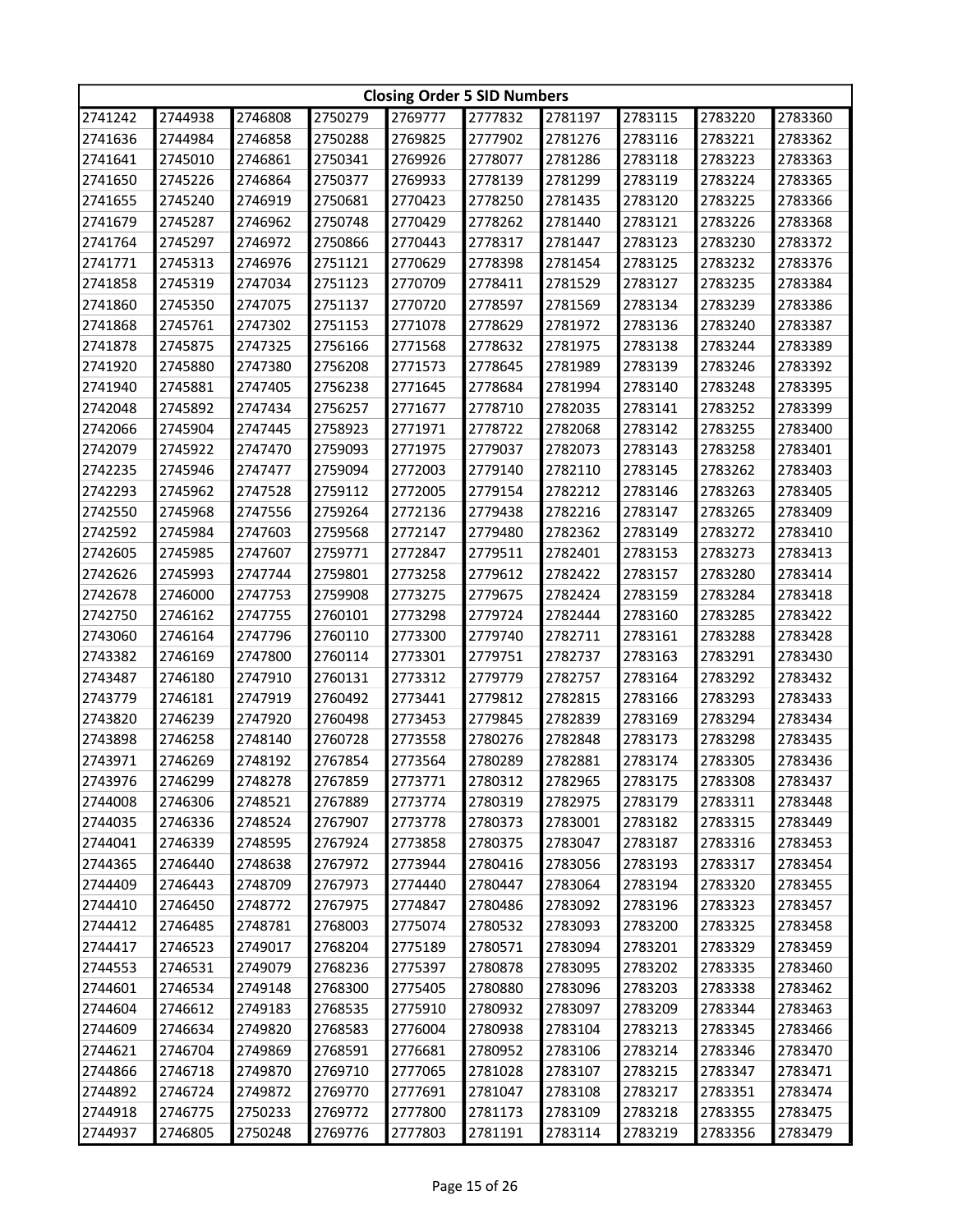|         | <b>Closing Order 5 SID Numbers</b> |         |         |         |         |         |         |         |         |  |
|---------|------------------------------------|---------|---------|---------|---------|---------|---------|---------|---------|--|
| 2783480 | 2783600                            | 2784161 | 2787223 | 2789656 | 2792505 | 3003163 | 3013246 | 3024754 | 3039308 |  |
| 2783486 | 2783602                            | 2784170 | 2787249 | 2789661 | 2792522 | 3003528 | 3013263 | 3025352 | 3039474 |  |
| 2783489 | 2783604                            | 2784235 | 2787280 | 2789709 | 2792529 | 3003638 | 3013392 | 3025611 | 3039625 |  |
| 2783490 | 2783608                            | 2784244 | 2787316 | 2789736 | 2792634 | 3003680 | 3013629 | 3026264 | 3040104 |  |
| 2783493 | 2783610                            | 2784245 | 2787320 | 2789982 | 2792777 | 3004544 | 3013977 | 3026688 | 3040173 |  |
| 2783494 | 2783611                            | 2784301 | 2787321 | 2790081 | 2792782 | 3004666 | 3014914 | 3026766 | 3040398 |  |
| 2783495 | 2783614                            | 2784336 | 2787323 | 2790198 | 2792909 | 3004777 | 3014920 | 3026883 | 3040763 |  |
| 2783496 | 2783618                            | 2784357 | 2787337 | 2790282 | 2792984 | 3005156 | 3014922 | 3027175 | 3040923 |  |
| 2783499 | 2783619                            | 2784360 | 2787628 | 2790287 | 2793199 | 3005161 | 3014928 | 3027343 | 3040947 |  |
| 2783504 | 2783620                            | 2784362 | 2787814 | 2790288 | 2793205 | 3005324 | 3014932 | 3027467 | 3041213 |  |
| 2783507 | 2783622                            | 2784412 | 2787828 | 2790290 | 2793662 | 3005496 | 3015006 | 3027721 | 3041308 |  |
| 2783508 | 2783624                            | 2784443 | 2787871 | 2790296 | 2793788 | 3005546 | 3015071 | 3027750 | 3041353 |  |
| 2783509 | 2783628                            | 2784469 | 2787872 | 2790392 | 2793792 | 3005564 | 3015114 | 3027769 | 3041378 |  |
| 2783513 | 2783630                            | 2784519 | 2787891 | 2790414 | 2793793 | 3005571 | 3015177 | 3027997 | 3041818 |  |
| 2783515 | 2783634                            | 2784573 | 2787892 | 2790448 | 2793898 | 3005598 | 3015210 | 3028017 | 3043140 |  |
| 2783518 | 2783635                            | 2784797 | 2788089 | 2790473 | 2794701 | 3005671 | 3015373 | 3028142 | 3043358 |  |
| 2783519 | 2783637                            | 2784808 | 2788156 | 2790525 | 2794716 | 3005706 | 3015516 | 3029086 | 3043530 |  |
| 2783522 | 2783639                            | 2784832 | 2788203 | 2790657 | 2794986 | 3005737 | 3015537 | 3029166 | 3044749 |  |
| 2783524 | 2783642                            | 2784841 | 2788223 | 2790668 | 2795278 | 3005786 | 3015586 | 3029405 | 3045104 |  |
| 2783529 | 2783649                            | 2784876 | 2788229 | 2790908 | 2795302 | 3005791 | 3015619 | 3029950 | 3045148 |  |
| 2783530 | 2783650                            | 2784920 | 2788243 | 2790944 | 2795365 | 3006026 | 3015736 | 3030137 | 3045289 |  |
| 2783534 | 2783651                            | 2784939 | 2788307 | 2790957 | 2796316 | 3006046 | 3015834 | 3030310 | 3045435 |  |
| 2783536 | 2783657                            | 2784941 | 2788341 | 2790999 | 3000042 | 3006287 | 3016146 | 3030550 | 3045721 |  |
| 2783537 | 2783663                            | 2785168 | 2788378 | 2791088 | 3000102 | 3006301 | 3016487 | 3031040 | 3045725 |  |
| 2783540 | 2783665                            | 2785180 | 2788399 | 2791090 | 3000111 | 3006405 | 3017369 | 3031158 | 3045794 |  |
| 2783541 | 2783669                            | 2785322 | 2788407 | 2791138 | 3000134 | 3006698 | 3017419 | 3031691 | 3046029 |  |
| 2783542 | 2783672                            | 2785401 | 2788473 | 2791210 | 3000156 | 3006876 | 3018522 | 3032105 | 3046054 |  |
| 2783551 | 2783673                            | 2785403 | 2788505 | 2791221 | 3000162 | 3007029 | 3018852 | 3032689 | 3047039 |  |
| 2783552 | 2783675                            | 2785418 | 2788615 | 2791353 | 3000240 | 3007057 | 3018911 | 3032775 | 3053708 |  |
| 2783558 | 2783677                            | 2785425 | 2788623 | 2791368 | 3000276 | 3007188 | 3018962 | 3033017 | 3053813 |  |
| 2783559 | 2783678                            | 2785459 | 2788631 | 2791390 | 3000328 | 3007345 | 3019505 | 3033488 | 3054083 |  |
| 2783561 | 2783680                            | 2785514 | 2788633 | 2791392 | 3000377 | 3007441 | 3019618 | 3033755 | 3054214 |  |
| 2783562 | 2783682                            | 2785604 | 2788637 | 2791473 | 3000492 | 3007484 | 3020244 | 3034301 | 3054230 |  |
| 2783563 | 2783683                            | 2785976 | 2788700 | 2791519 | 3000540 | 3007729 | 3020456 | 3034427 | 3054325 |  |
| 2783566 | 2783687                            | 2786068 | 2788740 | 2791533 | 3000577 | 3007745 | 3020551 | 3035418 | 3054504 |  |
| 2783568 | 2783690                            | 2786159 | 2788865 | 2791541 | 3000581 | 3007775 | 3021215 | 3035735 | 3055683 |  |
| 2783569 | 2783691                            | 2786233 | 2788884 | 2791611 | 3000597 | 3007782 | 3021359 | 3035886 | 3056743 |  |
| 2783570 | 2783692                            | 2786251 | 2788891 | 2791679 | 3000598 | 3008270 | 3021578 | 3036308 | 3056785 |  |
| 2783571 | 2783693                            | 2786275 | 2788933 | 2791777 | 3000814 | 3008484 | 3022114 | 3036508 | 3057918 |  |
| 2783572 | 2783701                            | 2786311 | 2788961 | 2791779 | 3000923 | 3008629 | 3022149 | 3036635 | 3057925 |  |
| 2783573 | 2783703                            | 2786319 | 2789008 | 2791792 | 3000950 | 3009010 | 3022691 | 3037060 | 3057989 |  |
| 2783574 | 2783768                            | 2786324 | 2789284 | 2791793 | 3001059 | 3009604 | 3022796 | 3037553 | 3058042 |  |
| 2783575 | 2783786                            | 2786325 | 2789296 | 2791831 | 3001203 | 3009973 | 3023012 | 3037605 | 3058137 |  |
| 2783577 | 2783837                            | 2786330 | 2789298 | 2791841 | 3001287 | 3010745 | 3023038 | 3037999 | 3058325 |  |
| 2783580 | 2783851                            | 2786333 | 2789365 | 2791942 | 3001408 | 3011466 | 3023089 | 3038021 | 3058476 |  |
| 2783581 | 2783881                            | 2786342 | 2789431 | 2791988 | 3001450 | 3011898 | 3023567 | 3038278 | 3058516 |  |
| 2783586 | 2783898                            | 2786399 | 2789472 | 2792033 | 3001869 | 3012090 | 3023753 | 3038534 | 3058701 |  |
| 2783591 | 2783911                            | 2786450 | 2789486 | 2792123 | 3002199 | 3012127 | 3023958 | 3038770 | 3059056 |  |
| 2783595 | 2784144                            | 2786502 | 2789554 | 2792198 | 3002234 | 3012332 | 3024328 | 3038984 | 3059306 |  |
| 2783597 | 2784154                            | 2787216 | 2789616 | 2792501 | 3002540 | 3012548 | 3024400 | 3039008 | 3059717 |  |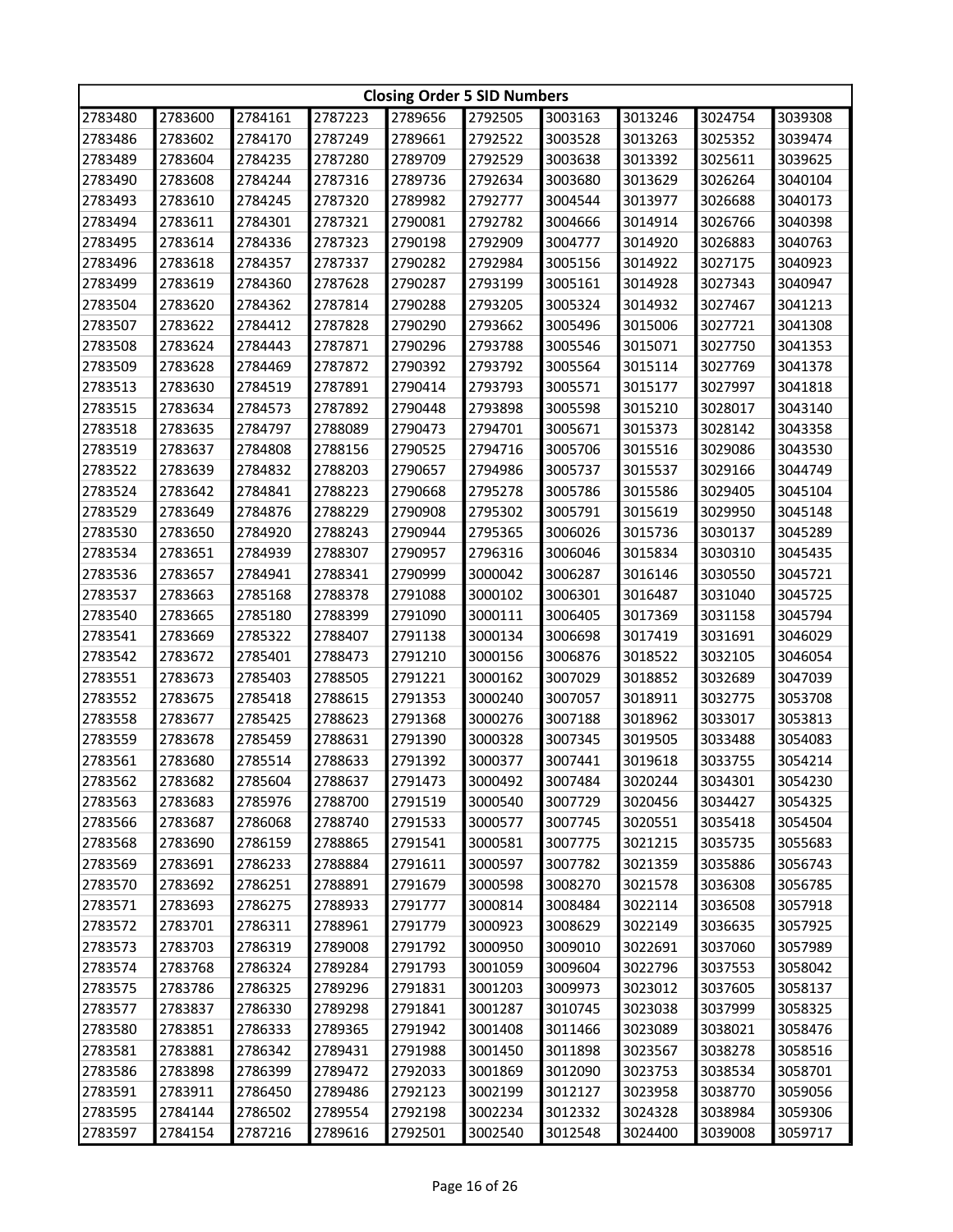|         | <b>Closing Order 5 SID Numbers</b> |         |         |         |         |         |         |         |         |  |
|---------|------------------------------------|---------|---------|---------|---------|---------|---------|---------|---------|--|
| 3059883 | 3082674                            | 3102763 | 3126550 | 3158763 | 3181987 | 3204735 | 3217829 | 3234868 | 3247293 |  |
| 3059956 | 3083010                            | 3102917 | 3127671 | 3159051 | 3182014 | 3205364 | 3217882 | 3235297 | 3247816 |  |
| 3060451 | 3083805                            | 3103570 | 3128056 | 3159363 | 3182101 | 3205882 | 3217993 | 3235368 | 3248193 |  |
| 3060499 | 3084045                            | 3103639 | 3128239 | 3159527 | 3182699 | 3205883 | 3218017 | 3235747 | 3248220 |  |
| 3060809 | 3084637                            | 3103716 | 3128451 | 3159989 | 3183057 | 3206319 | 3218194 | 3235753 | 3248367 |  |
| 3061404 | 3084898                            | 3103723 | 3130648 | 3160117 | 3183181 | 3206625 | 3218371 | 3236383 | 3248405 |  |
| 3061561 | 3085135                            | 3104103 | 3131158 | 3160451 | 3184095 | 3206704 | 3218515 | 3236695 | 3248823 |  |
| 3061662 | 3086626                            | 3104351 | 3131217 | 3161045 | 3184625 | 3207397 | 3218962 | 3236697 | 3248913 |  |
| 3061692 | 3087220                            | 3105284 | 3132874 | 3161712 | 3184764 | 3207950 | 3219244 | 3236969 | 3249134 |  |
| 3061786 | 3087684                            | 3105365 | 3133724 | 3162180 | 3185011 | 3208636 | 3219861 | 3237047 | 3249529 |  |
| 3062591 | 3087813                            | 3105454 | 3135703 | 3163034 | 3185311 | 3208716 | 3220255 | 3237493 | 3249679 |  |
| 3063142 | 3087978                            | 3105460 | 3136153 | 3163237 | 3185509 | 3208857 | 3220391 | 3237973 | 3249773 |  |
| 3063907 | 3088234                            | 3105612 | 3137341 | 3163560 | 3185676 | 3209097 | 3220537 | 3238060 | 3249976 |  |
| 3064245 | 3088832                            | 3105700 | 3137373 | 3163733 | 3185695 | 3209263 | 3220561 | 3238071 | 3250273 |  |
| 3064741 | 3089374                            | 3106097 | 3138655 | 3164022 | 3187344 | 3210234 | 3221130 | 3238082 | 3250340 |  |
| 3066178 | 3089910                            | 3106238 | 3138715 | 3164079 | 3187512 | 3210260 | 3221284 | 3238473 | 3250492 |  |
| 3066195 | 3090414                            | 3106318 | 3138722 | 3164809 | 3187894 | 3210524 | 3221545 | 3238628 | 3250611 |  |
| 3066601 | 3090531                            | 3107325 | 3139298 | 3165212 | 3188107 | 3210982 | 3221943 | 3238633 | 3250890 |  |
| 3066716 | 3090570                            | 3107742 | 3140215 | 3165428 | 3188182 | 3211284 | 3222000 | 3239411 | 3251002 |  |
| 3066983 | 3091533                            | 3107789 | 3143721 | 3165433 | 3188584 | 3211665 | 3222105 | 3239472 | 3251031 |  |
| 3067182 | 3093059                            | 3107957 | 3144086 | 3165508 | 3189152 | 3211906 | 3222120 | 3239535 | 3251055 |  |
| 3067508 | 3094007                            | 3108482 | 3144160 | 3165645 | 3189569 | 3212175 | 3222147 | 3239562 | 3251136 |  |
| 3068021 | 3094156                            | 3108820 | 3145326 | 3165684 | 3189696 | 3212988 | 3222702 | 3239699 | 3251471 |  |
| 3068582 | 3094386                            | 3108909 | 3145772 | 3165880 | 3190063 | 3213094 | 3223086 | 3240121 | 3251594 |  |
| 3069204 | 3094961                            | 3109400 | 3147389 | 3165949 | 3190595 | 3213190 | 3223107 | 3240124 | 3251733 |  |
| 3069454 | 3095180                            | 3109671 | 3148865 | 3166991 | 3190756 | 3213460 | 3223382 | 3240252 | 3251744 |  |
| 3069583 | 3095558                            | 3110269 | 3149860 | 3167033 | 3192887 | 3213594 | 3223584 | 3240636 | 3251818 |  |
| 3069670 | 3096028                            | 3111148 | 3150341 | 3167355 | 3193952 | 3213645 | 3224601 | 3240970 | 3251864 |  |
| 3069926 | 3096154                            | 3112554 | 3151144 | 3168118 | 3194170 | 3214230 | 3224676 | 3241182 | 3252024 |  |
| 3070029 | 3096297                            | 3112687 | 3151234 | 3168164 | 3194604 | 3214496 | 3226039 | 3241305 | 3252169 |  |
| 3070809 | 3096309                            | 3113214 | 3151483 | 3168204 | 3195359 | 3214506 | 3227179 | 3241409 | 3252205 |  |
| 3071147 | 3096359                            | 3113249 | 3151555 | 3168599 | 3196243 | 3214583 | 3227756 | 3242275 | 3252294 |  |
| 3071436 | 3096458                            | 3114315 | 3151658 | 3168623 | 3196674 | 3215231 | 3227795 | 3242582 | 3252350 |  |
| 3071518 | 3096787                            | 3114374 | 3152125 | 3168853 | 3196870 | 3215244 | 3229179 | 3242774 | 3252358 |  |
| 3071629 | 3096794                            | 3114616 | 3152451 | 3172593 | 3197790 | 3215314 | 3229568 | 3243102 | 3252435 |  |
| 3071784 | 3097124                            | 3115286 | 3152958 | 3173723 | 3197965 | 3215712 | 3230242 | 3243877 | 3252567 |  |
| 3073513 | 3097547                            | 3115638 | 3153009 | 3174340 | 3198825 | 3216064 | 3230650 | 3244367 | 3252689 |  |
| 3074263 | 3097555                            | 3115711 | 3154185 | 3174466 | 3200521 | 3216104 | 3230961 | 3244371 | 3252715 |  |
| 3074386 | 3097824                            | 3116465 | 3154866 | 3176194 | 3201460 | 3216134 | 3231411 | 3244401 | 3252722 |  |
| 3075664 | 3098165                            | 3116567 | 3154917 | 3176791 | 3201556 | 3216559 | 3231975 | 3244427 | 3253355 |  |
| 3075695 | 3098368                            | 3117080 | 3155131 | 3176986 | 3201904 | 3216763 | 3232150 | 3245928 | 3253382 |  |
| 3075776 | 3098398                            | 3117466 | 3155804 | 3177081 | 3202316 | 3216891 | 3232214 | 3246018 | 3253880 |  |
| 3076116 | 3099123                            | 3119243 | 3156214 | 3178940 | 3202326 | 3217001 | 3232764 | 3246071 | 3253940 |  |
| 3076930 | 3099171                            | 3119279 | 3156541 | 3179465 | 3202632 | 3217089 | 3233118 | 3246093 | 3253972 |  |
| 3077054 | 3099244                            | 3121140 | 3157436 | 3179660 | 3202742 | 3217321 | 3233132 | 3246385 | 3253973 |  |
| 3077307 | 3100484                            | 3123129 | 3157754 | 3179686 | 3203670 | 3217356 | 3233187 | 3246693 | 3253975 |  |
| 3078612 | 3101773                            | 3125252 | 3158119 | 3180025 | 3203920 | 3217449 | 3233280 | 3246821 | 3254079 |  |
| 3080601 | 3102033                            | 3125828 | 3158339 | 3180716 | 3204293 | 3217468 | 3233333 | 3247127 | 3254158 |  |
| 3080693 | 3102099                            | 3126264 | 3158361 | 3181019 | 3204403 | 3217657 | 3233882 | 3247235 | 3254539 |  |
| 3081378 | 3102523                            | 3126502 | 3158484 | 3181068 | 3204602 | 3217814 | 3233923 | 3247246 | 3254604 |  |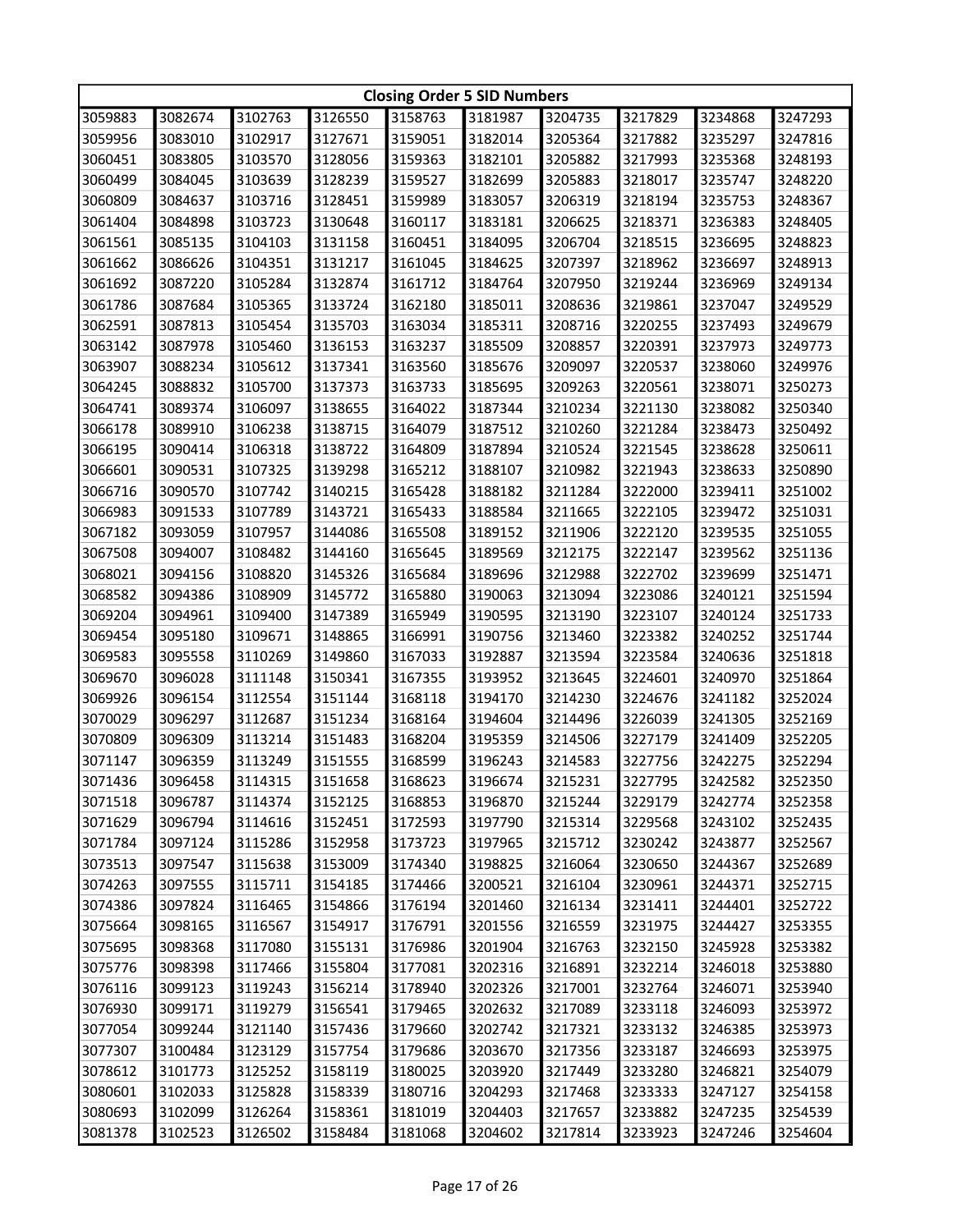|         | <b>Closing Order 5 SID Numbers</b> |         |         |         |         |         |         |         |         |  |
|---------|------------------------------------|---------|---------|---------|---------|---------|---------|---------|---------|--|
| 3254632 | 3262246                            | 6044720 | 6049718 | 6054332 | 6060773 | 6065348 | 6071122 | 6075006 | 6078910 |  |
| 3254865 | 3262487                            | 6044742 | 6049742 | 6054404 | 6061096 | 6065383 | 6071131 | 6075008 | 6079043 |  |
| 3255360 | 3262721                            | 6044829 | 6049887 | 6054676 | 6061101 | 6065488 | 6071247 | 6075098 | 6079138 |  |
| 3255520 | 3263094                            | 6044855 | 6049912 | 6054703 | 6061104 | 6065558 | 6071253 | 6075199 | 6079473 |  |
| 3255672 | 3263124                            | 6045049 | 6050104 | 6054729 | 6061120 | 6065663 | 6071474 | 6075201 | 6079514 |  |
| 3255778 | 3263239                            | 6045189 | 6050160 | 6054802 | 6061121 | 6065995 | 6071498 | 6075253 | 6079545 |  |
| 3255818 | 3263554                            | 6045214 | 6050227 | 6054886 | 6061358 | 6066009 | 6071550 | 6075280 | 6079661 |  |
| 3255821 | 3264001                            | 6045385 | 6050254 | 6055033 | 6061376 | 6066047 | 6071574 | 6075282 | 6079841 |  |
| 3255965 | 3264653                            | 6045426 | 6050309 | 6055163 | 6061388 | 6066110 | 6071591 | 6075529 | 6079893 |  |
| 3255970 | 3265053                            | 6045534 | 6050390 | 6055347 | 6061464 | 6066214 | 6071624 | 6075580 | 6080035 |  |
| 3256135 | 3265408                            | 6045548 | 6050596 | 6055459 | 6061505 | 6066217 | 6071860 | 6075693 | 6080100 |  |
| 3256171 | 3267012                            | 6045622 | 6050639 | 6055524 | 6061772 | 6066310 | 6071934 | 6075701 | 6080120 |  |
| 3256185 | 3267175                            | 6045638 | 6050718 | 6055537 | 6061823 | 6066327 | 6071977 | 6075705 | 6080122 |  |
| 3256271 | 3267369                            | 6045639 | 6050732 | 6055573 | 6061890 | 6066379 | 6072137 | 6075789 | 6080326 |  |
| 3256296 | 3267375                            | 6045808 | 6050752 | 6055645 | 6061940 | 6066430 | 6072229 | 6075800 | 6080441 |  |
| 3256700 | 3267700                            | 6045890 | 6050839 | 6055678 | 6062158 | 6066599 | 6072268 | 6076052 | 6080501 |  |
| 3257069 | 3267806                            | 6045962 | 6050917 | 6055701 | 6062194 | 6066690 | 6072298 | 6076084 | 6080507 |  |
| 3257171 | 3268107                            | 6046084 | 6051063 | 6055775 | 6062278 | 6066915 | 6072342 | 6076101 | 6080758 |  |
| 3257197 | 3268714                            | 6046123 | 6051070 | 6055784 | 6062489 | 6067104 | 6072394 | 6076222 | 6080795 |  |
| 3257270 | 3268943                            | 6046236 | 6051233 | 6055844 | 6062549 | 6067161 | 6072427 | 6076339 | 6080836 |  |
| 3257342 | 3269133                            | 6046316 | 6051311 | 6055869 | 6062557 | 6067476 | 6072435 | 6076357 | 6080909 |  |
| 3257372 | 3270631                            | 6046360 | 6051537 | 6055959 | 6062620 | 6067694 | 6072499 | 6076497 | 6080991 |  |
| 3257467 | 3271239                            | 6046407 | 6051550 | 6056349 | 6062755 | 6067696 | 6072514 | 6076632 | 6081005 |  |
| 3257497 | 3271286                            | 6046670 | 6051557 | 6056440 | 6062776 | 6067989 | 6072523 | 6076670 | 6081225 |  |
| 3257535 | 3271534                            | 6046671 | 6051613 | 6056486 | 6062780 | 6068007 | 6072597 | 6076754 | 6081303 |  |
| 3257819 | 3272556                            | 6046684 | 6051637 | 6056873 | 6062863 | 6068015 | 6072740 | 6076827 | 6081365 |  |
| 3257964 | 3273218                            | 6046766 | 6051694 | 6056933 | 6063401 | 6068334 | 6072773 | 6076849 | 6081453 |  |
| 3258058 | 3273379                            | 6046994 | 6051836 | 6056993 | 6063458 | 6068583 | 6072827 | 6076917 | 6081466 |  |
| 3258075 | 3274403                            | 6047050 | 6051880 | 6057364 | 6063462 | 6068647 | 6072929 | 6076923 | 6081897 |  |
| 3258129 | 3274517                            | 6047086 | 6051974 | 6057418 | 6063538 | 6068654 | 6073024 | 6077012 | 6081985 |  |
| 3258206 | 3274863                            | 6047148 | 6052006 | 6057458 | 6063786 | 6068707 | 6073070 | 6077025 | 6082005 |  |
| 3258386 | 3274892                            | 6047188 | 6052219 | 6057692 | 6063792 | 6068795 | 6073098 | 6077040 | 6082077 |  |
| 3258564 | 3274893                            | 6047367 | 6052295 | 6057932 | 6063853 | 6068924 | 6073119 | 6077088 | 6082090 |  |
| 3258608 | 3275068                            | 6047371 | 6052362 | 6057987 | 6063877 | 6068953 | 6073181 | 6077344 | 6082169 |  |
| 3258724 | 3275082                            | 6047382 | 6052452 | 6058094 | 6063928 | 6069042 | 6073240 | 6077433 | 6082193 |  |
| 3258909 | 3275094                            | 6047621 | 6052503 | 6058297 | 6063953 | 6069215 | 6073281 | 6077457 | 6082200 |  |
| 3259303 | 3275105                            | 6047687 | 6052526 | 6058468 | 6063989 | 6069217 | 6073346 | 6077737 | 6082297 |  |
| 3259826 | 3275374                            | 6047765 | 6052858 | 6058701 | 6064021 | 6069742 | 6073959 | 6078030 | 6082360 |  |
| 3259911 | 3275512                            | 6047824 | 6052962 | 6058892 | 6064040 | 6069879 | 6073999 | 6078063 | 6082480 |  |
| 3259927 | 3275567                            | 6048112 | 6052979 | 6058939 | 6064209 | 6070081 | 6074051 | 6078176 | 6082482 |  |
| 3260037 |                                    | 6048115 |         | 6058991 |         |         |         | 6078185 | 6082788 |  |
|         | 6043876                            |         | 6053029 |         | 6064271 | 6070087 | 6074122 |         |         |  |
| 3260328 | 6043936                            | 6048507 | 6053109 | 6059309 | 6064391 | 6070163 | 6074159 | 6078284 | 6082955 |  |
| 3260436 | 6043954                            | 6048559 | 6053294 | 6059377 | 6064436 | 6070548 | 6074267 | 6078321 | 6083057 |  |
| 3260536 | 6044030                            | 6048791 | 6053369 | 6059501 | 6064470 | 6070568 | 6074387 | 6078333 | 6083163 |  |
| 3260687 | 6044088                            | 6048794 | 6053484 | 6059954 | 6064696 | 6070675 | 6074407 | 6078371 | 6083236 |  |
| 3260861 | 6044259                            | 6048928 | 6053873 | 6059965 | 6064716 | 6070713 | 6074484 | 6078564 | 6083441 |  |
| 3260963 | 6044326                            | 6049093 | 6053898 | 6060161 | 6064824 | 6070816 | 6074561 | 6078605 | 6083459 |  |
| 3261853 | 6044489                            | 6049235 | 6053920 | 6060246 | 6064898 | 6070893 | 6074883 | 6078606 | 6083675 |  |
| 3262127 | 6044576                            | 6049379 | 6054077 | 6060555 | 6065106 | 6070914 | 6074909 | 6078693 | 6083795 |  |
| 3262188 | 6044672                            | 6049712 | 6054112 | 6060671 | 6065203 | 6071018 | 6074932 | 6078854 | 6083877 |  |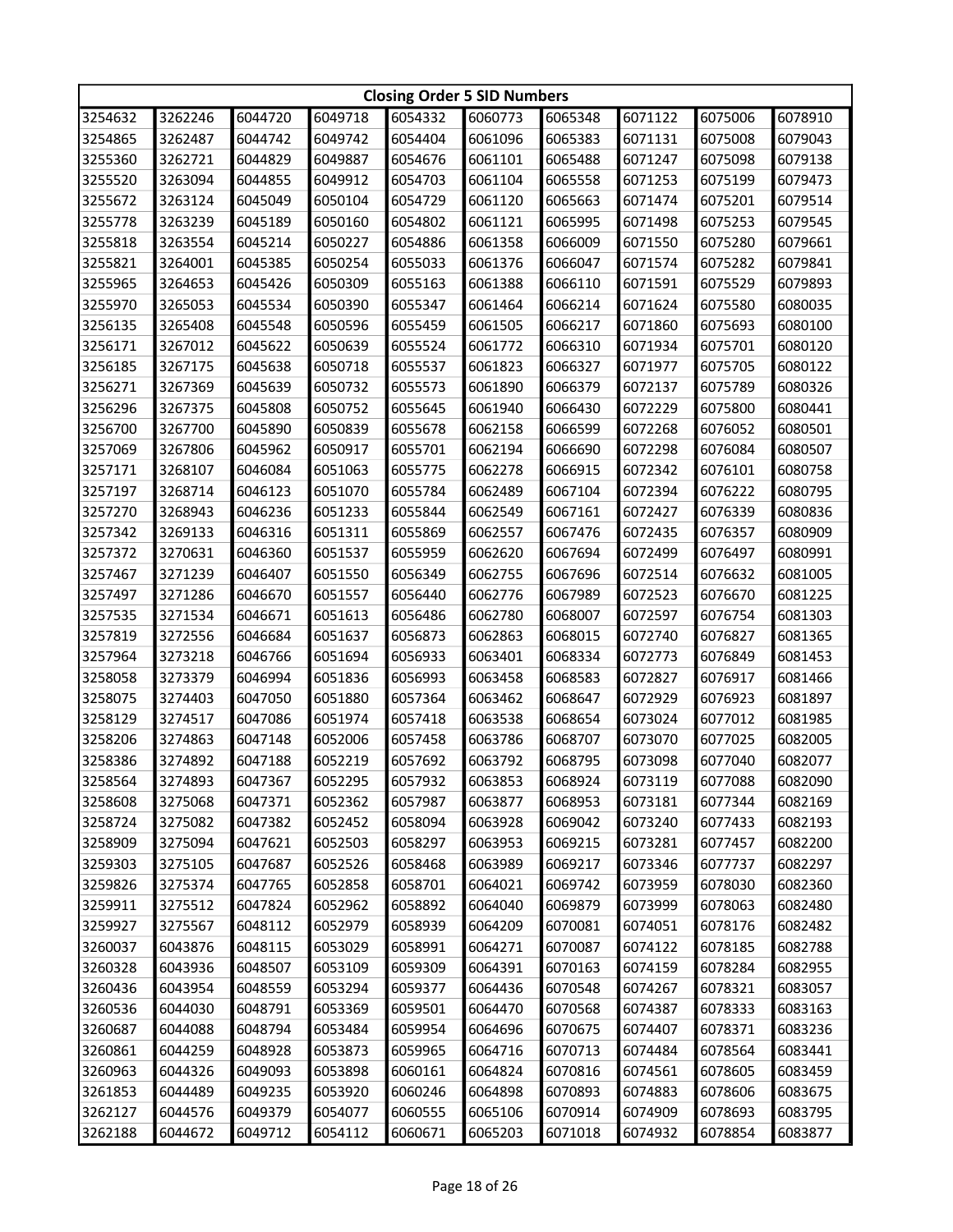|         | <b>Closing Order 5 SID Numbers</b> |         |         |         |         |         |         |         |         |  |
|---------|------------------------------------|---------|---------|---------|---------|---------|---------|---------|---------|--|
| 6084085 | 6088417                            | 6093199 | 6098257 | 6103794 | 6109768 | 6114113 | 6119885 | 6125116 | 6130178 |  |
| 6084090 | 6088435                            | 6093222 | 6098310 | 6103842 | 6109824 | 6114161 | 6119945 | 6125213 | 6130180 |  |
| 6084163 | 6088578                            | 6093298 | 6098354 | 6104224 | 6109931 | 6114659 | 6120102 | 6125292 | 6130181 |  |
| 6084168 | 6088609                            | 6093434 | 6098404 | 6104248 | 6109966 | 6115088 | 6120173 | 6125815 | 6130270 |  |
| 6084227 | 6088732                            | 6093539 | 6098417 | 6104277 | 6109996 | 6115181 | 6120260 | 6125844 | 6130578 |  |
| 6084235 | 6088826                            | 6093552 | 6098534 | 6104425 | 6110032 | 6115550 | 6120327 | 6125885 | 6130761 |  |
| 6084376 | 6088876                            | 6093797 | 6098548 | 6105031 | 6110114 | 6115683 | 6120448 | 6125926 | 6130829 |  |
| 6084403 | 6088945                            | 6093869 | 6098667 | 6105071 | 6110186 | 6115703 | 6120478 | 6125984 | 6131083 |  |
| 6084461 | 6089065                            | 6094032 | 6098669 | 6105512 | 6110328 | 6115716 | 6120749 | 6126034 | 6131136 |  |
| 6084518 | 6089084                            | 6094158 | 6098732 | 6106016 | 6110380 | 6115856 | 6120790 | 6126045 | 6131212 |  |
| 6084699 | 6089198                            | 6094299 | 6098736 | 6106029 | 6110576 | 6115972 | 6120791 | 6126138 | 6131265 |  |
| 6084736 | 6089208                            | 6094381 | 6098763 | 6106152 | 6110662 | 6116103 | 6120952 | 6126197 | 6131388 |  |
| 6084768 | 6089212                            | 6094386 | 6098834 | 6106419 | 6110901 | 6116169 | 6121109 | 6126214 | 6131397 |  |
| 6084991 | 6089280                            | 6094492 | 6098932 | 6106463 | 6110981 | 6116269 | 6121177 | 6126504 | 6131792 |  |
| 6085006 | 6089281                            | 6094587 | 6098961 | 6106486 | 6111084 | 6116446 | 6121181 | 6126690 | 6131827 |  |
| 6085172 | 6089363                            | 6094760 | 6099227 | 6106527 | 6111093 | 6116624 | 6121227 | 6126922 | 6131879 |  |
| 6085349 | 6089447                            | 6094833 | 6099361 | 6106595 | 6111277 | 6116654 | 6121341 | 6126933 | 6131930 |  |
| 6085355 | 6089589                            | 6095260 | 6099648 | 6106655 | 6111405 | 6116757 | 6121435 | 6127095 | 6132147 |  |
| 6085399 | 6089664                            | 6095273 | 6099687 | 6106755 | 6111727 | 6116794 | 6121446 | 6127280 | 6132258 |  |
| 6085666 | 6089806                            | 6095318 | 6099699 | 6106884 | 6111886 | 6116872 | 6121559 | 6127331 | 6132409 |  |
| 6085710 | 6089873                            | 6095336 | 6099751 | 6106997 | 6111943 | 6117168 | 6121731 | 6127350 | 6132416 |  |
| 6085730 | 6090046                            | 6095343 | 6099883 | 6107013 | 6112010 | 6117227 | 6121738 | 6127526 | 6132595 |  |
| 6085736 | 6090153                            | 6095412 | 6100191 | 6107165 | 6112055 | 6117336 | 6121784 | 6127537 | 6132829 |  |
| 6086003 | 6090448                            | 6095532 | 6100783 | 6107310 | 6112083 | 6117388 | 6121934 | 6127580 | 6132897 |  |
| 6086424 | 6090694                            | 6095747 | 6100793 | 6107403 | 6112187 | 6117410 | 6122015 | 6127692 | 6132929 |  |
| 6086507 | 6090872                            | 6095818 | 6100871 | 6107434 | 6112361 | 6117440 | 6122061 | 6127705 | 6132967 |  |
| 6086549 | 6090902                            | 6095933 | 6100972 | 6107611 | 6112369 | 6117456 | 6122138 | 6127999 | 6133068 |  |
| 6086555 | 6091064                            | 6096005 | 6101113 | 6107681 | 6112382 | 6117527 | 6122336 | 6128190 | 6133469 |  |
| 6086599 | 6091080                            | 6096250 | 6101217 | 6107698 | 6112392 | 6117539 | 6122527 | 6128263 | 6133502 |  |
| 6086640 | 6091460                            | 6096346 | 6101256 | 6107750 | 6112401 | 6117588 | 6123089 | 6128415 | 6133557 |  |
| 6086750 | 6091704                            | 6096437 | 6101389 | 6107794 | 6112410 | 6117749 | 6123115 | 6128455 | 6133709 |  |
| 6086812 | 6091705                            | 6096506 | 6101404 | 6108053 | 6112494 | 6117980 | 6123133 | 6128584 | 6133745 |  |
| 6086911 | 6091717                            | 6096524 | 6101435 | 6108057 | 6112674 | 6117985 | 6123204 | 6128725 | 6133754 |  |
| 6087004 | 6091751                            | 6096667 | 6101592 | 6108129 | 6112778 | 6118222 | 6123217 | 6128955 | 6133811 |  |
| 6087032 | 6091943                            | 6096935 | 6101599 | 6108320 | 6112907 | 6118454 | 6123386 | 6128961 | 6133812 |  |
| 6087125 | 6092015                            | 6097200 | 6101887 | 6108400 | 6113085 | 6118502 | 6123389 | 6129015 | 6134134 |  |
| 6087130 | 6092245                            | 6097237 | 6101941 | 6108525 | 6113277 | 6118540 | 6123456 | 6129235 | 6134174 |  |
| 6087141 | 6092332                            | 6097263 | 6102026 | 6108619 | 6113456 | 6118604 | 6123936 | 6129255 | 6134302 |  |
| 6087159 | 6092338                            | 6097396 | 6102027 | 6108794 | 6113544 | 6118652 | 6124065 | 6129265 | 6134303 |  |
| 6087231 | 6092358                            | 6097462 | 6102072 | 6108891 | 6113565 | 6118806 | 6124144 | 6129284 | 6134370 |  |
| 6087317 | 6092364                            | 6097474 | 6102240 | 6109184 | 6113580 | 6118979 | 6124204 | 6129298 | 6134422 |  |
| 6087703 | 6092571                            | 6097533 | 6102735 | 6109248 | 6113610 | 6119002 | 6124345 | 6129314 | 6134440 |  |
| 6087738 | 6092659                            | 6097534 | 6102885 | 6109385 | 6113619 | 6119097 | 6124393 | 6129373 | 6134506 |  |
| 6087779 | 6092705                            | 6097648 | 6103161 | 6109496 | 6113810 | 6119196 | 6124410 | 6129457 | 6134510 |  |
| 6087796 | 6092713                            | 6097683 | 6103200 | 6109499 | 6113851 | 6119309 | 6124661 | 6129516 | 6134511 |  |
| 6087948 | 6092738                            | 6097782 | 6103211 | 6109583 | 6113869 | 6119347 | 6124663 | 6129588 | 6134644 |  |
| 6087961 | 6092873                            | 6097903 | 6103241 | 6109686 | 6113907 | 6119488 | 6124719 | 6129622 | 6134713 |  |
| 6087985 | 6092985                            | 6097908 | 6103279 | 6109711 | 6114032 | 6119518 | 6124842 | 6129735 | 6134854 |  |
| 6088120 | 6093130                            | 6098000 | 6103319 | 6109733 | 6114076 | 6119725 | 6124955 | 6129841 | 6134916 |  |
| 6088191 | 6093148                            | 6098151 | 6103583 | 6109740 | 6114103 | 6119776 | 6125069 | 6130156 | 6134947 |  |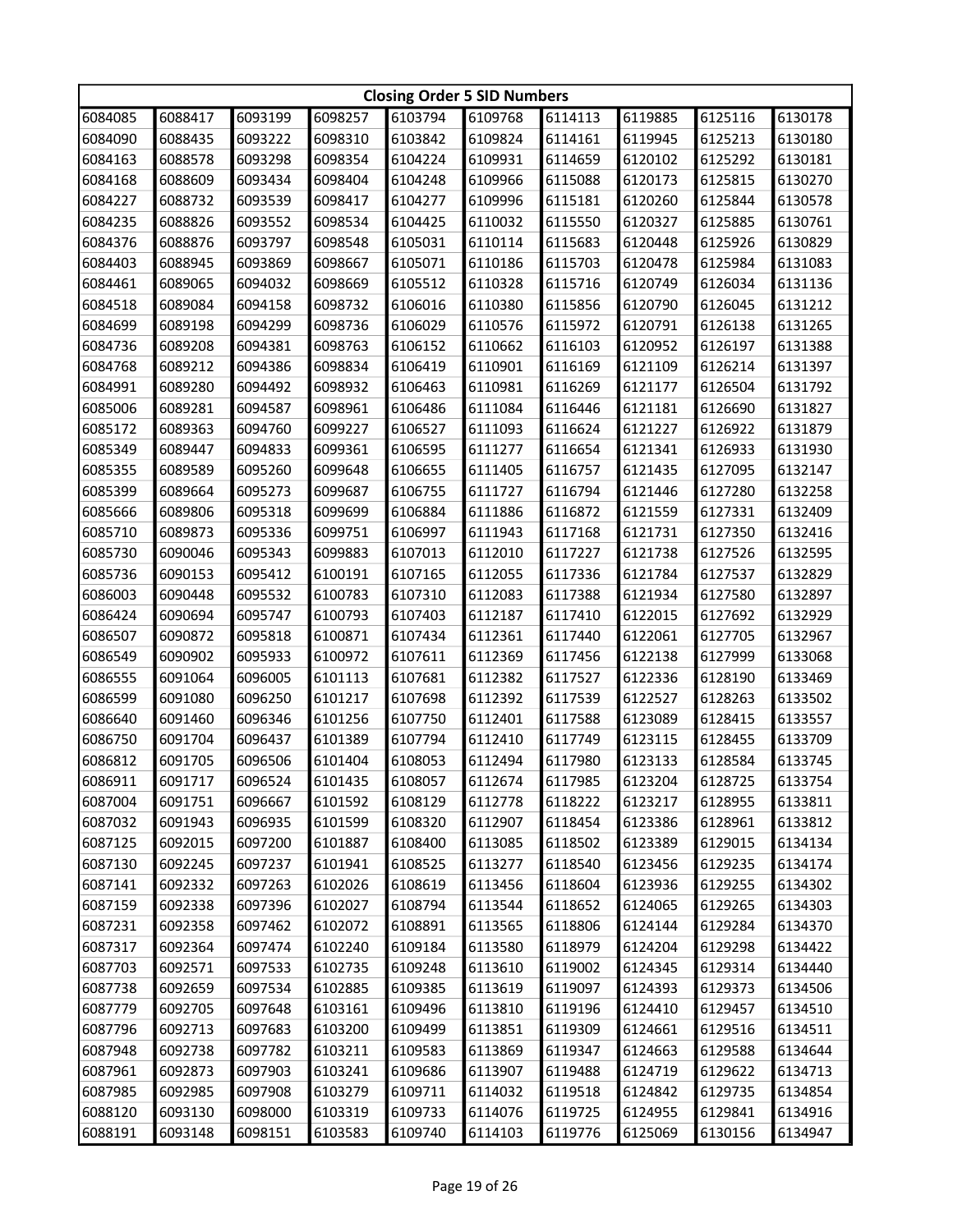|         | <b>Closing Order 5 SID Numbers</b> |         |         |         |         |         |         |         |         |  |
|---------|------------------------------------|---------|---------|---------|---------|---------|---------|---------|---------|--|
| 6135081 | 6139646                            | 6144831 | 6149468 | 6154410 | 6160869 | 6166418 | 6172275 | 6176707 | 6181652 |  |
| 6135139 | 6139649                            | 6144845 | 6149699 | 6154572 | 6161000 | 6166425 | 6172456 | 6176740 | 6181705 |  |
| 6135151 | 6139827                            | 6144892 | 6149766 | 6154869 | 6161142 | 6167023 | 6172526 | 6177036 | 6181745 |  |
| 6135362 | 6139847                            | 6145041 | 6149933 | 6154904 | 6161184 | 6167091 | 6172562 | 6177051 | 6181849 |  |
| 6135594 | 6139892                            | 6145154 | 6149946 | 6154928 | 6161244 | 6167148 | 6172589 | 6177161 | 6182020 |  |
| 6135634 | 6139895                            | 6145517 | 6150023 | 6155054 | 6161471 | 6167187 | 6172776 | 6177202 | 6182234 |  |
| 6135652 | 6139897                            | 6145521 | 6150054 | 6155059 | 6161651 | 6167307 | 6172781 | 6177223 | 6182350 |  |
| 6135701 | 6140013                            | 6145573 | 6150098 | 6155074 | 6161662 | 6167319 | 6172823 | 6177264 | 6182566 |  |
| 6135764 | 6140232                            | 6145577 | 6150141 | 6155197 | 6161923 | 6167379 | 6172875 | 6177266 | 6182626 |  |
| 6135945 | 6140235                            | 6145659 | 6150387 | 6155396 | 6162322 | 6167390 | 6173173 | 6177389 | 6182689 |  |
| 6135947 | 6140262                            | 6145662 | 6150474 | 6155397 | 6162342 | 6167559 | 6173203 | 6177407 | 6182692 |  |
| 6136021 | 6140310                            | 6145754 | 6150493 | 6155487 | 6162355 | 6168045 | 6173275 | 6177704 | 6182705 |  |
| 6136042 | 6140423                            | 6145787 | 6150649 | 6155523 | 6162400 | 6168347 | 6173424 | 6177748 | 6183007 |  |
| 6136095 | 6140447                            | 6145827 | 6150713 | 6155714 | 6162535 | 6168407 | 6173484 | 6178016 | 6183097 |  |
| 6136175 | 6140699                            | 6145871 | 6150921 | 6155849 | 6162570 | 6168452 | 6173514 | 6178076 | 6183516 |  |
| 6136245 | 6140765                            | 6145978 | 6150933 | 6155900 | 6162603 | 6168479 | 6173563 | 6178087 | 6183914 |  |
| 6136525 | 6140771                            | 6146074 | 6151095 | 6156014 | 6162652 | 6168482 | 6173685 | 6178199 | 6184020 |  |
| 6136529 | 6140840                            | 6146148 | 6151180 | 6156124 | 6162671 | 6168553 | 6173798 | 6178215 | 6184156 |  |
| 6136617 | 6140905                            | 6146181 | 6151400 | 6156132 | 6162722 | 6168608 | 6173879 | 6178251 | 6184293 |  |
| 6136853 | 6141143                            | 6146215 | 6151467 | 6156391 | 6162959 | 6168729 | 6174089 | 6178303 | 6184302 |  |
| 6136941 | 6141849                            | 6146409 | 6151476 | 6156392 | 6163316 | 6168984 | 6174159 | 6178315 | 6184464 |  |
| 6136949 | 6141881                            | 6146494 | 6151512 | 6156494 | 6163366 | 6169074 | 6174163 | 6178383 | 6184480 |  |
| 6136966 | 6142034                            | 6146555 | 6151609 | 6156633 | 6163378 | 6169105 | 6174283 | 6178467 | 6184513 |  |
| 6136995 | 6142390                            | 6146650 | 6151617 | 6156805 | 6163513 | 6169404 | 6174431 | 6178562 | 6184528 |  |
| 6137260 | 6142399                            | 6146673 | 6151619 | 6156856 | 6163610 | 6169416 | 6174443 | 6178596 | 6184733 |  |
| 6137275 | 6142549                            | 6146700 | 6151626 | 6157004 | 6163700 | 6169513 | 6174538 | 6178745 | 6185061 |  |
| 6137303 | 6142668                            | 6146807 | 6151750 | 6157234 | 6163763 | 6169652 | 6174623 | 6178845 | 6185273 |  |
| 6137342 | 6142783                            | 6147165 | 6151773 | 6157436 | 6163790 | 6169798 | 6174736 | 6179779 | 6185289 |  |
| 6137476 | 6142829                            | 6147477 | 6151946 | 6157465 | 6163815 | 6170030 | 6174757 | 6179930 | 6185375 |  |
| 6137531 | 6142910                            | 6147512 | 6152082 | 6157466 | 6163819 | 6170079 | 6174759 | 6180122 | 6185513 |  |
| 6137553 | 6142939                            | 6147515 | 6152246 | 6157687 | 6163894 | 6170104 | 6174855 | 6180162 | 6185535 |  |
| 6137725 | 6142951                            | 6147707 | 6152272 | 6157767 | 6163920 | 6170160 | 6174928 | 6180197 | 6185627 |  |
| 6137883 | 6142962                            | 6147713 | 6152290 | 6157811 | 6163973 | 6170182 | 6174988 | 6180210 | 6185806 |  |
| 6138150 | 6143015                            | 6147735 | 6152323 | 6157869 | 6164061 | 6170278 | 6175002 | 6180260 | 6185951 |  |
| 6138291 | 6143263                            | 6147753 | 6152338 | 6157884 | 6164065 | 6170294 | 6175195 | 6180277 | 6186000 |  |
| 6138383 | 6143393                            | 6147845 | 6152340 | 6158010 | 6164266 | 6170419 | 6175234 | 6180438 | 6186013 |  |
| 6138600 | 6143601                            | 6148029 | 6152514 | 6158011 | 6164441 | 6170525 | 6175246 | 6180565 | 6186181 |  |
| 6138620 | 6143606                            | 6148227 | 6152580 | 6158128 | 6165014 | 6170543 | 6175339 | 6180658 | 6186366 |  |
| 6138712 | 6143680                            | 6148270 | 6152867 | 6158440 | 6165094 | 6170588 | 6175398 | 6180720 | 6186479 |  |
| 6138715 | 6143743                            | 6148303 | 6152994 | 6158519 | 6165161 | 6170845 | 6175456 | 6180868 | 6186555 |  |
| 6138747 | 6143817                            | 6148400 | 6153047 | 6158551 | 6165227 | 6171121 | 6175774 | 6180879 | 6186586 |  |
| 6138771 | 6144136                            | 6148541 | 6153225 | 6158575 | 6165240 | 6171183 | 6175809 | 6180937 | 6186609 |  |
| 6138817 | 6144166                            | 6148590 | 6153255 | 6158833 | 6165405 | 6171275 | 6175858 | 6181088 | 6186636 |  |
| 6138908 | 6144397                            | 6148638 | 6153300 | 6159133 | 6165478 | 6171427 | 6175974 | 6181143 | 6186822 |  |
| 6138927 | 6144410                            | 6148909 | 6153654 | 6159273 | 6165644 | 6171451 | 6176015 | 6181177 | 6186866 |  |
| 6139029 | 6144478                            | 6149197 | 6153870 | 6159411 | 6165693 | 6171483 | 6176085 | 6181382 | 6186958 |  |
| 6139044 | 6144521                            | 6149246 | 6153896 | 6159689 | 6166029 | 6171553 | 6176151 | 6181433 | 6187013 |  |
| 6139105 | 6144578                            | 6149267 | 6153926 | 6160019 | 6166096 | 6171558 | 6176583 | 6181450 | 6187046 |  |
| 6139152 | 6144648                            | 6149274 | 6154147 | 6160049 | 6166294 | 6171795 | 6176590 | 6181494 | 6187140 |  |
| 6139548 | 6144809                            | 6149429 | 6154407 | 6160640 | 6166368 | 6171935 | 6176679 | 6181591 | 6187149 |  |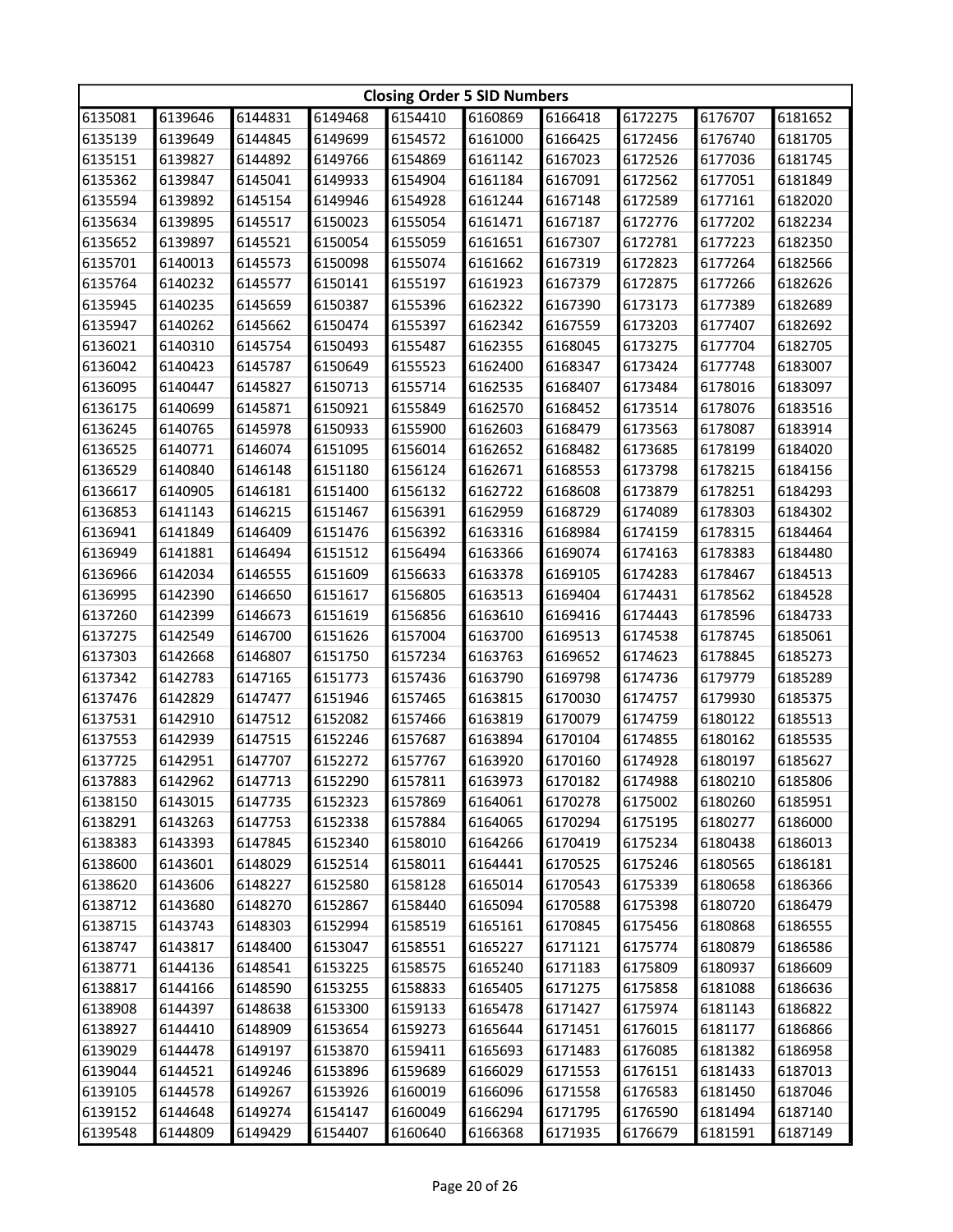|         | <b>Closing Order 5 SID Numbers</b> |         |         |         |         |         |         |         |         |  |
|---------|------------------------------------|---------|---------|---------|---------|---------|---------|---------|---------|--|
| 6187170 | 6192180                            | 6197375 | 6204322 | 6209136 | 6215268 | 6220019 | 6225679 | 6230239 | 6236004 |  |
| 6187211 | 6192248                            | 6197691 | 6204470 | 6209157 | 6215286 | 6220383 | 6225773 | 6230270 | 6236052 |  |
| 6187283 | 6192251                            | 6197817 | 6204516 | 6209475 | 6215291 | 6220497 | 6225801 | 6230282 | 6236172 |  |
| 6187287 | 6192418                            | 6197984 | 6204526 | 6209505 | 6215350 | 6220711 | 6225810 | 6230371 | 6236186 |  |
| 6187394 | 6192596                            | 6198107 | 6204552 | 6209795 | 6215354 | 6220744 | 6226104 | 6230380 | 6236269 |  |
| 6187562 | 6192755                            | 6198109 | 6204581 | 6209796 | 6215383 | 6220812 | 6226109 | 6230411 | 6236340 |  |
| 6187652 | 6193222                            | 6198189 | 6204611 | 6209818 | 6215554 | 6220939 | 6226237 | 6230520 | 6236539 |  |
| 6187668 | 6193308                            | 6198341 | 6204702 | 6209837 | 6215687 | 6221103 | 6226353 | 6230855 | 6236572 |  |
| 6187684 | 6193312                            | 6198394 | 6204747 | 6209994 | 6215910 | 6221146 | 6226566 | 6230881 | 6236626 |  |
| 6187750 | 6193385                            | 6198409 | 6204751 | 6209999 | 6216016 | 6221194 | 6226712 | 6230898 | 6236699 |  |
| 6188008 | 6193411                            | 6198599 | 6204788 | 6210227 | 6216415 | 6221209 | 6226749 | 6231055 | 6236744 |  |
| 6188064 | 6193484                            | 6198660 | 6205115 | 6210248 | 6216473 | 6221221 | 6226779 | 6231072 | 6236922 |  |
| 6188066 | 6193491                            | 6198668 | 6205201 | 6210495 | 6216529 | 6221224 | 6226835 | 6231116 | 6237006 |  |
| 6188184 | 6193519                            | 6198833 | 6205470 | 6210622 | 6216599 | 6221343 | 6226944 | 6231126 | 6237007 |  |
| 6188592 | 6193692                            | 6199001 | 6205553 | 6210640 | 6216611 | 6221519 | 6226977 | 6231210 | 6237132 |  |
| 6188597 | 6193914                            | 6199245 | 6205573 | 6210723 | 6216657 | 6221676 | 6227225 | 6231627 | 6237193 |  |
| 6188770 | 6194410                            | 6199255 | 6205710 | 6210788 | 6216745 | 6221756 | 6227255 | 6231727 | 6237220 |  |
| 6188897 | 6194471                            | 6199258 | 6205739 | 6210843 | 6216957 | 6221835 | 6227391 | 6231845 | 6237328 |  |
| 6189042 | 6194545                            | 6199322 | 6205799 | 6211060 | 6216978 | 6221943 | 6227403 | 6232062 | 6237356 |  |
| 6189084 | 6194580                            | 6199359 | 6205877 | 6211167 | 6217043 | 6221954 | 6227420 | 6232134 | 6237631 |  |
| 6189163 | 6194724                            | 6199632 | 6206001 | 6211605 | 6217138 | 6222052 | 6227473 | 6232183 | 6237741 |  |
| 6189279 | 6194797                            | 6199650 | 6206017 | 6211613 | 6217460 | 6222203 | 6227567 | 6232288 | 6238158 |  |
| 6189313 | 6194873                            | 6199912 | 6206055 | 6211656 | 6217464 | 6222257 | 6227583 | 6232348 | 6238370 |  |
| 6189463 | 6194919                            | 6199914 | 6206162 | 6211732 | 6217466 | 6222452 | 6227584 | 6232588 | 6238428 |  |
| 6189481 | 6195206                            | 6200007 | 6206363 | 6211760 | 6217500 | 6222612 | 6227634 | 6232650 | 6238528 |  |
| 6189514 | 6195215                            | 6200620 | 6206601 | 6211802 | 6217819 | 6222770 | 6227732 | 6232839 | 6238753 |  |
| 6189595 | 6195475                            | 6200674 | 6206698 | 6212009 | 6217862 | 6222851 | 6227848 | 6232910 | 6238918 |  |
| 6189601 | 6195564                            | 6200913 | 6206777 | 6212046 | 6217897 | 6222938 | 6227876 | 6233246 | 6239011 |  |
| 6189631 | 6195577                            | 6200965 | 6206800 | 6212535 | 6218106 | 6223101 | 6228013 | 6233310 | 6239015 |  |
| 6189642 | 6195613                            | 6200969 | 6206859 | 6212871 | 6218132 | 6223313 | 6228019 | 6233382 | 6239269 |  |
| 6189781 | 6195697                            | 6201028 | 6206923 | 6212884 | 6218159 | 6223612 | 6228137 | 6233400 | 6239375 |  |
| 6189818 | 6195719                            | 6201052 | 6207052 | 6212886 | 6218178 | 6223785 | 6228167 | 6233463 | 6239563 |  |
| 6189907 | 6195812                            | 6201150 | 6207077 | 6212903 | 6218196 | 6223865 | 6228173 | 6233678 | 6239696 |  |
| 6190187 | 6196007                            | 6201161 | 6207324 | 6213132 | 6218413 | 6224009 | 6228319 | 6233679 | 6239831 |  |
| 6190467 | 6196070                            | 6201608 | 6207403 | 6213191 | 6218421 | 6224090 | 6228514 | 6233774 | 6239878 |  |
| 6190490 | 6196135                            | 6201713 | 6207490 | 6213448 | 6218751 | 6224351 | 6228618 | 6233980 | 6239936 |  |
| 6190533 | 6196315                            | 6201732 | 6208177 | 6213687 | 6218850 | 6224502 | 6229047 | 6234604 | 6239947 |  |
| 6190629 | 6196325                            | 6201736 | 6208264 | 6213705 | 6218918 | 6224570 | 6229072 | 6235000 | 6240213 |  |
| 6190644 | 6196429                            | 6201871 | 6208384 | 6213783 | 6219023 | 6224655 | 6229293 | 6235028 | 6240237 |  |
| 6190673 | 6196507                            | 6202049 | 6208398 | 6213893 | 6219065 | 6224694 | 6229428 | 6235168 | 6240337 |  |
| 6190878 | 6196572                            | 6202084 | 6208535 | 6214040 | 6219104 | 6224847 | 6229431 | 6235212 | 6240485 |  |
| 6190909 | 6196584                            | 6202261 | 6208690 | 6214275 | 6219134 | 6224890 | 6229466 | 6235284 | 6240522 |  |
| 6191083 | 6196586                            | 6202322 | 6208710 | 6214717 | 6219248 | 6224979 | 6229540 | 6235333 | 6240620 |  |
| 6191092 | 6196731                            | 6202793 | 6208712 | 6214767 | 6219471 | 6225022 | 6229662 | 6235504 | 6240654 |  |
| 6191330 | 6197022                            |         |         |         |         | 6225045 |         | 6235647 |         |  |
|         |                                    | 6202896 | 6208895 | 6214789 | 6219507 |         | 6229692 |         | 6240878 |  |
| 6191403 | 6197155                            | 6203468 | 6208907 | 6214821 | 6219536 | 6225251 | 6229743 | 6235661 | 6241467 |  |
| 6191416 | 6197160                            | 6203571 | 6208934 | 6214967 | 6219552 | 6225373 | 6229857 | 6235792 | 6241478 |  |
| 6191513 | 6197210                            | 6203878 | 6209091 | 6215024 | 6219701 | 6225541 | 6229893 | 6235887 | 6241624 |  |
| 6191559 | 6197234                            | 6203972 | 6209104 | 6215095 | 6219779 | 6225545 | 6229999 | 6235915 | 6241626 |  |
| 6191791 | 6197374                            | 6204291 | 6209113 | 6215265 | 6219979 | 6225614 | 6230192 | 6235941 | 6241738 |  |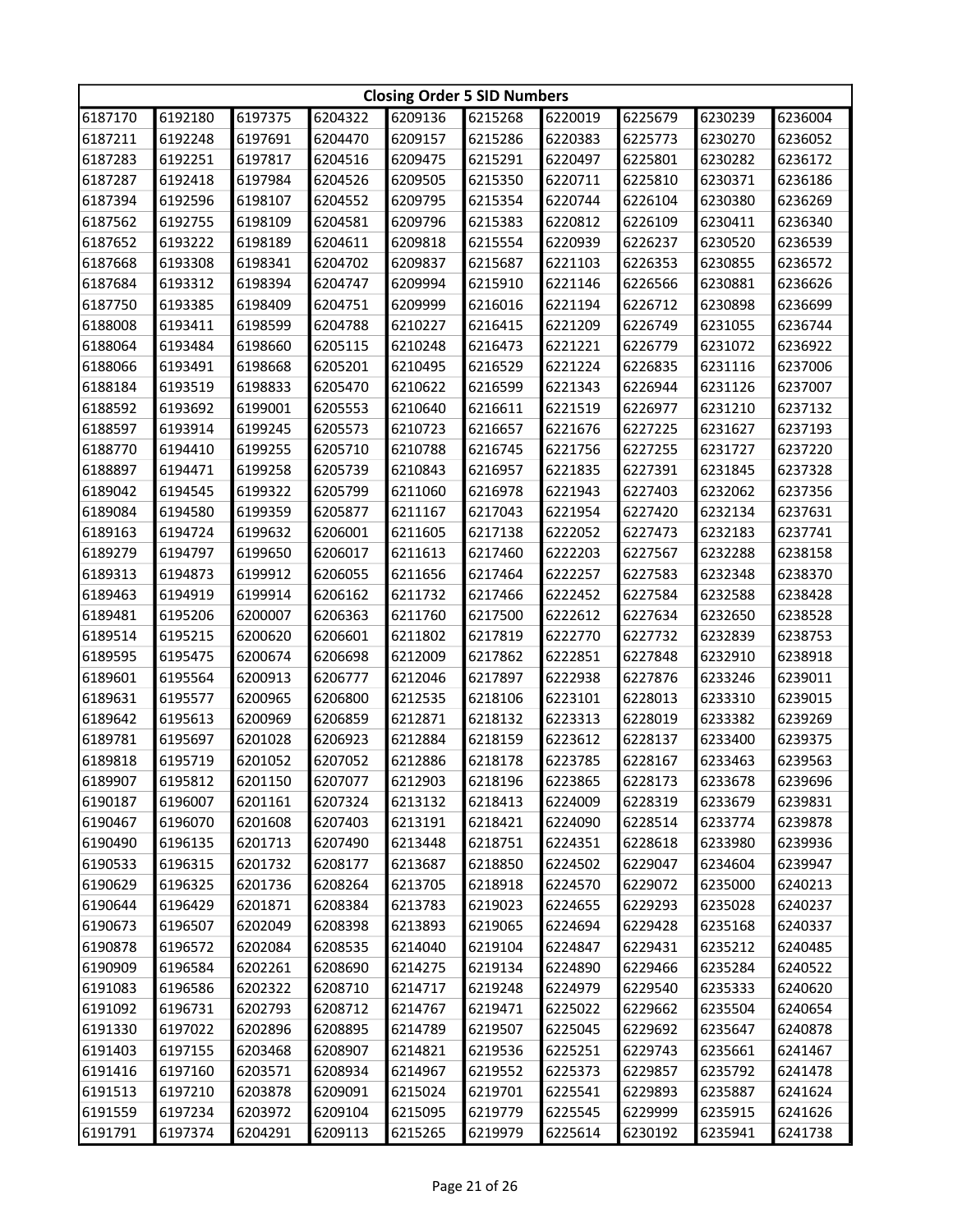|         | <b>Closing Order 5 SID Numbers</b> |         |         |         |         |         |         |         |         |  |
|---------|------------------------------------|---------|---------|---------|---------|---------|---------|---------|---------|--|
| 6241743 | 6247591                            | 6252259 | 6259122 | 6265027 | 6270358 | 6276482 | 6282496 | 6288152 | 6293902 |  |
| 6241760 | 6247622                            | 6252471 | 6259179 | 6265062 | 6270379 | 6276728 | 6282502 | 6288250 | 6294201 |  |
| 6241813 | 6248151                            | 6252819 | 6259195 | 6265272 | 6270494 | 6277025 | 6282538 | 6288401 | 6294338 |  |
| 6241930 | 6248160                            | 6252962 | 6259203 | 6265342 | 6270526 | 6277087 | 6282606 | 6288427 | 6294340 |  |
| 6242022 | 6248234                            | 6253047 | 6259409 | 6265405 | 6270572 | 6277163 | 6282657 | 6288531 | 6294391 |  |
| 6242214 | 6248339                            | 6253093 | 6259512 | 6265973 | 6270744 | 6277405 | 6282712 | 6288622 | 6294442 |  |
| 6242251 | 6248413                            | 6253336 | 6259709 | 6266094 | 6271306 | 6277442 | 6282746 | 6288633 | 6294485 |  |
| 6242297 | 6248428                            | 6253359 | 6259750 | 6266114 | 6271322 | 6277484 | 6282823 | 6288667 | 6294643 |  |
| 6242302 | 6248650                            | 6253663 | 6259851 | 6266116 | 6271423 | 6277797 | 6282906 | 6288754 | 6294841 |  |
| 6242421 | 6248696                            | 6253778 | 6259944 | 6266283 | 6271517 | 6277806 | 6283004 | 6288784 | 6294918 |  |
| 6242442 | 6248808                            | 6253989 | 6260071 | 6266313 | 6271520 | 6277832 | 6283019 | 6288894 | 6294929 |  |
| 6242476 | 6248923                            | 6254123 | 6260093 | 6266452 | 6271890 | 6277861 | 6283088 | 6288977 | 6294942 |  |
| 6242720 | 6249020                            | 6254131 | 6260156 | 6266526 | 6272373 | 6277887 | 6283240 | 6289174 | 6294948 |  |
| 6242774 | 6249077                            | 6254415 | 6260609 | 6266722 | 6272419 | 6277979 | 6283414 | 6289477 | 6295049 |  |
| 6243047 | 6249327                            | 6254538 | 6260985 | 6267075 | 6272746 | 6277987 | 6283540 | 6289635 | 6295204 |  |
| 6243366 | 6249413                            | 6254694 | 6261248 | 6267194 | 6272816 | 6278399 | 6283660 | 6289916 | 6295225 |  |
| 6243696 | 6249418                            | 6254709 | 6261249 | 6267326 | 6272887 | 6278479 | 6283671 | 6289971 | 6295418 |  |
| 6243747 | 6249439                            | 6254967 | 6261315 | 6267390 | 6272917 | 6278644 | 6283708 | 6290092 | 6295497 |  |
| 6243758 | 6249484                            | 6255354 | 6261766 | 6267521 | 6273126 | 6278713 | 6283798 | 6290194 | 6295502 |  |
| 6243817 | 6249592                            | 6255675 | 6261802 | 6267981 | 6273190 | 6279034 | 6284187 | 6290215 | 6295662 |  |
| 6243868 | 6249730                            | 6255756 | 6262071 | 6267999 | 6273223 | 6279120 | 6284403 | 6290343 | 6295725 |  |
| 6243920 | 6249851                            | 6256002 | 6262191 | 6268151 | 6273462 | 6279139 | 6284466 | 6290375 | 6295813 |  |
| 6243952 | 6249873                            | 6256016 | 6262217 | 6268239 | 6273483 | 6279289 | 6284631 | 6290502 | 6295854 |  |
| 6244218 | 6249892                            | 6256089 | 6262415 | 6268262 | 6273487 | 6279371 | 6284634 | 6290555 | 6295900 |  |
| 6244246 | 6249902                            | 6256103 | 6262452 | 6268314 | 6273710 | 6279445 | 6284696 | 6290566 | 6295911 |  |
| 6244430 | 6249924                            | 6256606 | 6262496 | 6268371 | 6273775 | 6279502 | 6285190 | 6290935 | 6296025 |  |
| 6244451 | 6249983                            | 6256986 | 6262510 | 6268434 | 6273943 | 6279818 | 6285327 | 6290956 | 6296098 |  |
| 6244572 | 6250077                            | 6257032 | 6262546 | 6268447 | 6274065 | 6279853 | 6285372 | 6290958 | 6296182 |  |
| 6244685 | 6250184                            | 6257105 | 6262771 | 6268556 | 6274135 | 6279896 | 6285519 | 6291229 | 6296238 |  |
| 6244912 | 6250211                            | 6257196 | 6262779 | 6268746 | 6274155 | 6279929 | 6285556 | 6291610 | 6296810 |  |
| 6245037 | 6250326                            | 6257225 | 6262890 | 6268844 | 6274204 | 6280121 | 6285876 | 6291751 | 6296872 |  |
| 6245287 | 6250391                            | 6257244 | 6263159 | 6268857 | 6274261 | 6280304 | 6286082 | 6291850 | 6296944 |  |
| 6245592 | 6250439                            | 6257446 | 6263235 | 6269080 | 6274271 | 6280393 | 6286516 | 6291907 | 6297096 |  |
| 6245891 | 6250766                            | 6257466 | 6263297 | 6269153 | 6274317 | 6280467 | 6286665 | 6291982 | 6297286 |  |
| 6245981 | 6250827                            | 6257527 | 6263309 | 6269306 | 6274486 | 6280479 | 6286673 | 6292350 | 6297319 |  |
| 6246046 | 6251088                            | 6257597 | 6263343 | 6269337 | 6274825 | 6280586 | 6286700 | 6292651 | 6297356 |  |
| 6246228 | 6251131                            | 6257750 | 6263603 | 6269454 | 6275105 | 6280588 | 6286702 | 6292866 | 6297413 |  |
| 6246283 | 6251381                            | 6257751 | 6263719 | 6269602 | 6275228 | 6280603 | 6286705 | 6292967 | 6297450 |  |
| 6246394 | 6251522                            | 6257806 | 6263745 | 6269609 | 6275313 | 6280670 | 6286797 | 6293223 | 6297458 |  |
| 6246434 | 6251564                            | 6257826 | 6263775 | 6269693 | 6275329 | 6280816 | 6287126 | 6293239 | 6297572 |  |
| 6246435 | 6251636                            | 6257837 | 6263896 | 6269703 | 6275480 | 6280826 | 6287207 | 6293281 | 6297612 |  |
| 6246468 | 6251786                            | 6257929 | 6263998 | 6269802 | 6275529 | 6280992 | 6287238 | 6293428 | 6297725 |  |
| 6246524 | 6251823                            | 6258172 | 6264123 | 6269840 | 6275611 | 6281144 | 6287298 | 6293510 | 6298013 |  |
| 6246714 | 6251872                            | 6258174 | 6264138 | 6269921 | 6275731 | 6281206 | 6287497 | 6293636 | 6298160 |  |
| 6246815 | 6251876                            | 6258195 | 6264158 | 6269972 | 6275868 | 6281292 | 6287653 | 6293655 | 6298271 |  |
| 6247142 | 6251909                            | 6258344 | 6264351 | 6269986 | 6275910 | 6281372 | 6287706 | 6293668 | 6298274 |  |
| 6247175 | 6251963                            | 6258444 | 6264496 | 6270131 | 6275958 | 6281761 | 6287796 | 6293699 | 6298320 |  |
| 6247191 | 6251974                            | 6258494 | 6264542 | 6270147 | 6276111 | 6281810 | 6288001 | 6293722 | 6298324 |  |
| 6247366 | 6252119                            | 6258800 | 6264545 | 6270295 | 6276286 | 6281845 | 6288044 | 6293848 | 6298345 |  |
| 6247393 | 6252141                            | 6258975 | 6265000 | 6270354 | 6276474 | 6282441 | 6288060 | 6293900 | 6298442 |  |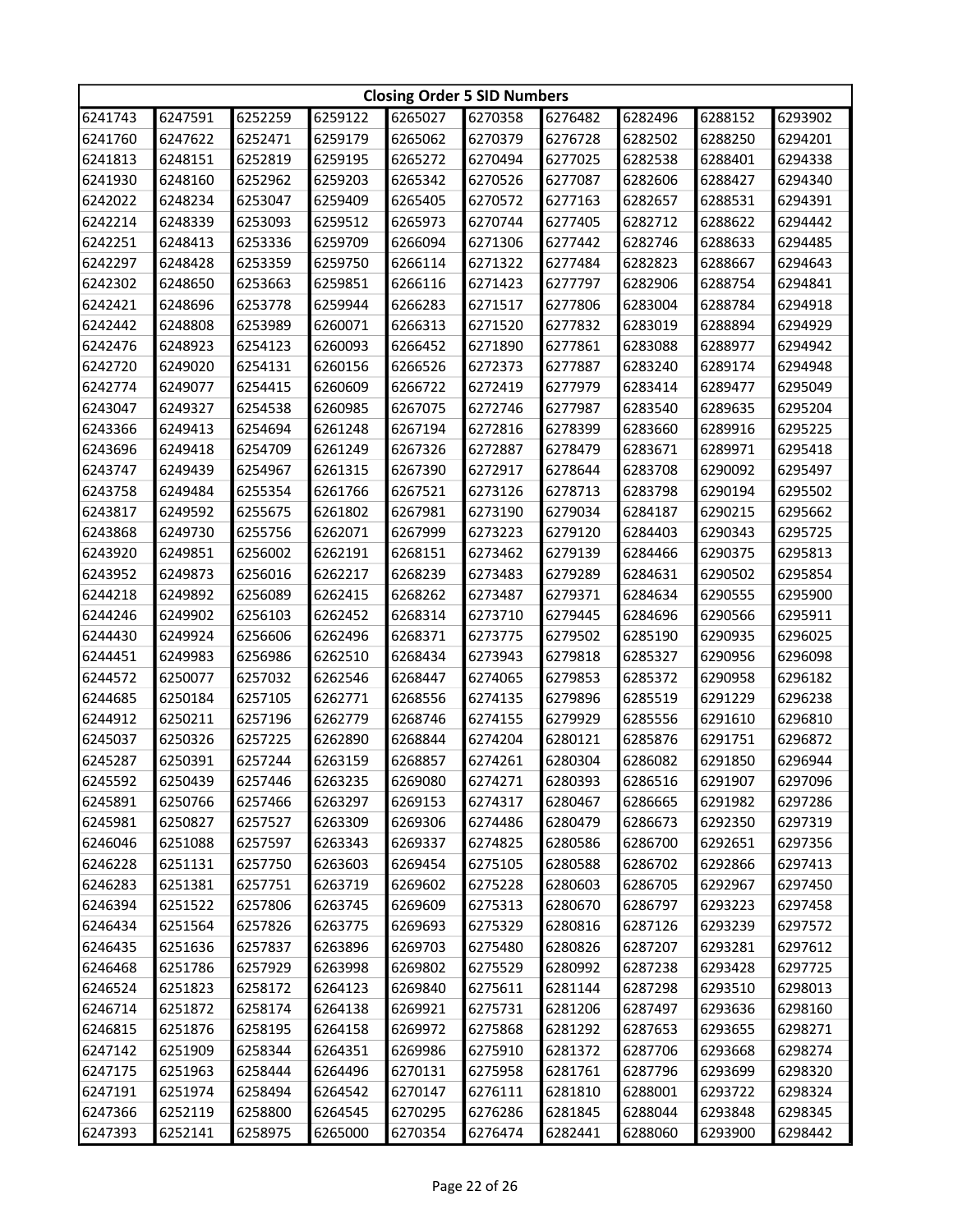|         | <b>Closing Order 5 SID Numbers</b> |         |         |         |         |         |         |         |         |  |
|---------|------------------------------------|---------|---------|---------|---------|---------|---------|---------|---------|--|
| 6298485 | 6305877                            | 6312171 | 6317340 | 6323384 | 6329508 | 6334119 | 6340200 | 6347012 | 6352852 |  |
| 6298532 | 6306280                            | 6312228 | 6317585 | 6323447 | 6329685 | 6334206 | 6340305 | 6347059 | 6352894 |  |
| 6298652 | 6306290                            | 6312255 | 6317601 | 6323475 | 6329693 | 6334284 | 6340358 | 6347174 | 6353042 |  |
| 6298796 | 6306409                            | 6312528 | 6317721 | 6323625 | 6329742 | 6334354 | 6340744 | 6347176 | 6353238 |  |
| 6299116 | 6306781                            | 6312543 | 6317830 | 6323754 | 6330104 | 6334393 | 6340883 | 6347266 | 6353293 |  |
| 6299156 | 6306850                            | 6312580 | 6317925 | 6323861 | 6330153 | 6334446 | 6341165 | 6347298 | 6353379 |  |
| 6299344 | 6306857                            | 6312602 | 6318073 | 6323884 | 6330250 | 6334478 | 6341575 | 6347520 | 6353401 |  |
| 6299445 | 6306990                            | 6312613 | 6318074 | 6323995 | 6330369 | 6334739 | 6341784 | 6347549 | 6353410 |  |
| 6299478 | 6307043                            | 6312618 | 6318080 | 6324180 | 6330452 | 6335001 | 6341912 | 6347696 | 6353441 |  |
| 6299490 | 6307165                            | 6312718 | 6318106 | 6324590 | 6330521 | 6335096 | 6341989 | 6347713 | 6353549 |  |
| 6299858 | 6307355                            | 6312899 | 6318216 | 6324630 | 6330625 | 6335542 | 6342159 | 6347762 | 6353652 |  |
| 6300390 | 6307363                            | 6312955 | 6318398 | 6324788 | 6330664 | 6335640 | 6342252 | 6347884 | 6353680 |  |
| 6300453 | 6307389                            | 6312976 | 6318417 | 6324797 | 6330676 | 6335761 | 6342278 | 6348033 | 6353781 |  |
| 6300509 | 6307546                            | 6313015 | 6318490 | 6325068 | 6330785 | 6335764 | 6342500 | 6348092 | 6353825 |  |
| 6300659 | 6307604                            | 6313080 | 6318737 | 6325312 | 6330800 | 6335779 | 6342728 | 6348193 | 6353830 |  |
| 6300715 | 6307670                            | 6313120 | 6318750 | 6325330 | 6330835 | 6335869 | 6342771 | 6348346 | 6353888 |  |
| 6300860 | 6307675                            | 6313740 | 6318767 | 6325333 | 6330837 | 6336106 | 6342791 | 6348366 | 6353942 |  |
| 6300887 | 6307687                            | 6313789 | 6318880 | 6325382 | 6330843 | 6336308 | 6342935 | 6348403 | 6354071 |  |
| 6300958 | 6307732                            | 6313969 | 6319051 | 6325428 | 6331161 | 6336312 | 6343167 | 6348538 | 6354142 |  |
| 6300983 | 6307742                            | 6314179 | 6319083 | 6325587 | 6331238 | 6336360 | 6343186 | 6348551 | 6354281 |  |
| 6301179 | 6307818                            | 6314207 | 6319090 | 6325649 | 6331263 | 6336552 | 6343467 | 6348788 | 6354309 |  |
| 6301257 | 6308029                            | 6314244 | 6319119 | 6325707 | 6331448 | 6336573 | 6343640 | 6348899 | 6354506 |  |
| 6301368 | 6308177                            | 6314315 | 6319648 | 6325715 | 6331622 | 6336577 | 6343931 | 6349228 | 6354686 |  |
| 6301419 | 6308291                            | 6314423 | 6319872 | 6325914 | 6331650 | 6336624 | 6344000 | 6349445 | 6354932 |  |
| 6301494 | 6308461                            | 6314526 | 6319915 | 6326016 | 6331731 | 6336769 | 6344169 | 6349562 | 6355056 |  |
| 6301813 | 6308490                            | 6314530 | 6320002 | 6326096 | 6331753 | 6336832 | 6344192 | 6349566 | 6355119 |  |
| 6301884 | 6308528                            | 6314540 | 6320024 | 6326233 | 6331784 | 6336843 | 6344235 | 6349575 | 6355152 |  |
| 6302170 | 6308565                            | 6314616 | 6320187 | 6326275 | 6332052 | 6336878 | 6344467 | 6349961 | 6355369 |  |
| 6302187 | 6308677                            | 6314775 | 6320189 | 6326280 | 6332097 | 6337002 | 6344548 | 6349964 | 6355675 |  |
| 6302412 | 6308762                            | 6314896 | 6320385 | 6326542 | 6332147 | 6337047 | 6344610 | 6350027 | 6355706 |  |
| 6302690 | 6308790                            | 6315062 | 6320507 | 6326618 | 6332257 | 6337098 | 6344613 | 6350157 | 6355968 |  |
| 6303018 | 6308829                            | 6315107 | 6320577 | 6326824 | 6332364 | 6337137 | 6344631 | 6350387 | 6356024 |  |
| 6303126 | 6309066                            | 6315335 | 6320594 | 6327019 | 6332373 | 6337343 | 6344679 | 6350403 | 6356037 |  |
| 6303244 | 6309092                            | 6315397 | 6320705 | 6327260 | 6332482 | 6337541 | 6344987 | 6350628 | 6356174 |  |
| 6303542 | 6309217                            | 6315493 | 6320916 | 6327374 | 6332547 | 6337790 | 6345094 | 6350746 | 6356195 |  |
| 6303649 | 6309256                            | 6315653 | 6320953 | 6327509 | 6332733 | 6337791 | 6345420 | 6350892 | 6356317 |  |
| 6303737 | 6309405                            | 6315670 | 6320998 | 6327637 | 6332818 | 6337984 | 6345456 | 6351006 | 6356336 |  |
| 6304118 | 6309828                            | 6315753 | 6321278 | 6327666 | 6332971 | 6338125 | 6345540 | 6351184 | 6356469 |  |
| 6304191 | 6309990                            | 6315975 | 6321406 | 6327707 | 6332994 | 6338325 | 6345608 | 6351234 | 6356547 |  |
| 6304303 | 6310690                            | 6316004 | 6321450 | 6327775 | 6333022 | 6338327 | 6345676 | 6351593 | 6356622 |  |
| 6304391 | 6310723                            | 6316079 | 6322083 | 6328125 | 6333134 | 6338350 | 6345816 | 6351608 | 6356648 |  |
| 6304573 | 6310891                            | 6316236 | 6322260 | 6328134 | 6333165 | 6338558 | 6346168 | 6351691 | 6356649 |  |
| 6304823 | 6310912                            | 6316343 | 6322309 | 6328552 | 6333196 | 6338887 | 6346225 | 6351756 | 6356696 |  |
| 6305033 | 6311146                            | 6316405 | 6322395 | 6328631 | 6333264 | 6338929 | 6346340 | 6351798 | 6356783 |  |
| 6305100 | 6311209                            | 6316734 | 6322527 | 6328641 | 6333349 | 6338960 | 6346491 | 6352055 | 6356944 |  |
| 6305202 | 6311296                            | 6316795 | 6322539 | 6328655 | 6333387 | 6339160 | 6346536 | 6352200 | 6356958 |  |
| 6305351 | 6311517                            | 6316883 | 6322772 | 6328705 | 6333447 | 6339344 | 6346547 | 6352318 | 6356962 |  |
| 6305453 | 6311902                            | 6316930 | 6322949 | 6328926 | 6333905 | 6339359 | 6346641 | 6352669 | 6357012 |  |
| 6305602 | 6311974                            | 6317107 | 6323008 | 6329229 | 6333921 | 6340054 | 6346929 | 6352750 | 6357175 |  |
| 6305737 | 6312161                            | 6317317 | 6323052 | 6329347 | 6333958 | 6340082 | 6346983 | 6352831 | 6357264 |  |
|         |                                    |         |         |         |         |         |         |         |         |  |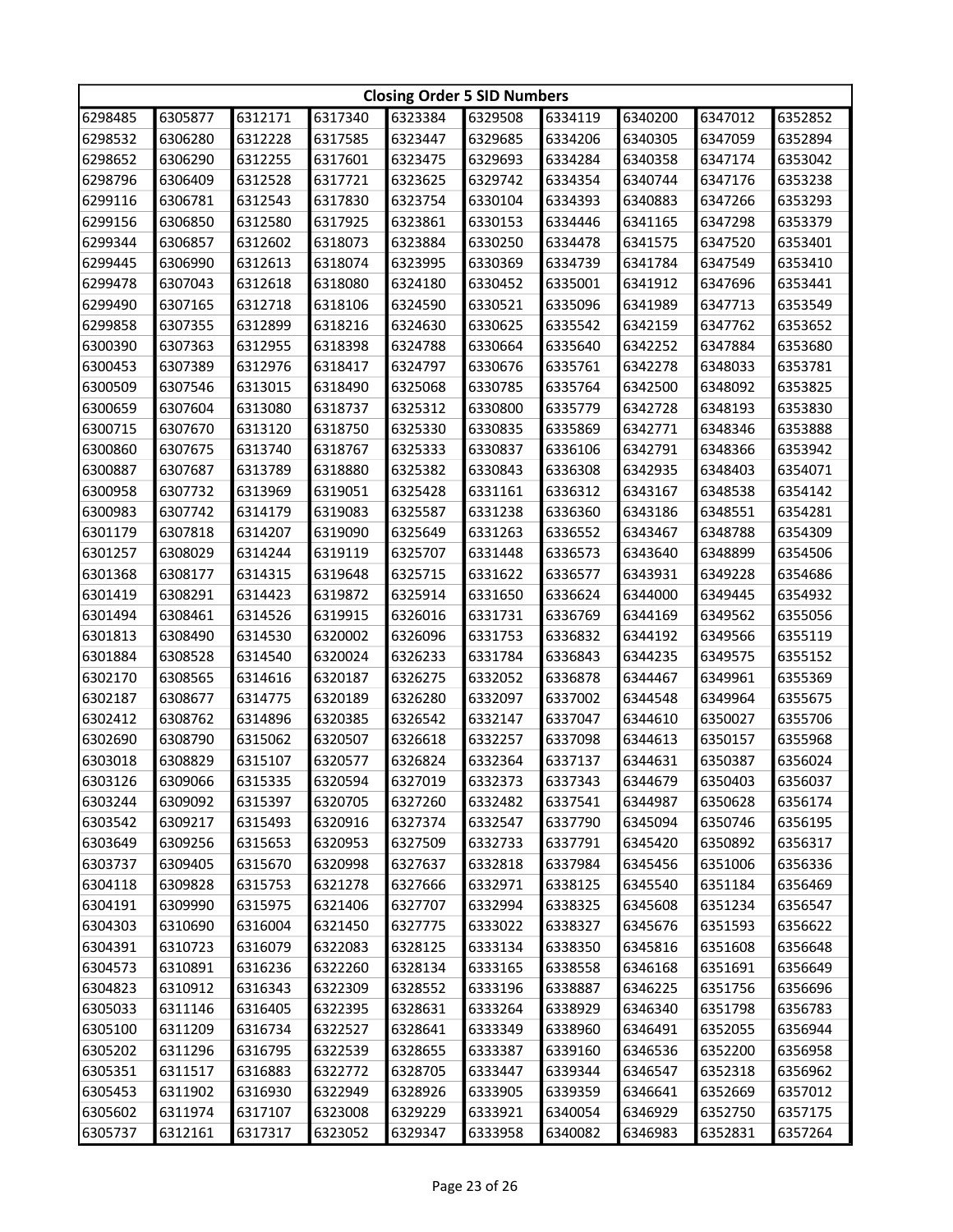|         | <b>Closing Order 5 SID Numbers</b> |         |         |         |         |         |         |         |         |  |
|---------|------------------------------------|---------|---------|---------|---------|---------|---------|---------|---------|--|
| 6357353 | 6362865                            | 6368735 | 6375081 | 6379619 | 6385080 | 6390109 | 6396119 | 6401681 | 6406011 |  |
| 6357384 | 6362906                            | 6368868 | 6375109 | 6379653 | 6385489 | 6390461 | 6396128 | 6401733 | 6406118 |  |
| 6357426 | 6362996                            | 6368878 | 6375143 | 6379679 | 6385519 | 6390476 | 6396146 | 6401783 | 6406410 |  |
| 6357604 | 6363100                            | 6369007 | 6375159 | 6379726 | 6385542 | 6390728 | 6396281 | 6402023 | 6406675 |  |
| 6357718 | 6363530                            | 6369218 | 6375269 | 6379802 | 6385626 | 6390772 | 6396351 | 6402121 | 6406704 |  |
| 6357768 | 6363534                            | 6369352 | 6375345 | 6379840 | 6385773 | 6390798 | 6396549 | 6402189 | 6406714 |  |
| 6357801 | 6363993                            | 6369422 | 6375356 | 6379841 | 6385781 | 6390940 | 6396652 | 6402303 | 6406827 |  |
| 6357877 | 6364027                            | 6369451 | 6375389 | 6379855 | 6385865 | 6391073 | 6396827 | 6402394 | 6406835 |  |
| 6357933 | 6364100                            | 6369614 | 6375409 | 6380048 | 6385879 | 6391206 | 6396958 | 6402485 | 6407091 |  |
| 6357940 | 6364330                            | 6369650 | 6375447 | 6380132 | 6386071 | 6391722 | 6397309 | 6402506 | 6407212 |  |
| 6358101 | 6364392                            | 6369661 | 6375500 | 6380425 | 6386165 | 6391770 | 6397370 | 6402579 | 6407696 |  |
| 6358186 | 6364498                            | 6369667 | 6375744 | 6380444 | 6386253 | 6391797 | 6397441 | 6402622 | 6407822 |  |
| 6358223 | 6364549                            | 6369682 | 6375747 | 6380637 | 6386273 | 6391898 | 6397452 | 6402623 | 6408182 |  |
| 6358438 | 6364698                            | 6370616 | 6375954 | 6380956 | 6386403 | 6391907 | 6397494 | 6402711 | 6408207 |  |
| 6358445 | 6364729                            | 6370695 | 6376026 | 6380965 | 6386418 | 6392163 | 6397651 | 6402797 | 6408387 |  |
| 6358485 | 6364854                            | 6370719 | 6376087 | 6381054 | 6386502 | 6392219 | 6397653 | 6402799 | 6408419 |  |
| 6358916 | 6364858                            | 6370823 | 6376166 | 6381268 | 6386674 | 6392270 | 6397717 | 6402809 | 6408688 |  |
| 6358920 | 6365150                            | 6371118 | 6376197 | 6381526 | 6386709 | 6392406 | 6397964 | 6402988 | 6408703 |  |
| 6359628 | 6365180                            | 6371199 | 6376392 | 6381529 | 6386790 | 6392489 | 6398126 | 6403066 | 6408797 |  |
| 6359677 | 6365266                            | 6371386 | 6376394 | 6381601 | 6386846 | 6392556 | 6398175 | 6403124 | 6408828 |  |
| 6359909 | 6365267                            | 6371457 | 6376642 | 6381654 | 6386867 | 6392637 | 6398211 | 6403168 | 6408836 |  |
| 6360096 | 6365271                            | 6371495 | 6376820 | 6382190 | 6386992 | 6392925 | 6398453 | 6403179 | 6408882 |  |
| 6360364 | 6365464                            | 6371578 | 6376835 | 6382207 | 6387140 | 6393081 | 6398517 | 6403271 | 6408888 |  |
| 6360426 | 6365480                            | 6371823 | 6376848 | 6382233 | 6387241 | 6393101 | 6398815 | 6403320 | 6408981 |  |
| 6360462 | 6365502                            | 6371913 | 6376923 | 6382403 | 6387357 | 6393206 | 6398879 | 6403321 | 6409249 |  |
| 6360711 | 6365543                            | 6372155 | 6376960 | 6382438 | 6387465 | 6393217 | 6399115 | 6403517 | 6409294 |  |
| 6360779 | 6365640                            | 6372218 | 6377469 | 6382521 | 6387511 | 6393242 | 6399151 | 6403880 | 6409450 |  |
| 6360932 | 6365750                            | 6372461 | 6377534 | 6382522 | 6387636 | 6393250 | 6399152 | 6404043 | 6409451 |  |
| 6361256 | 6365759                            | 6372498 | 6377646 | 6382790 | 6387707 | 6393353 | 6399225 | 6404068 | 6409529 |  |
| 6361511 | 6365790                            | 6372575 | 6377659 | 6382904 | 6387833 | 6393703 | 6399238 | 6404320 | 6409628 |  |
| 6361526 | 6365834                            | 6372809 | 6377715 | 6383002 | 6388139 | 6393752 | 6399323 | 6404436 | 6409859 |  |
| 6361703 | 6365842                            | 6372983 | 6377745 | 6383265 | 6388148 | 6393766 | 6399385 | 6404623 | 6410059 |  |
| 6361708 | 6366066                            | 6373239 | 6377871 | 6383353 | 6388314 | 6393769 | 6399524 | 6404656 | 6410074 |  |
| 6361941 | 6366289                            | 6373300 | 6377876 | 6383497 | 6388443 | 6393800 | 6399579 | 6404659 | 6410539 |  |
| 6361951 | 6366576                            | 6373381 | 6377979 | 6383612 | 6388558 | 6393817 | 6399882 | 6404666 | 6410551 |  |
| 6361996 | 6366690                            | 6373495 | 6378251 | 6383727 | 6388802 | 6394034 | 6400168 | 6404701 | 6410634 |  |
| 6362034 | 6366740                            | 6373589 | 6378254 | 6383744 | 6388839 | 6394094 | 6400227 | 6404737 | 6410661 |  |
| 6362072 | 6367432                            | 6373627 | 6378404 | 6383961 | 6388840 | 6394200 | 6400312 | 6404936 | 6410806 |  |
| 6362157 | 6367662                            | 6373720 | 6378426 | 6384190 | 6388917 | 6394348 | 6400362 | 6404938 | 6410923 |  |
| 6362194 | 6367761                            | 6374023 | 6378577 | 6384256 | 6388946 | 6394626 | 6400413 | 6404943 | 6411012 |  |
| 6362343 | 6367876                            | 6374038 | 6378692 | 6384344 | 6388951 | 6394724 | 6400466 | 6404975 | 6411643 |  |
| 6362348 | 6367911                            | 6374084 | 6378843 | 6384360 | 6389188 | 6394841 | 6401041 | 6404983 | 6411651 |  |
| 6362425 | 6368154                            | 6374255 | 6378858 | 6384514 | 6389192 | 6394996 | 6401138 | 6405036 | 6411845 |  |
| 6362518 | 6368407                            | 6374277 | 6378871 | 6384546 | 6389218 | 6395022 | 6401198 | 6405191 | 6411869 |  |
| 6362563 | 6368446                            | 6374364 | 6378873 | 6384561 | 6389434 | 6395328 | 6401272 | 6405515 | 6411903 |  |
| 6362589 | 6368480                            | 6374371 | 6378924 | 6384746 | 6389478 | 6395415 | 6401358 | 6405552 | 6411984 |  |
| 6362603 | 6368506                            | 6374410 | 6379022 | 6384924 | 6389750 | 6395476 | 6401383 | 6405571 | 6412022 |  |
| 6362709 | 6368588                            | 6374536 | 6379314 | 6384948 | 6389905 | 6395678 | 6401516 | 6405692 | 6412436 |  |
| 6362813 | 6368634                            | 6374554 | 6379430 | 6384957 | 6389953 | 6395872 | 6401549 | 6405717 | 6412473 |  |
| 6362843 | 6368662                            | 6374961 | 6379516 | 6385010 | 6390015 | 6396076 | 6401621 | 6405794 | 6412683 |  |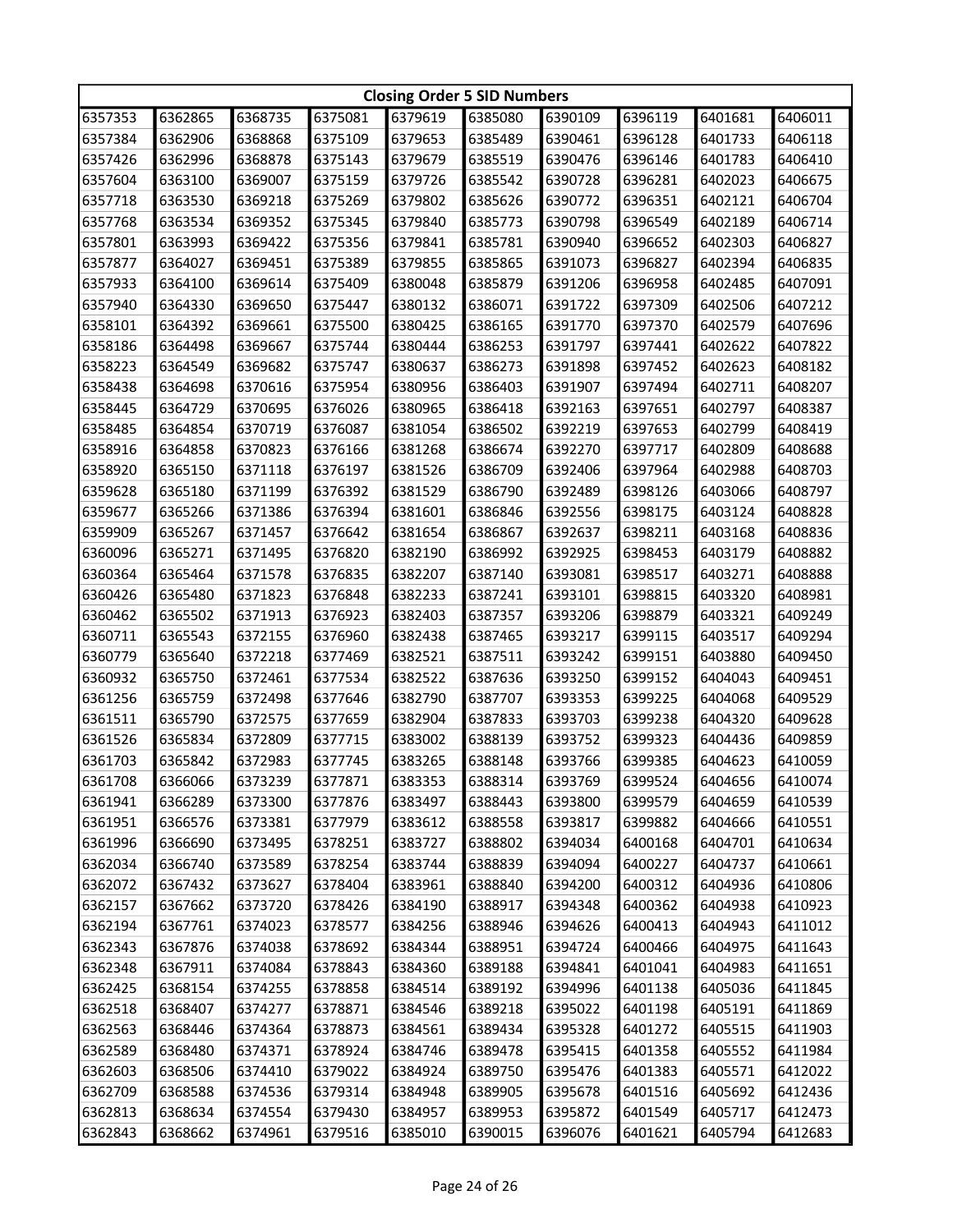| <b>Closing Order 5 SID Numbers</b> |         |         |         |         |         |         |         |         |         |  |
|------------------------------------|---------|---------|---------|---------|---------|---------|---------|---------|---------|--|
| 6412903                            | 6440122 | 6448129 | 6456888 | 6460499 | 6461298 | 6462271 | 6468841 | 6473853 | 6474720 |  |
| 6412931                            | 6440391 | 6448219 | 6457074 | 6460502 | 6461315 | 6462287 | 6468910 | 6473877 | 6474723 |  |
| 6412988                            | 6440460 | 6448453 | 6457092 | 6460566 | 6461317 | 6462304 | 6468930 | 6473892 | 6474739 |  |
| 6413060                            | 6440851 | 6448958 | 6457539 | 6460593 | 6461336 | 6462306 | 6469209 | 6473926 | 6474761 |  |
| 6413279                            | 6440950 | 6449475 | 6457781 | 6460594 | 6461349 | 6462312 | 6469326 | 6473988 | 6474764 |  |
| 6413528                            | 6441636 | 6449853 | 6458469 | 6460600 | 6461367 | 6462313 | 6469504 | 6474003 | 6474766 |  |
| 6413550                            | 6441709 | 6449867 | 6458611 | 6460602 | 6461374 | 6462328 | 6469806 | 6474009 | 6474772 |  |
| 6413561                            | 6441716 | 6450039 | 6458711 | 6460614 | 6461399 | 6462371 | 6469836 | 6474074 | 6474777 |  |
| 6413820                            | 6441777 | 6450266 | 6458813 | 6460615 | 6461415 | 6462376 | 6469894 | 6474075 | 6474790 |  |
| 6413909                            | 6441784 | 6450440 | 6458925 | 6460619 | 6461432 | 6462395 | 6469949 | 6474078 | 6474791 |  |
| 6414034                            | 6441796 | 6450504 | 6459093 | 6460622 | 6461477 | 6462413 | 6470197 | 6474107 | 6474795 |  |
| 6414195                            | 6441946 | 6450543 | 6459146 | 6460624 | 6461490 | 6462427 | 6470357 | 6474114 | 6474797 |  |
| 6414422                            | 6441959 | 6450760 | 6459155 | 6460625 | 6461523 | 6462435 | 6470596 | 6474116 | 6474810 |  |
| 6414451                            | 6441999 | 6450798 | 6459158 | 6460632 | 6461528 | 6462443 | 6470659 | 6474147 | 6474811 |  |
| 6414516                            | 6442128 | 6450916 | 6459169 | 6460634 | 6461538 | 6462470 | 6470678 | 6474153 | 6474820 |  |
| 6414635                            | 6442159 | 6450956 | 6459172 | 6460637 | 6461540 | 6462512 | 6470919 | 6474179 | 6474900 |  |
| 6416868                            | 6442191 | 6450986 | 6459176 | 6460638 | 6461544 | 6462698 | 6471248 | 6474217 | 6474906 |  |
| 6417303                            | 6442201 | 6451055 | 6459208 | 6460640 | 6461547 | 6463126 | 6471433 | 6474234 | 6474918 |  |
| 6417965                            | 6442219 | 6451127 | 6459456 | 6460643 | 6461548 | 6463196 | 6471683 | 6474249 | 6474923 |  |
| 6418042                            | 6442221 | 6451234 | 6459476 | 6460674 | 6461549 | 6463214 | 6471708 | 6474250 | 6474932 |  |
| 6418354                            | 6442223 | 6451258 | 6459549 | 6460699 | 6461555 | 6463270 | 6471716 | 6474256 | 6474942 |  |
| 6418586                            | 6442224 | 6451346 | 6459555 | 6460701 | 6461557 | 6463316 | 6471991 | 6474262 | 6474948 |  |
| 6419071                            | 6442308 | 6451901 | 6459692 | 6460707 | 6461563 | 6463393 | 6472039 | 6474268 | 6474977 |  |
| 6420540                            | 6442771 | 6452214 | 6459701 | 6460742 | 6461571 | 6463426 | 6472051 | 6474270 | 6474993 |  |
| 6422992                            | 6442773 | 6452349 | 6459730 | 6460761 | 6461579 | 6463676 | 6472642 | 6474286 | 6475018 |  |
| 6423577                            | 6442774 | 6452702 | 6459778 | 6460766 | 6461599 | 6463767 | 6473186 | 6474303 | 6475023 |  |
| 6423940                            | 6442781 | 6452941 | 6459789 | 6460772 | 6461650 | 6463790 | 6473401 | 6474317 | 6475041 |  |
| 6426231                            | 6442785 | 6452951 | 6459825 | 6460791 | 6461680 | 6463852 | 6473402 | 6474320 | 6475043 |  |
| 6426351                            | 6442788 | 6452980 | 6459928 | 6460798 | 6461689 | 6463854 | 6473410 | 6474331 | 6475048 |  |
| 6427861                            | 6442789 | 6453045 | 6459979 | 6460807 | 6461719 | 6463881 | 6473438 | 6474340 | 6475056 |  |
| 6428685                            | 6442792 | 6453096 | 6459990 | 6460813 | 6461743 | 6463891 | 6473442 | 6474351 | 6475057 |  |
| 6429080                            | 6442793 | 6453146 | 6459992 | 6460840 | 6461769 | 6463905 | 6473444 | 6474359 | 6475074 |  |
| 6429268                            | 6442798 | 6453298 | 6459997 | 6460843 | 6461799 | 6464059 | 6473459 | 6474379 | 6475171 |  |
| 6430418                            | 6442888 | 6453361 | 6460010 | 6460926 | 6461836 | 6464094 | 6473485 | 6474381 | 6475297 |  |
| 6430484                            | 6443803 | 6453391 | 6460104 | 6460971 | 6461838 | 6464246 | 6473505 | 6474386 | 6475600 |  |
| 6430668                            | 6443921 | 6453406 | 6460153 | 6461003 | 6461854 | 6464725 | 6473537 | 6474444 | 6475750 |  |
| 6431514                            | 6443999 | 6454124 | 6460253 | 6461007 | 6461865 | 6465253 | 6473582 | 6474445 | 6477856 |  |
| 6433189                            | 6444145 | 6454302 | 6460275 | 6461044 | 6461890 | 6466421 | 6473587 | 6474500 | 6477877 |  |
| 6433431                            | 6444157 | 6454325 | 6460319 | 6461051 | 6461899 | 6466675 | 6473611 | 6474501 | 6477921 |  |
| 6433450                            | 6444171 | 6454358 | 6460359 | 6461069 | 6461913 | 6466752 | 6473613 | 6474535 | 6478078 |  |
| 6433773                            | 6445032 | 6454368 | 6460367 | 6461086 | 6461934 | 6466978 | 6473706 | 6474551 | 6478099 |  |
| 6435152                            | 6445927 | 6454373 | 6460389 | 6461100 | 6461967 | 6467398 | 6473709 | 6474567 | 6478254 |  |
| 6435782                            | 6446515 | 6454421 | 6460409 | 6461148 | 6462034 | 6467592 | 6473748 | 6474583 | 6478281 |  |
| 6435850                            | 6446837 | 6454448 | 6460434 | 6461173 | 6462039 | 6467703 | 6473763 | 6474591 | 6478295 |  |
| 6435937                            | 6446995 | 6454568 | 6460444 | 6461201 | 6462112 | 6467901 | 6473818 | 6474656 | 6478297 |  |
| 6436290                            | 6447333 | 6454773 | 6460463 | 6461222 | 6462132 | 6468065 | 6473833 | 6474658 | 6478304 |  |
| 6437274                            | 6447587 | 6454867 | 6460465 | 6461229 | 6462147 | 6468128 | 6473840 | 6474668 | 6478312 |  |
| 6437763                            | 6447734 | 6456009 | 6460477 | 6461237 | 6462214 | 6468174 | 6473841 | 6474683 | 6480744 |  |
| 6438931                            | 6447868 | 6456315 | 6460482 | 6461267 | 6462241 | 6468461 | 6473844 | 6474690 | 6481391 |  |
| 6439228                            | 6447990 | 6456876 | 6460489 | 6461278 | 6462260 | 6468561 | 6473847 | 6474700 | 6483233 |  |